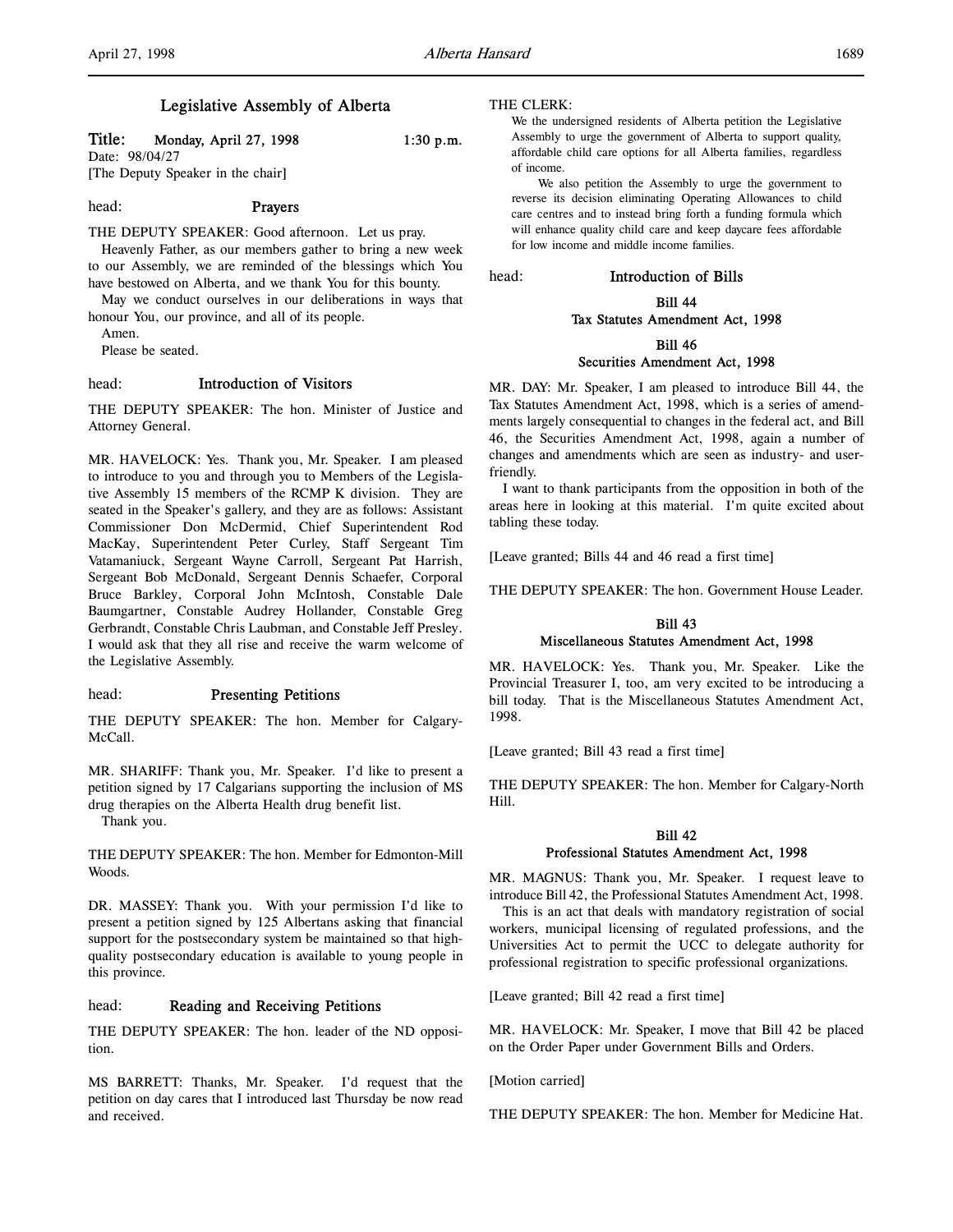## Bill 45 Health Professions Act

MR. RENNER: Thank you, Mr. Speaker. I'm pleased this afternoon to introduce Bill 45, being the Health Professions Act.

This bill is the culmination of about four years of public and stakeholder consultation and will, in fact, consolidate a number of health profession acts into one, will provide for a uniform way of regulating our health professions, and will also provide for broader and more specific public input into the administration of health professional organizations.

[Leave granted; Bill 45 read a first time]

THE DEPUTY SPEAKER: The hon. Government House Leader.

MR. HAVELOCK: Yes. Thank you, Mr. Speaker. I move that Bill 45 be placed on the Order Paper under Government Bills and Orders.

[Motion carried]

## head: Tabling Returns and Reports

THE DEPUTY SPEAKER: The hon. Minister of Education.

MR. MAR: Thank you, Mr. Speaker. I am pleased to table with the Assembly today answers to written questions 19 and 57 as well as Motion for a Return 60.

MR. DAY: Mr. Speaker, I am pleased to table copies of the annual report for the year ended December 31, '97, of the Automobile Insurance Board. In response to questions from the opposition, I am also, as usual, delighted to table responses to Written Question 9 and orders for returns 66, 69, and 70 and also responses to written questions 71, 74, 75, 76, 77, 80, and 81.

MRS. McCLELLAN: Mr. Speaker, today I am pleased to table further information in response to questions asked during Community Development's estimates on March 12 and 18, 1998. I have forwarded these responses to the members.

## 1:40

THE DEPUTY SPEAKER: The hon. Member for Edmonton-Meadowlark, followed by Calgary-Buffalo.

MS LEIBOVICI: Thank you, Mr. Speaker. I have two tablings this afternoon. The first is copies of correspondence from one of the schools in my constituency, La Perle, wherein they were informed by Travel Alberta that information with regards to Alberta would not be provided to students unless there was a cost.

The second is a letter to the hon. Minister of Economic Development asking her to confirm why Alberta is the only province not to provide students with information on their own province.

THE DEPUTY SPEAKER: The hon. Member for Calgary-Buffalo.

MR. DICKSON: Thanks very much, Mr. Speaker. As a consequence of a meeting of the consumer advisory board at the VRRI, Vocational and Rehabilitation Research Institute, in Calgary, four tablings: the first one is a letter signed by every member of the consumer advisory board describing difficulties surviving on the

current AISH pension; next, a letter from Mr. M. J. Moynihan dated April 3, 1998; a further letter from the same individual highlighting concerns with the AISH pension; and then finally an analysis of rents that people have to pay on the AISH pension and why they can't afford to survive at that rate.

Thanks very much, Mr. Speaker.

THE DEPUTY SPEAKER: The hon. Minister of Agriculture, Food and Rural Development, followed by Spruce Grove-Sturgeon-St. Albert.

MR. STELMACH: Thank you, Mr. Speaker. I wish to table with the Assembly copies of the annual report of the office of the Farmers' Advocate of Alberta.

THE DEPUTY SPEAKER: The hon. Member for Spruce Grove-Sturgeon-St. Albert, followed by Edmonton-Gold Bar.

MRS. SOETAERT: Thank you, Mr. Speaker. I'd like to table five copies of a letter from Annette Otto requesting help in placing her mother, Anna LaBonte, who's from Morinville and who would like to be in the Youville home in St. Albert. Because of health boundary restrictions, it's questionable whether she can get in there at all.

THE DEPUTY SPEAKER: The hon. Member for Edmonton-Gold Bar, followed by Edmonton-Glenora.

MR. MacDONALD: Thank you, Mr. Speaker. I rise this afternoon to table 33 copies of a form that's been circulated widely throughout the province. These are Albertans who want an accountable Senate.

THE DEPUTY SPEAKER: The hon. Acting Leader of Her Majesty's Loyal Opposition.

MR. SAPERS: Thank you very much, Mr. Speaker. I have three different tablings today. The first is copies of a brochure from the Capital health authority detailing opportunities for early intervention and head start programs. These are wonderful brochures about wonderful programs; unfortunately, their budgets are being threatened.

Second is a package of postcards, some addressed to the federal government asking for a royal commission on the privatization of health care and some addressed to the provincial government urging the government to stop Bill 37.

Finally, Mr. Speaker, five copies of an Alberta freedom of information request asking for the recent draft report on gambling addiction which was completed by Wynne Resources Ltd. but not made available to the public.

## head: Introduction of Guests

THE DEPUTY SPEAKER: The hon. Member for St. Albert.

MRS. O'NEILL: Thank you, Mr. Speaker. It gives me pleasure this afternoon to introduce to you and through you to Members of the Legislative Assembly 53 visitors from Albert Lacombe school. They are grade 6 students, and they are here today accompanied by their teachers, Paddi Brown, Eva Pennycook, and Theresa Belland and two parents, Mrs. Greico and Mrs. Nielsen. They are seated in the members' gallery and I believe also in the visitors' gallery, and I'd ask them to please stand and receive the warm welcome of the Assembly.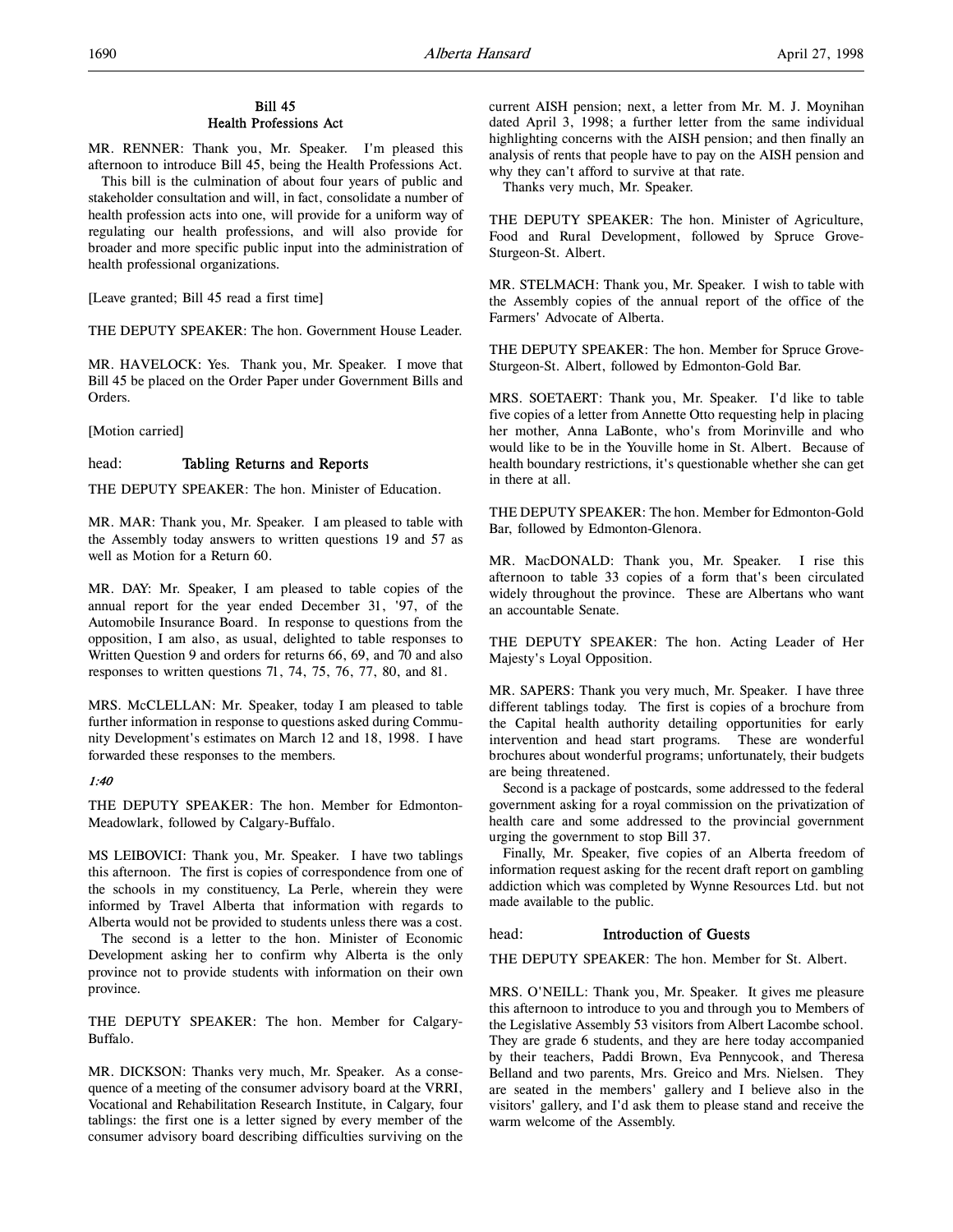MRS. BLACK: Thank you very much, Mr. Speaker. I'd like to introduce to you and through you to members of the Assembly Mr. Nuno Cortez. Nuno is part of a program sponsored by Investment, Trade and Tourism of Portugal and the Portuguese Ministry of Economy. The program is in celebration of Expo '98, which is being held in Lisbon from May 22 through September 22 of this year. Ninety-eight young graduates from Portugal will live and work abroad for nine months, experiencing firsthand how various countries and industries operate. Each program participant must present a report on their findings of their experience. Nuno will be working with Alberta Economic Development and other relevant departments to review ways in which Alberta and Portugal can improve their relations in the areas of trade, investment, and tourism. Alberta Economic Development has provided Nuno with office space during his work experience period in Alberta. He is a graduate in economics and is 23 years of age. I would ask him to rise and receive the warm welcome of this Assembly.

THE DEPUTY SPEAKER: The hon. Member for St. Albert, followed by Edmonton-McClung. I apologize hon. member.

MRS. O'NEILL: I also rise today to introduce to you and through you to Members of the Legislative Assembly two groups of people again who were here at noon hour for a cheque presentation from the Wild Rose Foundation. First of all, Mr. Gene Bince and Mr. George Cassidy, representing Our Lady of Fatima Association – I would ask them to please stand and receive the warm welcome of the Assembly; they are, I believe, in the members' gallery – and also Mrs. Ireen Slater, who is the executive director of the SAIF association in St. Albert, Stop Abuse in Families. I would ask Ireen to please stand and receive the warm welcome of the Assembly.

THE DEPUTY SPEAKER: The hon. Member for Edmonton-McClung.

MR. MITCHELL: Mr. Speaker, I have the pleasure today of introducing to you and to the Members of the Legislative Assembly 44 visitors from Our Lady of the Prairies school. There are 38 students in grade 6 here today, and they are accompanied by teachers Jane Burghardt and Aurel Ulliac and by parents Nancy Gardner, Marie Lim, Lorraine Dallin, and Anita Jansen. I would ask that they rise in the gallery and receive the welcome of the Members of the Legislative Assembly.

THE DEPUTY SPEAKER: The hon. Member for Edmonton-Mill Woods.

DR. MASSEY: Thank you, Mr. Speaker. It's my pleasure to introduce to you and through you to members of the Assembly teacher Mrs. Julia Kendal, parent helper Masuma Rahman, and 19 students from J. Percy Page high school in Mill Woods. They're in the public gallery, and with your permission I'd ask them to stand and receive the traditional warm welcome of the Assembly.

THE DEPUTY SPEAKER: The hon. Member for Peace River.

MR. FRIEDEL: Thank you, Mr. Speaker. It's my pleasure today

to introduce to you and to members of this Assembly two very good friends from Peace River: Bill Blake and Mary Leith. They're here for meetings this afternoon and are taking the opportunity to see question period in action. I'd like to ask them to rise in the members' gallery and receive the traditional warm welcome of the Assembly.

THE DEPUTY SPEAKER: The hon. Member for Edmonton-Gold Bar.

MR. MacDONALD: Thank you, Mr. Speaker. It gives me great pleasure this afternoon to rise and introduce to you and through you to all Members of the Legislative Assembly a resident of Edmonton-Whitemud, Mr. Dan Backs. If Mr. Backs would please rise and receive the warm and traditional welcome of this Assembly, I would be grateful.

#### head: Ministerial Statements

THE DEPUTY SPEAKER: The hon. Minister of Justice and Attorney General.

#### RCMP's 125th Anniversary

MR. HAVELOCK: Yes. Thank you, Mr. Speaker. On Saturday, May 23, the Royal Canadian Mounted Police in conjunction with many Canadians and Albertans will mark the 125th anniversary of this world-famous police service. The Royal Canadian Mounted Police and its members have long been symbols of peace and good order in Alberta's communities and on Alberta's roads and highways.

The original police force, the North-West Mounted Police, came into being on May 23, 1873. A year later they began their trek across some of the least inhabited territory in Canada to establish order in the Canadian territories. In 1874 western Canada was the frontier of this nation. The North-West Mounted Police established posts and patrols, protected aboriginal peoples from unscrupulous whiskey traders, settled disputes, and firmly established a reputation for honesty, courage, and always getting their man.

## 1:50

As the Canadian Pacific Railway began bringing settlers from around the world, the Mounties were there to greet them, enforce the law to the benefit of all, and ensure that essential services were available to sustain the newcomers against the hardships of frontier existence. In 1904, the year before Alberta became a province, King Edward VII gave the force the right to use the title "royal." They became the Royal North-West Mounted Police. In 1920, when the force became the national police service, they were renamed the Royal Canadian Mounted Police. As Canada has grown in population and diversity, the RCMP has adapted to ensure continuing peace and security for the residents of this nation.

The RCMP and its members have a proud history in Alberta. They were our provincial police service from 1905 to 1917 and then again from 1932 to the present. In addition they now provide policing to 65 Alberta municipalities.

On behalf of this Assembly and the citizens of Alberta I want to formally recognize this important milestone of the RCMP's 125th anniversary. They are Alberta's police service, and more importantly they are the police service for many Albertans. Their commitment to safe communities and justice for all in Alberta is contained in the three words of their motto: maintain the right.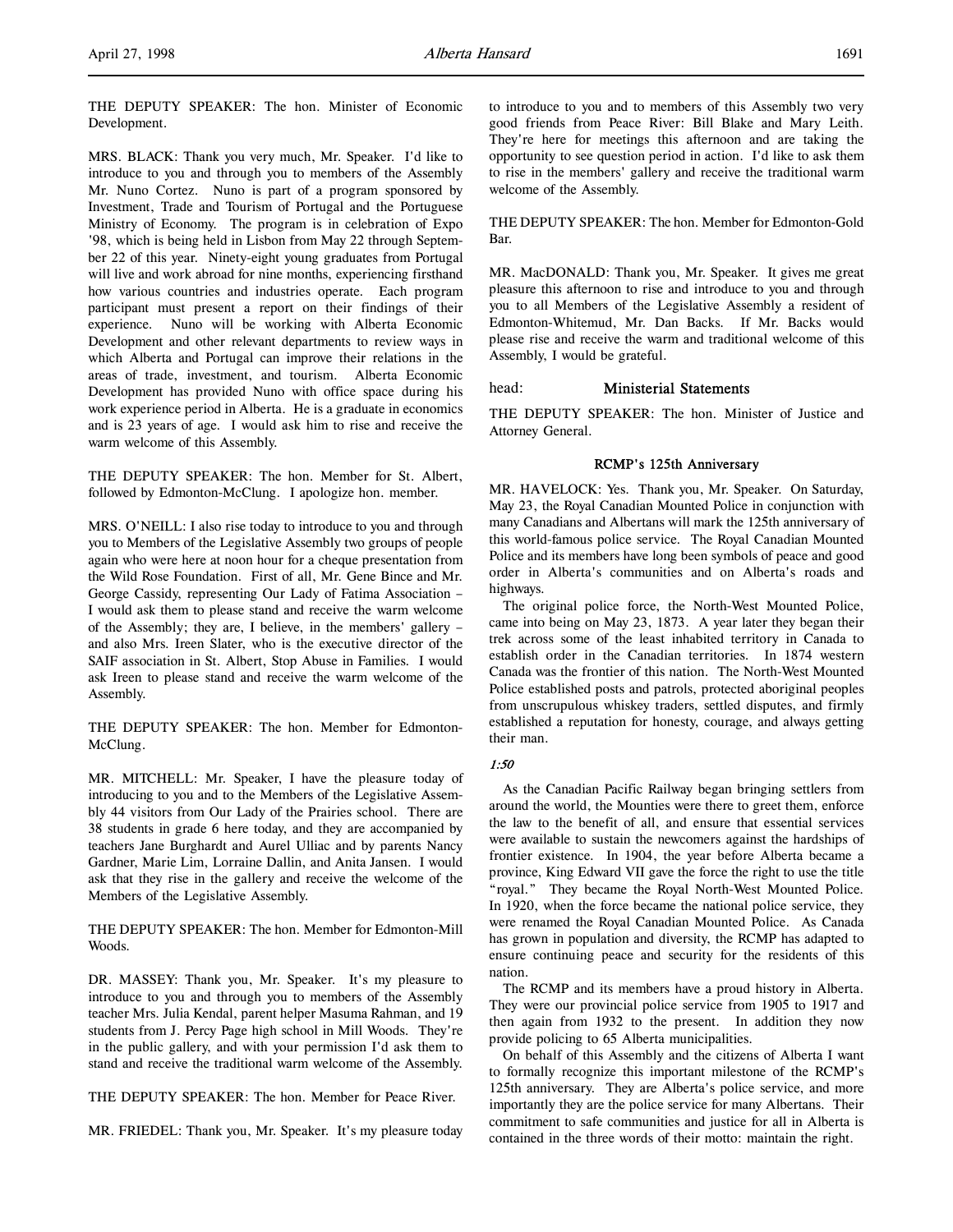In memory of the members of the former North-West Mounted Police, the Royal North-West Mounted Police, and today's Royal Canadian Mounted Police it gives me great pleasure on behalf of all Albertans, Mr. Speaker, to recognize May 23, 1998, as the 125th anniversary of the Royal Canadian Mounted Police.

THE DEPUTY SPEAKER: The hon. Member for Edmonton-Norwood.

MS OLSEN: Thank you, Mr. Speaker. It is with great honour that I join the Minister of Justice in congratulating Commissioner Murray and the RCMP on the 125th anniversary of the Royal Canadian Mounted Police. I had the privilege of serving as a supernumerary constable with the Royal Canadian Mounted Police in Dawson Creek, British Columbia. Through this opportunity I gained respect for the organization and became familiar with the services this internationally renowned law enforcement agency provides to Canadians.

The RCMP has shown leadership in the law enforcement arena by establishing the Public Complaints Commission to oversee the organization to ensure the accountability of the RCMP to the public. They led policing agencies by recognizing the need to recruit aboriginal police members to police the many native communities they're responsible for. They were also the first police service to introduce a comprehensive cross-cultural training program to complement Canada's immigration policy.

The RCMP have and do provide services in many areas not traditionally recognized by the public as policing functions: customs and excise, immigration, security on Parliament Hill, and most recently peacekeeping duties in war-torn countries and the restructuring of policing responsibilities and the training of police members in fledgling democracies.

The women and men who serve in the RCMP risk their lives so that Canadians can feel safe in their communities. I congratulate all members of the RCMP for their dedication and commitment to the communities and law enforcement.

#### head: Oral Question Period

THE DEPUTY SPEAKER: The hon. Acting Leader of the Official Opposition.

#### Lotteries and Gaming Summit

MR. SAPERS: Thank you. The government's hear no evil, speak no evil, see no evil summit on gambling is over. Albertans witnessed how their government can take 200 open-minded, wellintentioned citizens and force them through a process designed to mean whatever the government wants it to. A government that rules by summit, Mr. Speaker, should be careful who it is that they call hypocrites. Now this government has decided to suppress the latest gambling report from Albertans and from summit delegates, hoping that none of us would ever know the real devastation that these machines have created. My questions today are for the minister responsible for economic development and tourism. Why did the government give delegates at the gambling summit the mandate to make decisions about VLTs but deny them the most recent information which outlines VLT devastation? Were you trying to manipulate the outcome?

MRS. BLACK: Mr. Speaker, this weekend people from across the province gathered in Medicine Hat to attend a gaming summit. The focus was to look at all aspects of gaming, and this was a scheduled review from the original document, the Lotteries Review Committee report that came out three years ago. They had a very successful summit, and I appreciate very much the people that came from across the province to participate in the summit process.

We have not received the recommendations from that summit in a formal sense. However, we have heard a number of the recommendations that people came forward with, and quite frankly I'm quite anxious to get the report from Mr. Johnson when he completes his work. As hon. members know, the chairman, Mr. Johnson, has asked that he be allowed to receive reports up till the 15th of May. As I say, we have not received all the recommendations on that, but again I do appreciate the comments that have come forward from people who are stakeholders in gaming in Alberta and people from the public who spent the weekend working together.

Insofar as the process being skewed, I think I take great exception to that, quite frankly, when people gather from across this province and have the ability to put forward their views – that may not be your views but their views – and come together with a conclusion and a list of recommendations that they can then present to the government for our consideration.

Insofar as the position, I will ask the hon. Minister of Community Development to supplement my answer to the rest of your question.

MRS. McCLELLAN: Mr. Speaker, the hon. member opposite tabled a draft report on the prevalence study done by Wynne Resources earlier, and the key word is "draft." This is no secret. This report was begun some time ago. AADAC is working on an 18-month research project. This is part of that.

I can tell you that AADAC commissioned this part of this report. They expected to get the first draft of it in December. Frankly, it was late. It came in late February, as I understand it. Unfortunately, it had a number of data errors in it and had to be returned, and AADAC is concluding its work on it.

I'd like to table with the Legislature, just to clear the air on this, a memo from Brian Kearns, executive director of program services at AADAC, which is dated August 27, 1997, that was sent to a staff member in my department, and it gives an update. It says that on Monday, May 5, 1997, the SPC was briefed on this. The study was approved to proceed.

AADAC and AGLC discussed this, as noted in an attached critical path, which I'll table as well. Data collection was to start in September, draft report by December – as I indicated, Mr. Speaker, that was late; didn't happen – and a final report, release to be determined with the minister's office but the work expected to be completed by November 30, 1998. This is August of '97, before we knew there was going to be a summit or any of these other things.

The critical path that I am tabling – and this is important, because as the hon. Minister of Economic Development said, it was a good gaming summit. Because the information that came out was perhaps not what the opposition wanted to hear, this discussion on suppressing information is not appropriate.

THE DEPUTY SPEAKER: First supplemental, hon. acting leader.

MR. SAPERS: Thanks. So it's work in progress.

MRS. McCLELLAN: You're out of line again.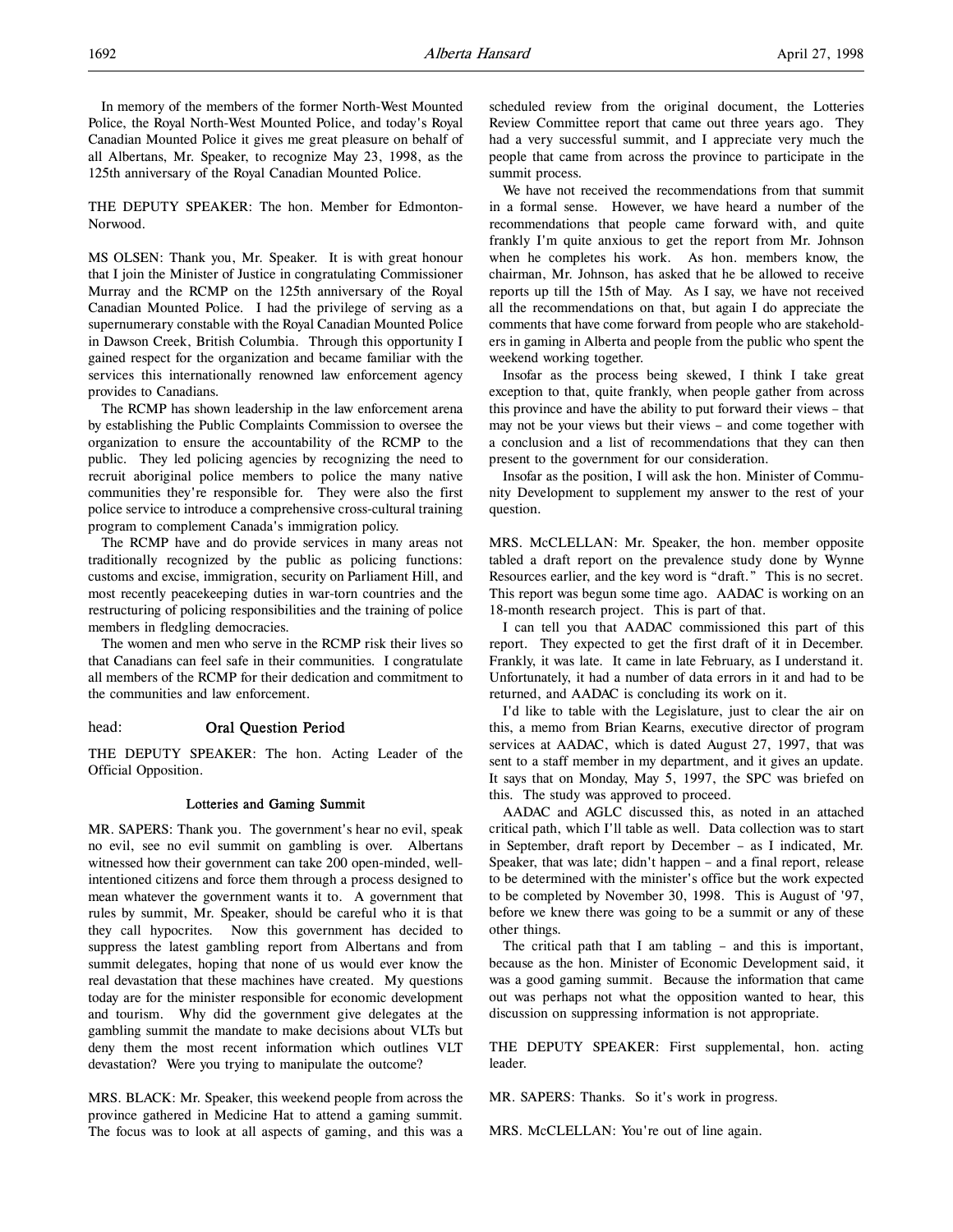MR. SAPERS: The Minister of Community Development says that I'm out of line again. Well, I think it's Albertans that want the information, Mr. Speaker, and we'll find out just who's out of line and who isn't.

Now, given that draft reports and even draft legislation get tabled from time to time in this Assembly, why wouldn't the government release the report, given that time line, given the advance work? Isn't it true that the only reason that report wasn't released, the reason why it's suppressed, is because the contents will lead to an unstoppable backlash?

## 2:00

MRS. McCLELLAN: I just spent some time – and perhaps this is one of the problems. We have some preset mind-sets. We have some predetermined questions, and despite the answers, we will proceed. Mr. Speaker, I pointed out that the draft report did come to us. I also pointed out that it was fraught with data errors. So unlike what the opposition is suggesting, that we put out information fraught with errors, which has happened from time to time as late as last Thursday, AADAC believes that the integrity of their information is paramount. There is no thought to suppressing this information. The last prevalence document was released when it was concluded, and this one will be too. The information that was taken to that conference was excerpted from a variety of areas. I can assure you the information that came from this government was as accurate as it possibly could be, and we will continue to present to the people of Alberta accurate information.

MR. SAPERS: Yeah, we're looking forward to some of that accurate information, Mr. Speaker.

Isn't it interesting how the report is discredited before they pay for it?

My question is to the minister responsible. Why does this minister continue to treat Albertans like children by hiding all the scary bits about VLTs? Doesn't the minister think that Albertans can make up their own minds about the report?

MRS. BLACK: Mr. Speaker, this hon. member obviously doesn't pay much attention in this House. I have filed in this session . . . [interjections] You know, Mr. Speaker, they ask the question, but they don't want to hear the answer. Now, I will provide the answer to the question if they will in fact for once listen to the information.

I come forward in this House each year, as previous ministers have, with the spending framework under gaming and lotteries. I bring that forward. In fact, the lottery fund is debated on a separate day all to itself, which provides the ability for hon. members to ask questions. This year I filed in this House, vis-àvis the Premier's filing, a copy of all the information on dollars spent in every community in this province by constituency so they wouldn't have to look too far for the information. We have gone through a process in this House of providing data to any group that has asked for data. In preparing for this summit, we went . . . [interjections] Mr. Speaker, the chitter-chatter is carrying on.

## Speaker's Ruling Decorum

THE DEPUTY SPEAKER: Hon. members, the Speaker does not want to appear to either agree or disagree with the hon. minister, but in fact the chattering is getting loud enough that I am unable to hear the final words of the Minister of Economic Development. Or have you completed?

## Lotteries and Gaming Summit

(continued)

MRS. BLACK: Well, Mr. Speaker, I guess I take exception to the fact that we have not provided information. In preparing for this summit, we asked: "What information could we possibly have that people would need? Let's give them everything we have from the Alberta gaming and liquor assessment – their data, their research, their background, how gaming is handled in the province, the regulations, the funding – all of the processes that we go through in gaming, so this summit would have as much data as we had available to give them." In fact we did exactly that. Quite frankly, I take great exception to this group over here snivelling and whining when they had two members down there to observe . . .

THE DEPUTY SPEAKER: Thank you, hon. minister. We now have set a record, almost 11 minutes for that exchange. Hopefully we'll be a little more brief in the questions and the answers. The hon. Member for Edmonton-Rutherford.

MR. WICKMAN: Thank you, Mr. Speaker. A report full of errors because the government doesn't agree with its content.

My questions today are directed to the minister of lotteries. Secret reports, buried reports – call them what you want – a summit that goes nowhere. I knew that this government was addicted to VLT revenues, but to go to the extent that they would actually delay a report till after the fall civic elections to keep their cash cow alive. To the minister: why does the minister need eight months before this report is released, whether it be a draft or whatever? Is it to revamp it – what's the expression? – doctor it?

MRS. BLACK: Mr. Speaker, if you want to talk about a report that's fraught with error, you ought to read this report that the hon. member handed me last Thursday night as I left this Legislature. I took this home this weekend and went through this report twice. You want to talk about fraught with error? This is nonsense, absolute nonsense.

Mr. Speaker, I take great exception. He talks about holding back information. First of all, he doesn't even realize that . . . [interjections]

THE DEPUTY SPEAKER: Hon. acting leader, I don't think it was your question. I think it's the hon. Member for Edmonton-Rutherford's. We are forgetting our manners.

Succinctly, please, hon. member.

MRS. BLACK: Well, first of all, Mr. Speaker, I would hope by now that the hon. member realizes that AADAC does not report through this ministry, number one. Please get that straight. Please get that straight. I am indeed responsible for the Alberta Gaming and Liquor Commission. I am responsible for that, but AADAC does not report through this ministry. In your own report please make the corrections before you put it out to the public.

I will ask the Minister of Community Development to supplement my answer.

MRS. McCLELLAN: Mr. Speaker, if the hon. member will listen one more time. The report that they are discussing was issued in late February to AADAC. It was returned because there were some data errors in it. Let me make that clear: just data errors; it was returned.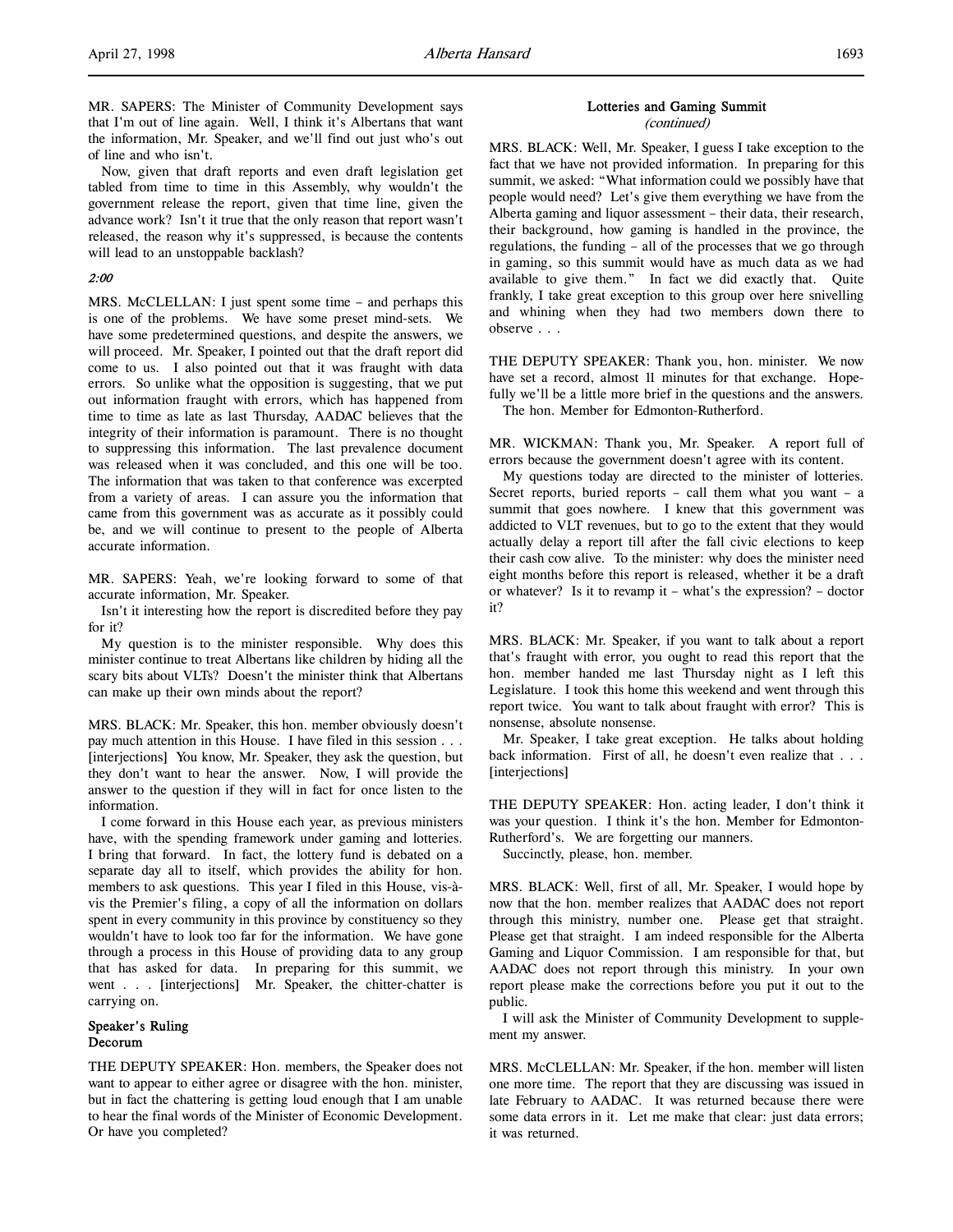THE DEPUTY SPEAKER: First supplemental, hon. Member for Edmonton-Rutherford.

MR. WICKMAN: Mr. Speaker, again to the minister. Our reports are factual. We don't need seven, eight months to doctor them.

To the minister: will the minister confirm that the report in question, the buried report, documents an alarming increase in gambling addiction as a result of the 6,000 VLTs? Will you have the courage to admit that?

MRS. BLACK: I'll say this very slowly, Mr. Speaker, for the hon. member's benefit. I don't have the report. I have not seen the report. The report that is being prepared under this 18-month review will go through the AADAC process filed with the Minister of Community Development. Do you understand? AADAC does not report through this minister. I have not seen that information.

On the second part of the question, Mr. Speaker, he said that his report was factual. Well, I hate to break it to you, but again the community facility enhancement program comes under the administration of my area. Okay? Not under the Minister of Community Development. We can go through: detail, detail. Well, let's get the detail right once and for all, because this member is putting out information that is absolutely fraught with error. In fact, if you take the time to read this report, you can realize how bad the research really is.

Once again, I think the Minister of Community Development might want to supplement.

MRS. McCLELLAN: Mr. Speaker, the only thing I can do to offer to help the hon. member is to offer him the opportunity to read the memo, which as I said is dated August 27, 1997, regarding this report. I did also table a critical time path. This was prepared December 2, 1997, before the gambling summit was thought of, before a lot of this discussion was occurring. As I've already said, the report arrived late by a little over two months, so that has set the timetable back. But between October 1 to December 15 they were to do the data analysis and report writing. December 15, draft report to AADAC: didn't happen. So I'm hoping they can get up on the timetables and catch that time up. June 1998, the AADAC board review of this report: it will be the first time they've seen it. Then on October 1, 1998, it should come to my office.

## 2:10

Mr. Speaker, I can't comment on what is in this report, nor would I, as a draft. I don't think it's fair to the researchers, first of all, who have had an opportunity to complete that report now. And clearly, a draft is a draft. I haven't seen it. I can't doctor it. I don't know what's in it. Frankly, I don't think I'll spend the time reading the article that the hon. Opposition Leader tabled because, again, it's a draft. It's being corrected by the researcher, not by this government.

THE DEPUTY SPEAKER: Order. Final supplemental then. Hopefully, this doesn't plow over the ground of the last five questions.

MR. WICKMAN: Mr. Speaker, to the minister responsible for lotteries: if the biggest mistake I made was a technical one such as naming the wrong ministry, if that's the biggest mistake I made in life, I got 'er made.

Mr. Speaker, to the minister . . .

THE DEPUTY SPEAKER: Hon. member for Edmonton-Rutherford, the minister is not in a position to answer a question based on your report.

MR. WICKMAN: Mr. Speaker, now that the summit has failed to reach a conclusion in terms of the VLT issue, what are the government's plans to address the question of VLTs? What plans do you have now?

MRS. BLACK: Well, Mr. Speaker, this was a gaming summit, so it dealt with all aspects of gaming in this province, whether that was casinos, bingos, raffles, horse racing, pull tickets, VLTs. All of those issues were dealt with in the gaming summit. So as long as you understand that, then we have a place to start.

The process we put in place was to have people from stakeholder groups plus Albertans come forward and talk about the future of gaming in the province. A number of recommendations are coming forward from the summit, from the people, not the politicians. We've seen some of the original summaries of those recommendations, but we're anxious to see the report from Mr. Johnson. He has asked that this information continue to flow in, some of it in written form, through to May 15. I think, quite frankly, Mr. Speaker, that it would be wrong for us to prejudge the report that Mr. Johnson is going to file with us so we can review the recommendations. I am, quite frankly, hopeful that some of the recommendations will have enough background so that I can see where all the groups were coming from and what their thoughts were. I'm very anxious to see this as this forms a major part of our commitment to the three-year review for gaming in Alberta.

Once again, Mr. Speaker, I'm going to ask the Minister of Community Development to supplement my answer. [interjections]

THE DEPUTY SPEAKER: The next main question. [interjection] Order. Hon. Government House Leader, order.

The third main question from the opposition. This one only took nearly 10 minutes; hopefully this next one will be faster.

The hon. Member for Calgary-Buffalo.

MR. DICKSON: Thank you very much, Mr. Speaker. It's been fascinating to hear about the government's newfound interest in veracity and accuracy.

#### Private Health Services

MR. DICKSON: The outpouring of concern and opposition that we've seen to Bill 37, the government's health privatization bill, clearly caught the government by surprise. It now appears likely that it will be left on the Order Paper when the Legislature breaks for the summer. My question this afternoon is to the Acting Premier. Just what has this government learned from the debate over Bill 37? What specific steps will the government now take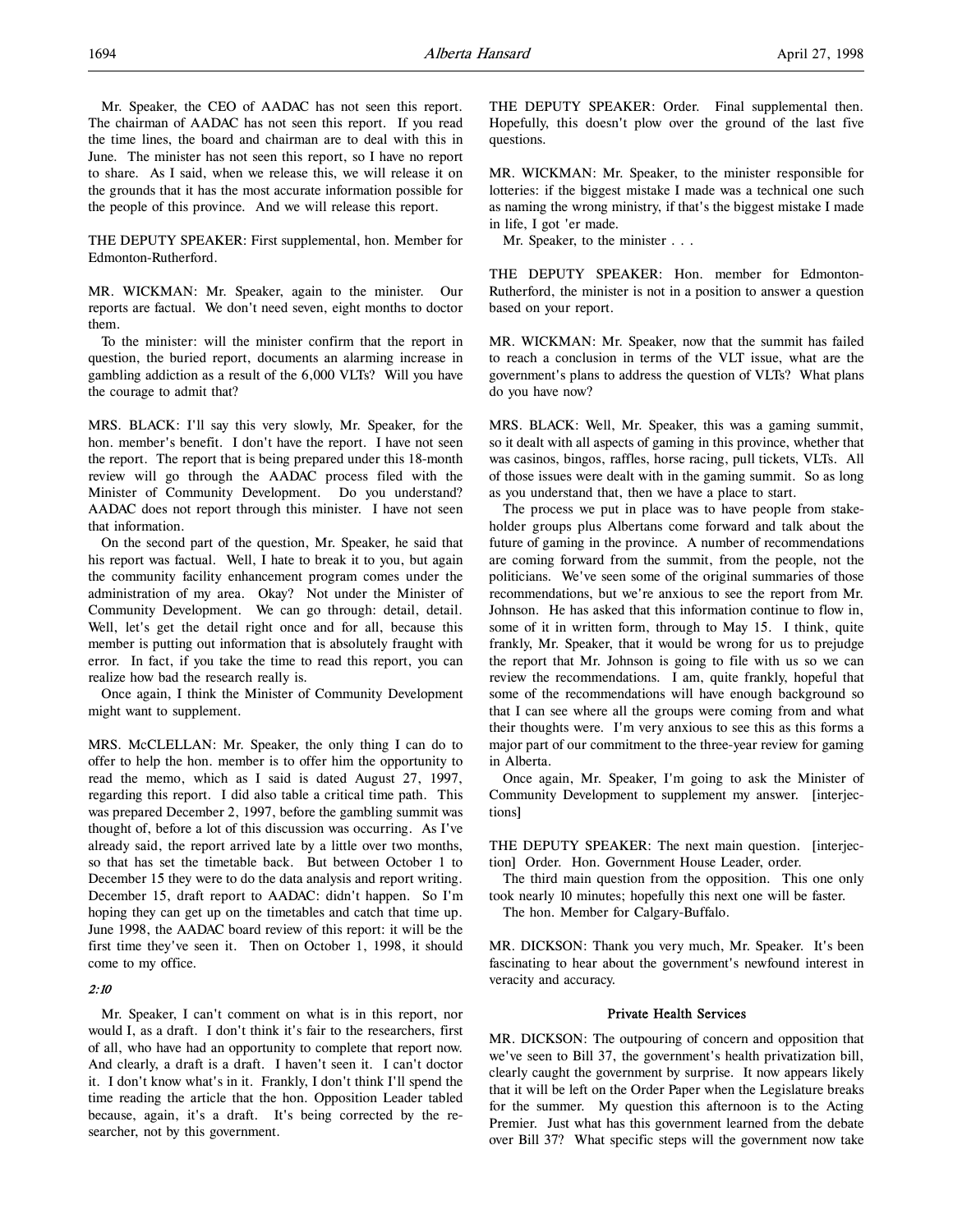to ensure a broad public debate about the important issues at stake?

MR. DAY: Well, that's actually two questions, Mr. Speaker. I'll try to address them both. First of all, what have we learned? Well, we've learned that there's support for this bill, and we've also learned that there are people who are concerned about it. The other night there were about, I'd say, close to a hundred people in the galleries here that were interested in that particular bill. We know that there are two sides to the issue, as there is with most legislation.

As far as the second question, because there were two: what steps? Well, as with all legislation we continue to debate it here in the Assembly, we continue to listen to what people are saying, and we continue to be interested to see this whole matter move forward.

Those are the two questions that were asked.

MR. DICKSON: Mr. Speaker, given what the Acting Premier has just told us, will the government commit to public hearings and a discussion guide with all-party input so that both sides of the question, as described by the Provincial Treasurer, can be fully aired before the bill comes back into the House?

MR. DAY: Well, Mr. Speaker, you know, it's sometimes difficult to maintain a focus with all the chirping from the Spice Girls over there, and I'm just trying to remain on track here.

It's very clear that this is an open and public debate. We're hearing from people on both sides of the issue and will continue to do that. As a matter of fact for the few people that have called me on it, I've made available information related to the bill. All hardworking MLAs are doing that, and the discussion continues.

MR. DICKSON: Mr. Speaker, my final question ought to be the simplest one to answer. Will the government commit this afternoon to increased funding for our public health care system to an adequate level to ensure that there will simply be no need for private hospitals?

MR. DAY: Mr. Speaker, we continue to send the message out that annually we have increased the amount of funding to health care in this province, and we've done that very significantly, whether it's to the RHAs or to the doctors themselves on their fee package. We are absolutely committed to the highest level of service for Albertans. We believe that's being received. There are always improvements that need to be made in the system, and we'll continue to look at that. But let's make it clear that there have been and there will continue to be resources provided to health care for all Albertans that will continue to meet the needs.

## Institutional Confinement and Sexual Sterilization Compensation

MS BARRETT: Mr. Speaker, March 10, 1998, will probably go down as one of Alberta's darkest political days in history: the day the government introduced Bill 26. The government did the right thing by running away from the bill the next day. Over the course of the next week or so a lot of negotiations went on with the victims of unnecessary incarceration and wrongful sterilization, the result of which was to have been that those people, a block of 500 of them, were going to be offered an initial settlement by the government by the end of March. Today is April 27. I would like to find out from the Justice minister on behalf of that block of 500, many of whom I have met with in the last two weeks: why has there been no offer of a settlement?

MR. HAVELOCK: Well, Mr. Speaker, we've instructed counsel to work as quickly as possible on this issue. In fact I'm expecting to have a proposal to review from counsel and from the department within probably the next 10 days. I will then have to take that through the usual course within government and hopefully have a proposal to them shortly.

This is a very complex issue, and we're trying to evaluate each of the claims individually and fairly. The member is right; we want to do the right thing. That's why it is unfortunately taking a little longer than we thought. However, there is still a commitment on behalf of this government to resolve this as quickly as possible.

2:20

MS BARRETT: Well, no question: justice delayed is justice denied. They're not getting younger, Mr. Speaker.

My supplementary question to the minister is this: in the proposal that he will give to that block of 500 victims, is he prepared to offer an initial amount subject to ratification by the group and then have the additional funding to be given out later if there is a contest? They're tired of waiting, Mr. Speaker.

MR. HAVELOCK: Well, Mr. Speaker, these are complex negotiations. It would be entirely inappropriate for me to disclose the nature of the discussions that are being undertaken at this point in time.

THE DEPUTY SPEAKER: Final supplemental?

MS BARRETT: No. It's okay.

THE DEPUTY SPEAKER: The hon. Member for Calgary-Mountain View.

## Canadian Airlines International Ltd.

MR. HLADY: Thank you, Mr. Speaker. My question is to the Provincial Treasurer. As everyone knows, Canadian Airlines has a loan guarantee with the Alberta government. What is the background on this loan?

MR. DAY: Mr. Speaker, in 1992 the airline in question was experiencing no small amount of financial difficulty. They approached the government and asked for a loan guarantee. They actually also approached the federal government and the B.C. government. In 1992 we did agree to that loan guarantee. We wouldn't do that today because we're out of that business, but we did that in 1992. The deal was supposed to be that Canadian would in fact make payments of \$10 million every quarter.

In 1996 they came back, and they said that they were continuing to have difficulties financially and could there be an extension granted for those payments. All levels of government agreed to that, so the first payment was to begin in October of '98, and the succession of payments then was to be completed by January 1, 2000. That was what was agreed on in June of '96.

MR. HLADY: Well, Mr. Speaker, earlier this year the media reported that in 1997 the airline reported its first annual profit in 10 years. Given this, could the Provincial Treasurer please tell us what the status of the loan guarantee is?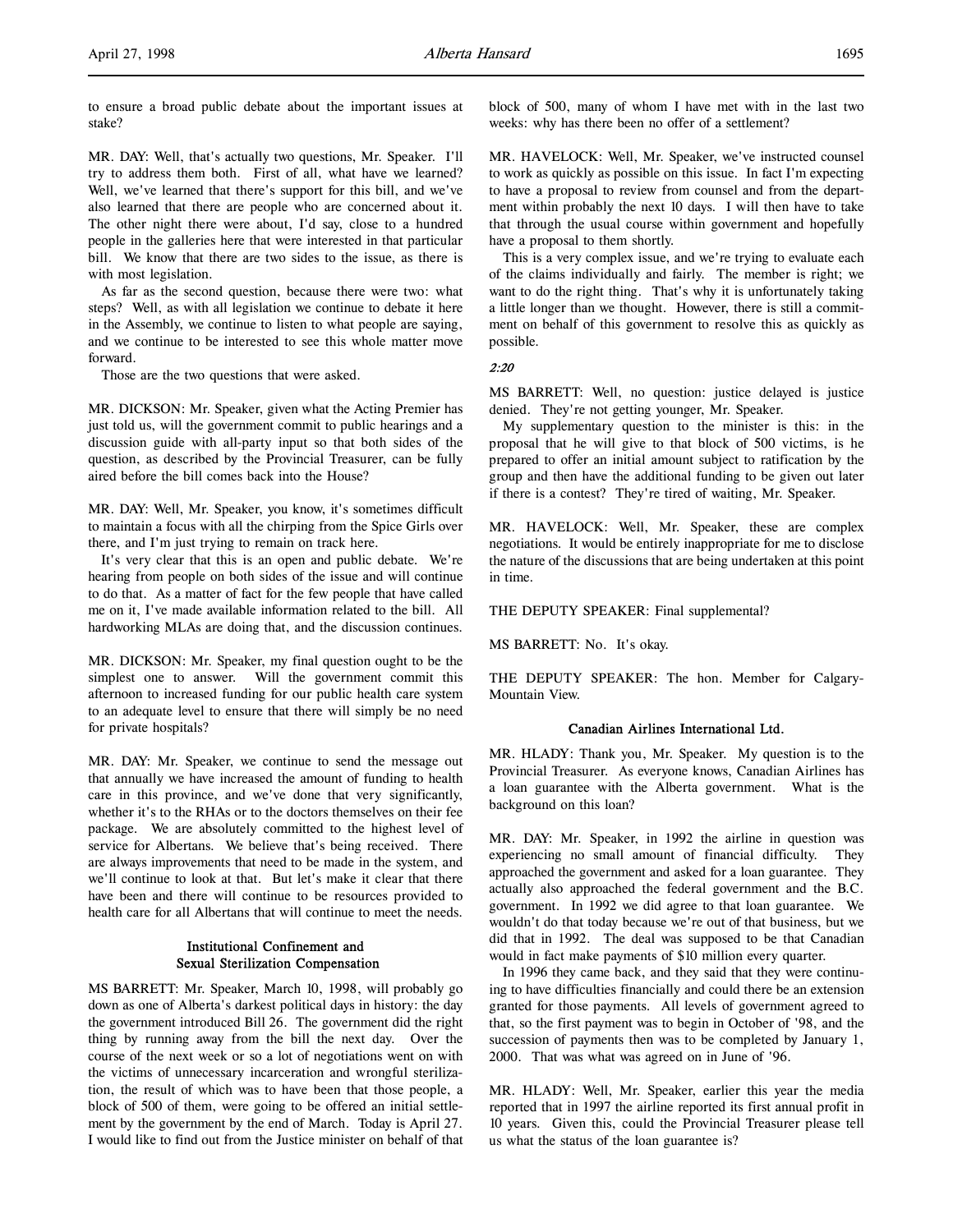MR. DAY: Mr. Speaker by the close of business day last Friday, the airlines were able to successfully complete a refinancing package through a \$175 million U.S. bond issue. What that means and the good news there for Albertans and for the government is that the Alberta government now has been paid out in full on the loan guarantee. There is no more liability, taxpayers are off the hook, and we made money on the deal.

THE DEPUTY SPEAKER: Final supplemental, Calgary-Mountain View.

MR. HLADY: Well, thank you, Mr. Speaker. My final supplemental the Provincial Treasurer may have already answered, but will the province lose any money on this in any form?

MR. DAY: Mr. Speaker, there is no loss of money on the deal. As a matter of fact, the province made money. Approximately \$478,000 was the fee that was charged to have the guarantee in place. So money was made on the deal.

THE DEPUTY SPEAKER: The hon. Member for Edmonton-Centre.

#### Maintenance Enforcement

MS BLAKEMAN: Thank you, Mr. Speaker. Most if not all of the MLAs in this Assembly have a caseload of maintenance enforcement files, so we're all well aware that this program is not working the way it should. The number of new files is steadily increasing, while the number of MEP staff has been steadily decreasing. A year ago a task force was struck to study the maintenance enforcement program. To the Minister of Justice: given that a common concern is the delay in processing maintenance cheques, can the minister explain why it takes the government three weeks to transfer money to a maintenance recipient while the bank usually takes two days, five days at the most?

MR. HAVELOCK: Mr. Speaker, quite simply what happens is that when the maintenance enforcement program receives a cheque, it will not disburse the moneys until that cheque has cleared, to ensure that there are sufficient funds to cover the cheque from the party who is obligated to pay the maintenance.

MS BLAKEMAN: That usually takes two days. Fine.

To the same minister: given that the review committee was scheduled to report at the end of 1997 and it is now the end of April 1998, where is that report?

MR. HAVELOCK: Well, Mr. Speaker, one of the reasons the report has not been forthcoming is that the committee actually asked for an extension of time to allow for further public input. There was an extensive questionnaire and survey sent out to both debtors and creditors in the program. We wanted to have those responses back prior to the final report coming out. But I understand that it will be available shortly. Of course I want to read that first, and I have given a commitment, I believe, before that once I've had a chance to review the report, it will be released.

THE DEPUTY SPEAKER: Final supplemental, Edmonton-Centre.

MS BLAKEMAN: Thank you, Mr. Speaker. Given that the government spent over \$50,000 on a report on the maintenance enforcement program by KPMG consultants in 1995, could the minister share with us how many more reviews are going to be necessary before we see improvements to this program?

MR. HAVELOCK: Well, Mr. Speaker there was improvement as a result of the KPMG study. However, I would hope that the study which will be forthcoming will be extensive, will have a number of recommendations, and hopefully will be the final time that we take an in-depth look at this. We need to understand and appreciate that this is a very complex issue. What's tied into the issue of maintenance, of course, are a number of debtors who are noncustodial parents who also raise the issue of access. We're taking a look at that in conjunction with the maintenance side.

So this review is much more extensive than that conducted by KPMG. That was an internal audit. We've gone out to the general public to seek their input. We're looking at the access issue. We're trying to collate the responses. I understand and appreciate all the work that the committee has done to date. I know they are working hard to put the report together as quickly as possible.

MRS. SOETAERT: How about some action?

MR. HAVELOCK: They ask for action. Well, Mr. Speaker, there will be action, but first let's have the report. Give us a chance to review it, and then we'll implement the changes.

THE DEPUTY SPEAKER: The hon. Member for Calgary-Currie.

#### Film and Television Industry

MRS. BURGENER: Thank you, Mr. Speaker. On Saturday evening there was a presentation of the Alberta motion picture industry awards in the city of Edmonton, and some questions were directed to the Provincial Treasurer with respect to the status of the issues of the film industry. Given that this province has supported our economic interests with respect to energy and they've supported our economic interests with respect to our physicians, I'm very concerned that this province is neglecting to deal with our young people who are trained in this province in the film and television industry and must leave the province for work. My question is to the Provincial Treasurer. What is the status of the request that was proposed to the standing policy committee last September by the film industry?

MR. DAY: Mr. Speaker, I should say, for those who were in attendance and for the thousands who watched live on television, the presentation ceremonies were an exciting time, and the standard of excellence of the craft in terms of the motion picture industry in Alberta is something to be noted.

The process that's in place now: there is a committee of individuals from across a number of sectors looking at issues related to corporate tax, to research and development incentives, to knowledge-based incentives. Is there a possibility of having some of these implemented? That particular committee will be coming out with a report, hopefully by the end of this month or maybe into the first week or two in May, which will be considered further by the Alberta Economic Development Authority, and we'd like to get some kind of a message out, especially to the film industry. If there is something that can be done, they need to know because there are investment positions. [interjections] Now it's the Spice Boys over there.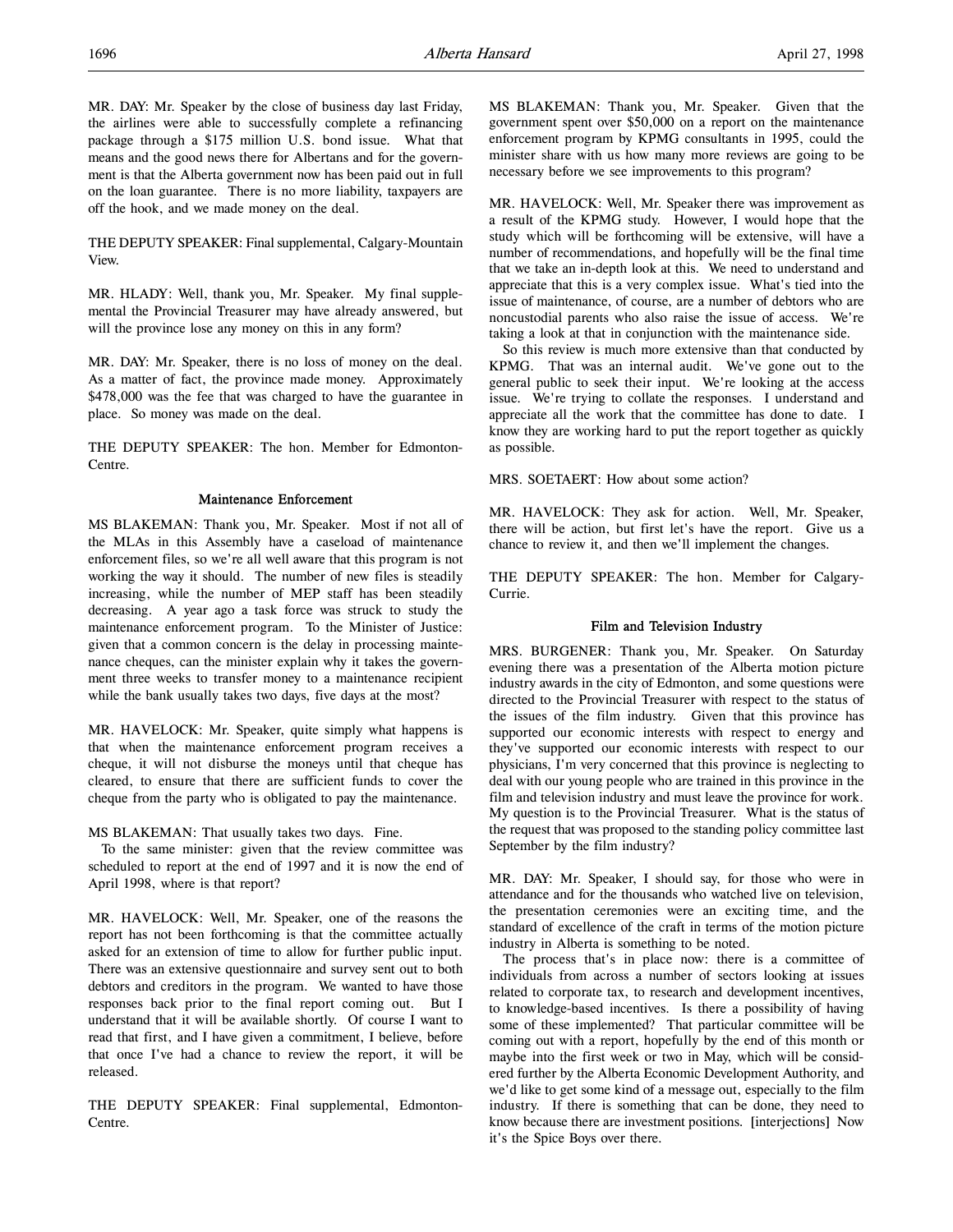MRS. BURGENER: Again, to the Provincial Treasurer: will the Provincial Treasurer commit to giving due consideration to the educational and economic impacts of this knowledge-based economy and not limit the discussions and his review simply to cultural considerations?

MR. DAY: I think the point's valid. There's far more at stake here than simply cultural considerations. In fact, people who are involved in this industry are involved in business, and some of it is very big business, lots of dollars being generated, lots of jobs. In fact, it's true that if you look at the order and the list of presentations that were made on Saturday, you can see that there is a significant educational component to this industry. So all of those areas are being given consideration, Mr. Speaker.

MRS. BURGENER: My final question: in this decision-making process will the Provincial Treasurer commit that a full discussion will be held by caucus and no unilateral decision on this will be made without our discussion?

MR. DAY: Well, Mr. Speaker, there's been widespread discussion already across all sectors that are involved in terms of tax credits and film industry and knowledge-based industry. Certainly, every MLA in our caucus has input on this issue and will continue to do so. Whatever the decision is, it will not be unilateral in any way. It will be as a result of all of this input that we've received from across the province and which will be deliberated on by our caucus.

THE DEPUTY SPEAKER: The hon. Member for Edmonton-Norwood.

## 2:30 Family Court Proposal

MS OLSEN: Thank you, Mr. Speaker. In Alberta we have over 20 statutes dealing with family law issues: divorce, custody, maintenance, alimony, division of property, and even domestic abuse. Many are dealt with in the Provincial Court and many in the Court of Queen's Bench. Under a unified family court all of these matters could be dealt with by one court. My questions are to the Minister of Justice. Why isn't Alberta one of the provinces that is currently participating with the federal government to develop a unified family court?

MR. HAVELOCK: Actually, Mr. Speaker, that is a very good question. However, before we would go to the federal government, we would certainly want to review that issue with both the Provincial Court and the Court of Queen's Bench to determine what their preference would be. I have had very preliminary discussions with the deputy on this and many other issues relating to family and youth court. Actually, it may be a good issue, if the member would like to, to bring up during the Justice Summit. She is a member of the public consultation committee, and I think it would be a good topic to be reviewed at that time. Certainly there may well be some merit in pursuing it, and I would welcome her further comments in that regard.

THE DEPUTY SPEAKER: First supplemental, hon. Member for Edmonton-Norwood.

MS OLSEN: Thanks, Mr. Speaker. Well, given that the Minister of Justice has promised to improve families' access to justice, will you commit to taking part in the unified family court program in the future so that Albertans can have all of their family matters resolved by just one application to the court? Don't leave it to the summit. You're responsible for it.

MR. HAVELOCK: Mr. Speaker, I appreciate that as the Minister of Justice I ultimately am responsible. However, based on some of the discussion which has gone on in this House in the last while regarding consultation, I think it would be very important for this matter to be reviewed within the context of the Justice Summit. Certainly, if there is anything that we can participate in at this time and further the discussion, I'm not adverse to that either.

THE DEPUTY SPEAKER: Final supplemental, hon. Member for Edmonton-Norwood.

MS OLSEN: Thank you, Mr. Speaker. Why won't this Minister of Justice just commit to a process that would put children and families first and reduce time to trial for family matters? That's what a unified family court would do.

MR. HAVELOCK: Well, Mr. Speaker, I have committed to a process. I've indicated already that this would be an issue which would be appropriate for the Justice Summit. If there is any other way which we can participate with the federal government in looking at this, certainly we'd be happy to be a participant. If the courts themselves wish to discuss the issue at any length, I'm certainly available to do that also. So we're not in any way holding this up. The idea has some merit. It needs to be looked at carefully. I think it would take quite some time to implement also, because we would want to ensure that all parties who have a stake and an interest, including the general public, would have an opportunity for input.

THE DEPUTY SPEAKER: The hon. Member for Edmonton-Beverly-Clareview.

## Maple Leaf Foods Inc.

MR. YANKOWSKY: Thank you, Mr. Speaker. My constituents and others are inquiring regarding the future of the Maple Leaf packing plant. They drive by and still see some steam escaping in some areas of the plant and transport trucks backed up to the loading docks, and all that seems to be missing are some farm trucks hauling hogs. My questions are all to the Minister of Public Works, Supply and Services. Could the minister tell this Assembly what Maple Leaf is still doing there and when they will be vacating the site?

THE DEPUTY SPEAKER: The hon. Minister of Public Works, Supply and Services.

MR. WOLOSHYN: Thank you, Mr. Speaker. Maple Leaf is still on the site. That is correct. They are there removing the equipment which they purchased from Burns in the lease transfer, which goes back quite some number of years and has been addressed in this House on several occasions. Their lease will terminate Thursday evening, I believe, at which point we would in all likelihood give them a day or two of grace to remove whatever they might have left. However, I might point out that a part of their obligation is that they are responsible for any possible environmental contamination that may have occurred on that site from 1994 until the current date, which means that we would be determining if there is any contamination that they are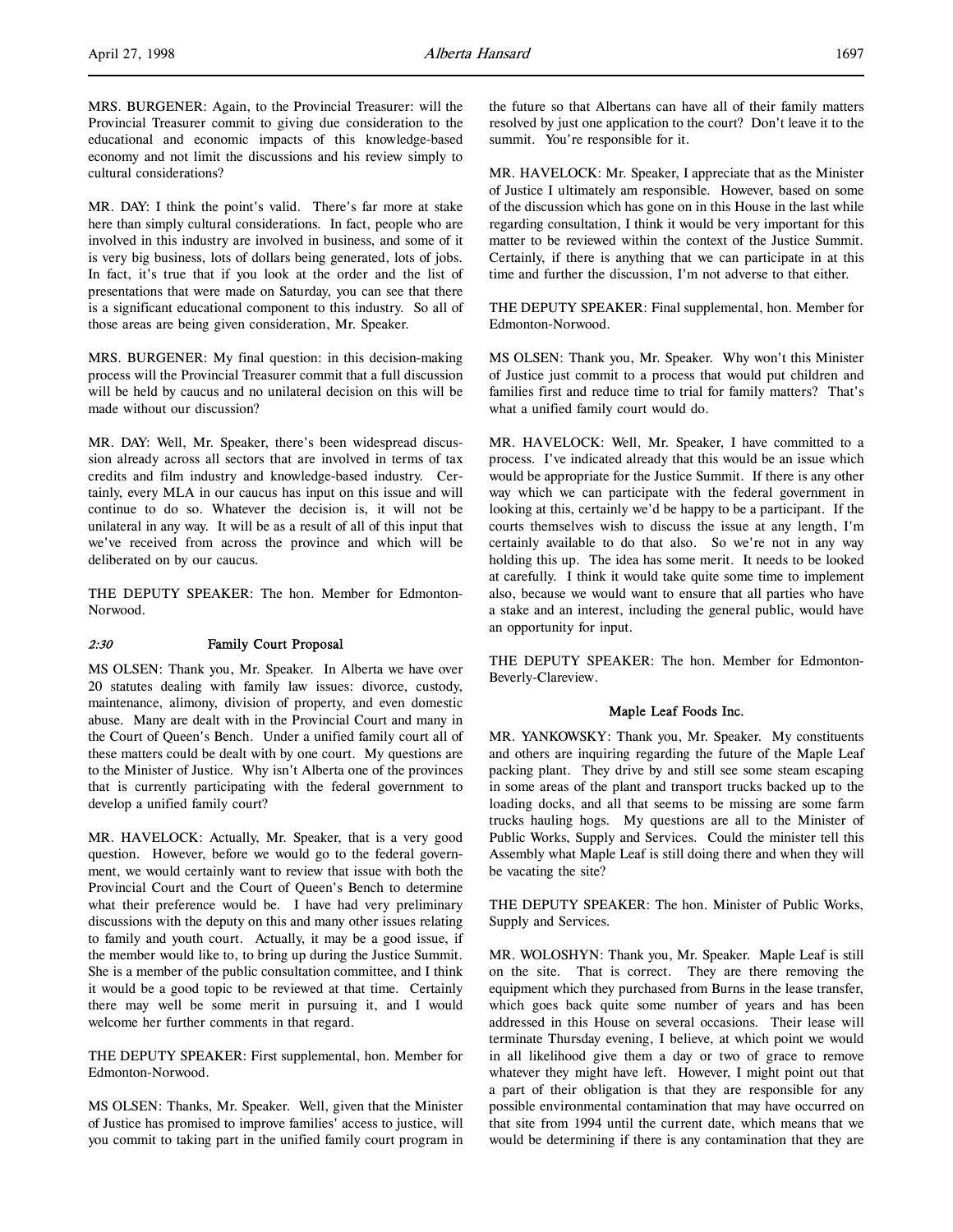responsible for, and then obviously they would have access to the site to clean up whatever they've left behind.

So in answer to your question, hon. member, Maple Leaf's lease on the buildings expires on Thursday. They should be gone by then. Their obligations may not be finished for about another year after. Hopefully, they're finished on Thursday.

THE DEPUTY SPEAKER: First supplemental, Edmonton-Beverly-Clareview.

MR. YANKOWSKY: Thank you, Mr. Speaker. Could the minister tell this Assembly what his department's plans are for the site and the buildings?

MR. WOLOSHYN: Yes, I'd be glad to. As most people are aware, that particular site is a fairly large one. It covers some 45 acres, half of which have been utilized by plant operations over the years and the other half of which has not been used, and most people are probably not aware that it in fact belonged to it. We have had preliminary discussions with the city on the site, and through the course of those discussions, we've also made a commitment to the city that we would remove whatever buildings they felt were not appropriate to be left behind.

Most members know the first buildings were put up in 1908, and I believe the last ones were about 1982. Some of the buildings, two specifically, may be of some value. So what we'll be doing with the city is they'll be determining which buildings will be left behind, and after that is done, we would endeavour to clean up the site and ensure that what the city receives is a site that is clean and to their liking.

THE DEPUTY SPEAKER: Final supplemental, Edmonton-Beverly-Clareview.

MR. YANKOWSKY: Thank you, Mr. Speaker. Could the minister tell this Assembly if there is anything else that could hold up or change his department's plans for the site?

MR. WOLOSHYN: Well, currently there are a couple of discussions via the city on potential buyers, and until those are resolved, neither the city nor ourselves will know exactly what could be done from there. I would expect that once the issues are all cleared away, given the normal course of events, we would have to go to public tender and so on to get the work done. Other than that I don't believe that I can foresee any possibility of delay at this point other than the normal permitting and tendering process.

THE DEPUTY SPEAKER: The hon. Member for Edmonton-Gold Bar.

#### Employment Standards

MR. MacDONALD: Thank you, Mr. Speaker. The Department of Labour's review of employment standards and regulations is very important for working Albertans. These regulations are a guide for over 70 percent of the province's workforce. Some of these regulations, or schemes of employment as they're called, are nothing more than subsidies to big business. My first question this afternoon is to the Minister of Labour. How many of these cumbersome Tory-blue questionnaires were returned to your department from across the province?

MR. SMITH: Well, Mr. Speaker, I wish House protocol would allow me to ask the hon. Member for Calgary-Fort, who serves as chairman of the regulatory review committee, a committee that we deem sufficiently important to be able to position more parliamentary, legislative resources onto with the participation of the Member for Calgary-Fort – he attends weekly meetings. In each weekly meeting they update the number of questionnaires that have come back. They update the number of responses, they update the number of responses by standard industry category, and they indicate to management just where we are in terms of the response. As a matter of fact, I can safely say that the review of employment standards regulation throughout the province of Alberta has been a lively one. It's been animated. We've had responses from community groups. We've had responses from church groups. I've been out to a couple of high schools. We've had good responses from those who collect the minimum wage.

#### MR. LUND: What did they say?

MR. SMITH: Well, that's a very good question, Member for Rocky Mountain House. I want to answer this question because it's very important. Mr. Speaker, in one school, 80 people sitting in the audience, I asked the audience, "How many of you work?" About half of them raised their hands. Of the 40 I said, "How many of you now make the minimum legislated wage in Alberta today?" Surprisingly enough, only two people raised their hands.

As the member talks about how many employment standards questionnaires were returned to this office, my understanding as of the last week – as he puts out, he calls it Tory blue. If the member had any experience in the printing industry, he would realize that is actually what they call IBM process blue. [interjections] So on this blue document . . .

#### THE DEPUTY SPEAKER: Order.

#### 2:40

MR. SMITH: Thank you. Of the 7,400 packages that were sent out as well as packages sent out – the Member for West Yellowhead actually took copies out himself . . .

THE DEPUTY SPEAKER: Thank you, hon. minister. First supplemental, Edmonton-Gold Bar.

MR. MacDONALD: Thank you, Mr. Speaker. Big blue and Tory blue: there is a difference.

How much of an increase is the minister planning on making in the minimum wage in this province? How much are you going to increase the wage? Tell us that.

MR. SMITH: Well, Mr. Speaker, it gives me great pleasure to answer both of the questions that were brought up in that. One, the difference between Tory blue and big blue is simply spelling on the front end, I would guess. I guess the only person who is really blue here would be the former leader of the Liberal opposition, from when he had 32 seats going out and 18 coming back. That would make me blue.

Mr. Speaker, one of the things I want to ensure that this minister does not do is to presuppose the opinion of Albertans, so we are not making comments on the change in the minimum wage. We are going forward, and we will go forward to a public presentation to the standing policy committee, just as we went forward to a standing policy committee public presentation that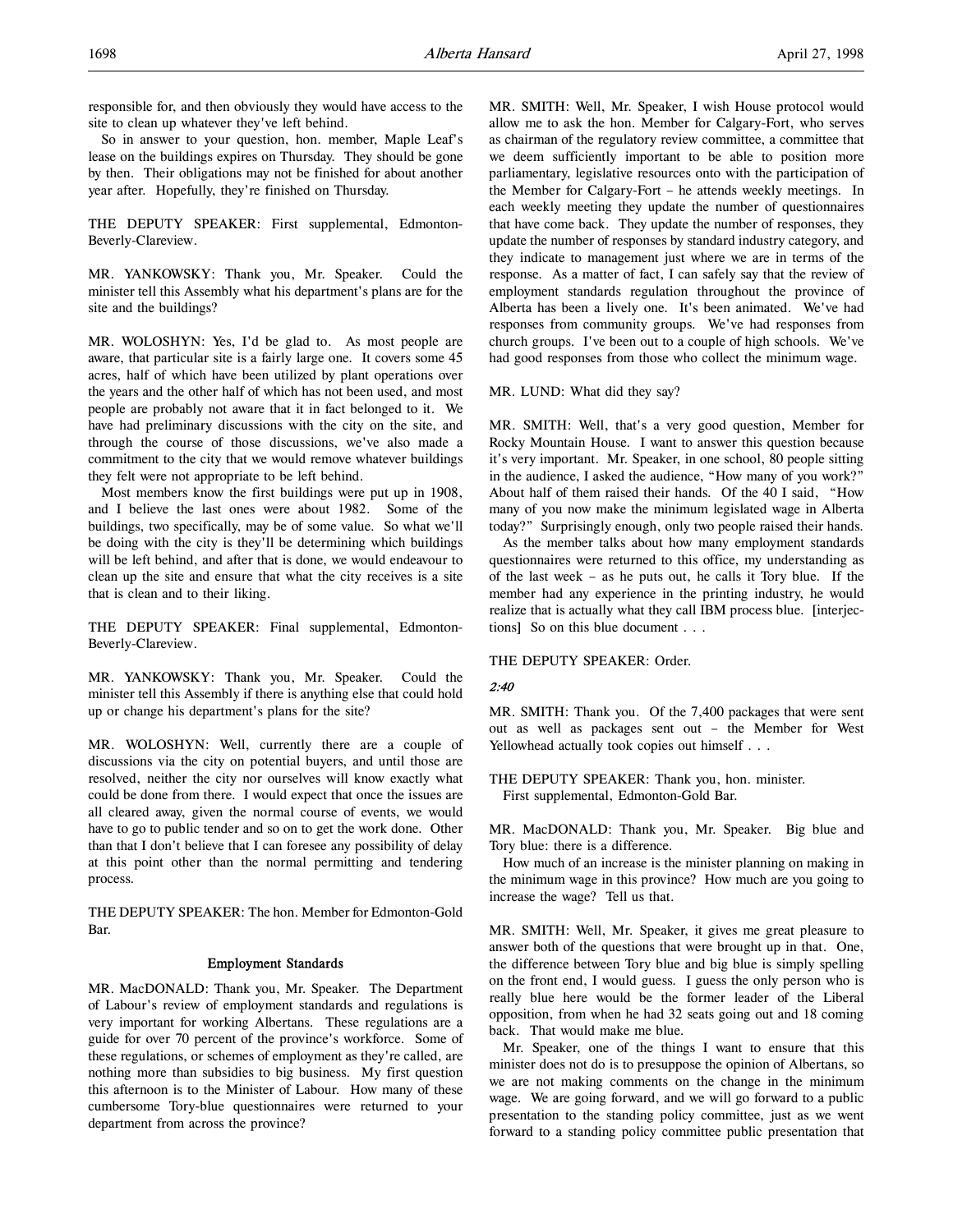talked about the issues at hand, about the people who are making minimum wage, of which there are about 2 percent in this workforce of 1.5 million people. Of that 2 percent, 1 percent make more than minimum wage through gratuities. So we know it's not a large number, but we know it's an important number to this government.

THE DEPUTY SPEAKER: Final supplemental, Edmonton-Gold Bar.

MR. MacDONALD: Thank you, Mr. Speaker. My third question this afternoon is also to the Minister of Labour. Are you going to eliminate the schemes of employment, these schemes that you regulate through your department which are nothing more than subsidies to big business, to your big-shot friends? Are you going to eliminate those?

THE DEPUTY SPEAKER: Let's have a question that doesn't have its own answer.

MR. SMITH: Mr. Speaker, could I just ask for a little point of clarification on his last question?

THE DEPUTY SPEAKER: I think it was clear enough.

MR. SMITH: Okay. Well, Mr. Speaker, the member refers to subsidies. In fact, there has been a great deal of work done by the province of Alberta and the province of B.C. on being able to harmonize employment standards so that in the oil industry Albertans who have been involved in the industry, which I myself have been involved in for over 20 years, are able to work completely and able to work in a cross-border position. In fact, I see no evidence at all in the analysis, no evidence at all at this point that would indicate there is any subsidy being driven by regulations by this government.

#### Recognitions

THE DEPUTY SPEAKER: We have a number of recognitions today. They will be in the following order: the hon. Member for St. Albert, followed by Spruce Grove-Sturgeon-St. Albert, the hon. Member for Calgary-Currie, followed by the hon. Member for Edmonton-Mill Creek, the hon. Member for Calgary-Bow, followed by the hon. Member for Edmonton-Gold Bar, and finally the hon. Member for Calgary-West.

We'll start with the hon. Member for St. Albert. Sorry, hon. member. Because there's such an exodus, we'll just take a 30 second, 10-second, whatever, break. Hon. members may excuse themselves, and then we'll start recognitions.

#### Telus Leaders of Tomorrow

MRS. O'NEILL: Thank you, Mr. Speaker. Last Wednesday evening the Volunteer Centre of Edmonton hosted a celebration of leadership to honour volunteers and volunteer organizations. Four young volunteers from the Edmonton area were presented with the Telus leaders of tomorrow award to recognize their volunteer service to their community. They are Ariana Daniel, a grade 12 student at Harry Ainlay high school who is an active member of her school's students union and the Girl Guides of Canada; 15 year old Katie Wier, who helps grade 1 students at Baturyn school with their reading practice, spends time with a schoolmate who has a disability, and is co-captain of the safety

patrol; Kim Nakatsui, a 14-year-old student at Vernon Barford school who helped organize a student youth conference and is a volunteer fund-raiser for the Canadian Breast Cancer Foundation and Habitat for Humanity; and finally, Theresa Gallagher, a Grant MacEwan Community College student who volunteers extensively. I'd like to congratulate all of these four outstanding students.

THE DEPUTY SPEAKER: The hon. Member for Spruce Grove-Sturgeon-St. Albert, followed by Calgary-Currie.

#### Lois Hole

MRS. SOETAERT: Thank you, Mr. Speaker. Today I'd like to recognize Lois Hole and congratulate her on her appointment as chancellor of the University of Alberta. Lois is a very successful entrepreneur and businesswoman who is famous for her books and knowledge of gardening. She makes everyone she meets feel important, and her generosity is well known throughout St. Albert and Edmonton.

Lois Hole values public education and is a strong advocate for it, as witnessed by her years of service on two public school boards. She is full of wisdom and common sense, and her downto-earth approach will ensure she doesn't get sidetracked by bureaucracy but will get to the root causes of problems.

The chancellor is the head of the university, but I know that she will be far more than a ceremonial figurehead. She is concerned that many young people cannot afford to attend university and has already announced that she wants to start a new campaign to get additional scholarships and bursaries for students.

I commend those who selected her for her ability to communicate and know she will form an excellent two-way link between the university and the community. On behalf of my fellow MLAs I wish her great success in her new role as chancellor of the University of Alberta.

THE DEPUTY SPEAKER: The hon. Member for Calgary-Currie, followed by Edmonton-Mill Creek.

#### Film and Television Industry

MRS. BURGENER: Thank you, Mr. Speaker. The Alberta motion picture industry celebrated their industry awards on Saturday night in Edmonton. The Alberta advantage is poised to benefit from this industry and all they have to offer in the economic climate that they bring.

Mr. Speaker, regrettably, the lack of a level playing field in this country has created a situation which compromises our education programs that are aligned with this industry and unfortunately sends our young people and our talented technologists out of this province, not to return, not for a long, long time.

Mr. Speaker, I'm urging this government to recognize that the economic climate and the strength of the industry will benefit if we can make a commitment to support the industry on our terms, not with a tax credit that sets them up in a unique way but recognizing in the knowledge-based economy the skill level they bring, keeping our young people employed in the province, maximizing our postsecondary institutions. I urge each member of this Assembly to support this industry as they ask for this consideration.

THE DEPUTY SPEAKER: The hon. Member for Edmonton-Mill Creek, followed by Calgary-Bow.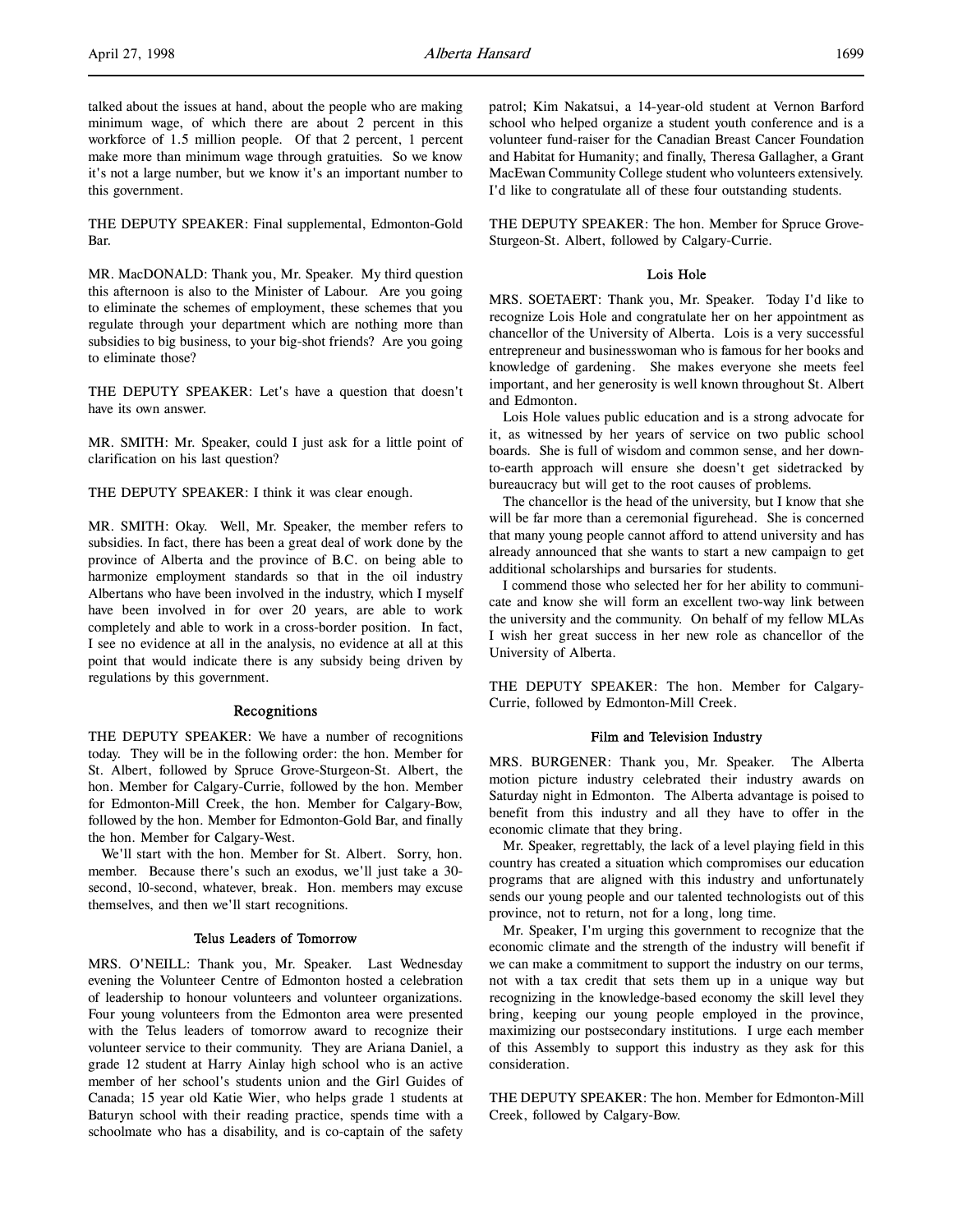#### Robert Hammel

MR. ZWOZDESKY: Thank you. Mr. Speaker, I rise to salute Robert Hammel, a constituent of mine who was recently chosen for the 1998 cadet honour band for the prairie region. Robert has been a cadet for about six years and is now a senior member of the 504 Blatchford Field Royal Canadian air cadet squadron. He's an outstanding trombone player, and I can personally attest to his excellence in that regard, having heard him play. In fact, last summer Robert was among a handful of Canadian youth chosen for a cadet exchange program in Australia, where he proudly represented his city, province, country, and his squadron. In the words of his chief superior officer, Major Howard Mar, of prairie region cadet headquarters in Winnipeg, with whom I spoke today, "Robert Hammel is a very solid young citizen of whom we can all be proud." I know his parents, Robert and Maureen Hammel, and I know they share that feeling and that endorsement, as do I.

Congratulations, Robert, and thank you for continuing the fine tradition of partnership between civilian programs and the Department of National Defence in these self-development programs for the youth of Canada. Cadet programs promote good citizenship, leadership, physical fitness, and stimulate interest in the sea, land, and air elements of the Canadian armed forces. Robert is one fine example thereof.

THE DEPUTY SPEAKER: The hon. Member for Calgary-Bow, followed by the hon. Member for Edmonton-Gold Bar.

#### 2:50 Telus Leaders of Tomorrow

MRS. LAING: Thank you, Mr. Speaker. Last Thursday evening the Volunteer Centre of Calgary hosted the 1998 leadership awards. These awards are held annually during National Volunteer Week. Four young volunteers from Calgary received the Telus leaders of tomorrow award in recognition of their outstanding community contributions. Sarah Rau, a grade 6 student at St. James school, leads her classmates in fund-raising to support the Alberta Children's hospital and the Calgary women's emergency centre. Jane Roy-Croft of Branton junior high school is a member of the child-friendly Calgary Youth Volunteer Corps, working with persons with disability. Ernest Manning high school student Shannon Moore has spearheaded many community projects, such as the mayor's peace heroes program. Erin Ludwig is a Mount Royal College student who volunteers with the Alberta Children's hospital, Canadian Red Cross Society, and the Children's Cottage Society. This year 30 Alberta communities participated in the leaders of tomorrow program, which is supported by the Wild Rose Foundation and Volunteer Alberta to recognize their young volunteers, Alberta's future leaders.

Thank you.

THE DEPUTY SPEAKER: The Member for Edmonton-Gold Bar, followed by Calgary-Buffalo.

#### Drug Abuse Resistance Education

MR. MacDONALD: Thank you, Mr. Speaker. Last Thursday, April 23, I was privileged to be invited to the DARE graduation at St. Gabriel elementary school located in Edmonton-Gold Bar. DARE stands for drug abuse resistance education. It is a comprehensive prevention and education program designed to equip elementary school students with skills to recognize and resist social pressures to experiment with drugs, alcohol, and tobacco.

This unique program was developed in 1983 and is ably taught by Sergeant Darren Hodson of the Edmonton city police force. The DARE program has several noteworthy features. It targets elementary schoolchildren. It offers a highly structured core curriculum emphasizing a "no use" message to students. It uses uniformed law enforcement officers to conduct the class, and they serve as fine role models. DARE also represents a long-term solution to a problem which is developed over several years. It is a widely developed program internationally. This program fosters self-esteem among students and helps to build increased interpersonal and communication skills.

Thank you, Mr. Speaker.

THE DEPUTY SPEAKER: The hon. Member for Calgary-West.

#### Shannon Moore

MS KRYCZKA: Thank you, Mr. Speaker. I stand to recognize Shannon Moore, a grade 12 honours student at Ernest Manning high school in the constituency of Calgary-West. Shannon is a winner of the leaders of tomorrow award, senior high category, presented April 23 at the leadership awards celebration in Calgary.

Shannon is committed to the Manning leadership class, is assistant editor of the yearbook, works on the graduation committee, is a student representative on the student council, serves on the Manning partnership steering committee, and plays on the school's field hockey team. Shannon spearheaded the mayor's peace heroes program and worked on the stop the violence effort at school. She embraced the clothing bank project and developed successful working relationships with the Salvation Army and the Mustard Seed ministry. She initiated and led the secret Santa program, community cleanup, AIDS quilts, day of caring, operation Christmas child, and celebrity fund-raising fashion show. The driving force behind many successful projects, Shannon Moore walks the talk, is a tremendous benefit to her community, and a very worthy leader of tomorrow. Congratulations, Shannon.

THE DEPUTY SPEAKER: We appear to have one point of order. The hon. Member for Edmonton-Ellerslie.

#### Point of Order Answers to Oral Questions

MS CARLSON: Thank you, Mr. Speaker. I rise under Beauchesne 409(6), which states that "a question must be within the administrative competence of the Government." This is with regard to the answer our Minister of Economic Development was giving in an exchange with my colleague from Edmonton-Rutherford. She tried to duck responsibility for answering these questions by stating that those . . .

THE DEPUTY SPEAKER: I wonder if we could turn it up. I didn't hear, right from the beginning, the point of order. You quoted Beauchesne. I didn't hear what that was and some of the following. If we could turn that microphone on and up, then the chair might be able to follow this debate.

MS CARLSON: Thank you, Mr. Speaker. My point of order was with regard to *Beauchesne* 409(6), page 121. It states there: A question must be within the administrative competence of the Government. The Minister to whom the question is directed is responsible to the House for his or her present Ministry.

This is with regard to the Minister of Economic Development in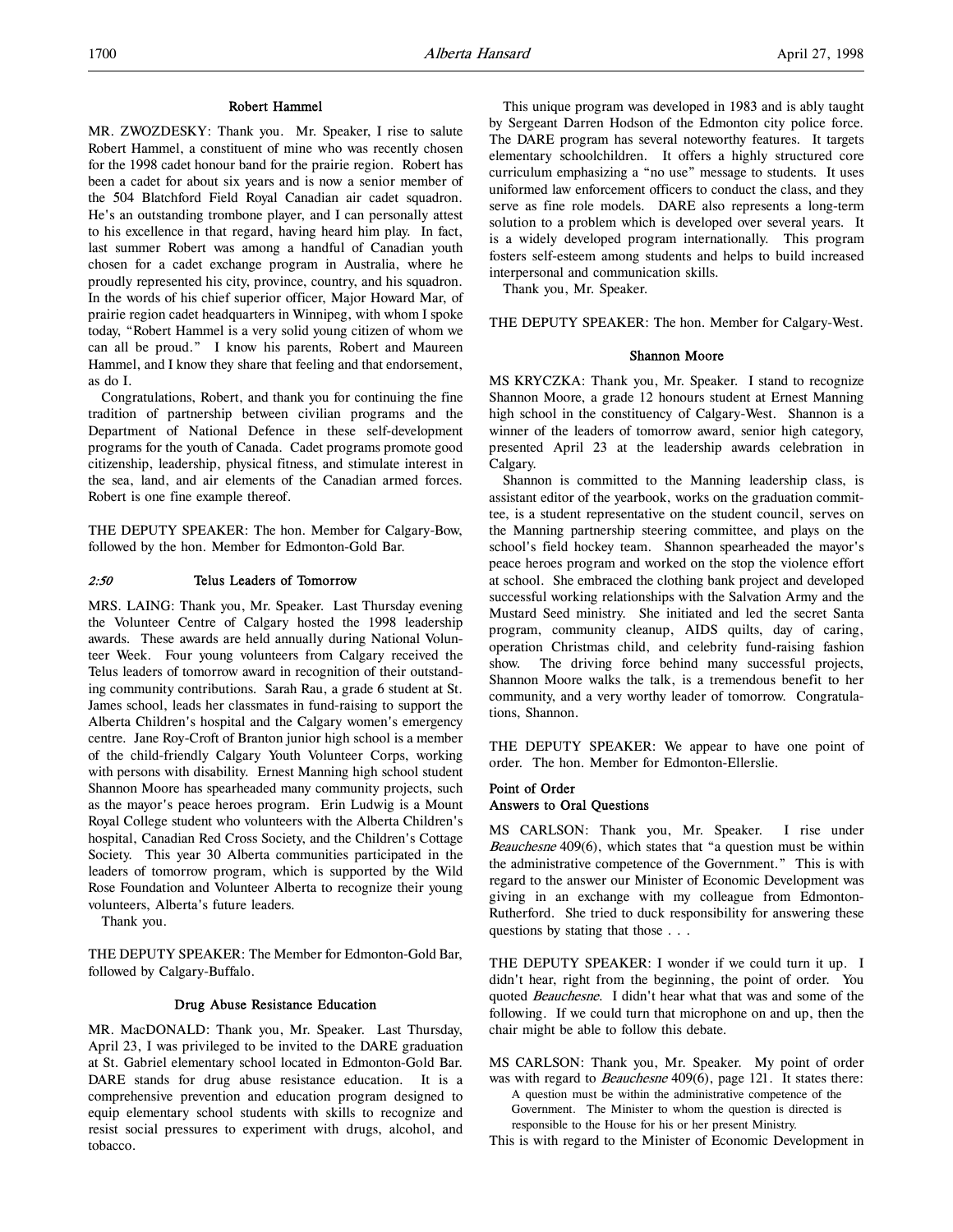an exchange with my colleague from Edmonton-Rutherford. She tried there, Mr. Speaker, to duck her responsibilities with regard to answering the questions. We understand that she is responsible for VLTs in this province, and that was the content of the question. The report that was being asked to be presented and discussed has to do with VLTs in its content, and this is a report that was not only released to a weekend summit, but it's being delayed in its release until after municipal elections happen this fall, which we consider to be a problem. So the minister then slammed my colleague by saying that his question was misplaced in being directed to her, when clearly she's aware that his concerns are VLT focused. I would suggest that unless she has misplaced or changed her areas of administrative competence, her comments were in error earlier this afternoon.

THE DEPUTY SPEAKER: The hon. Government House Leader.

MR. HAVELOCK: Yes. Thank you, Mr. Speaker. I listened intently to the minister's responses to the questions, and I don't believe she stated at any time that, for example, VLTs were not her responsibility. All she was doing at that time was pointing to a report which I believe had been given to her by a member of the opposition, and she stated that in there was a factual misstatement which I believe indicated that CFEP was the responsibility of the Minister of Community Development, and that of course was an error. So I believe that's what she was referring to. I don't believe that at any time she indicated she was not responsible for gambling or gaming in this province. She indicated she was responsible with respect to the Alberta Gaming and Liquor Commission, I believe. They make decisions associated in that area.

I think what we have here is a bit of a point of clarification as opposed to a point of order. I don't recall at any time the minister trying to disavow responsibility for her portfolio in her answer.

THE DEPUTY SPEAKER: Well, first of all, hon. member, the chair had some discomfort with the process of answering the question. But I think your quotation, Beauchesne 409(6), deals with the question, not the answer. It deals with the propriety of the question, and you're trying to move it to the propriety of the answer.

Surely the hon. minister isn't responsible for the report that she expressed an opinion upon. I think it draws, to me anyway, attention to something that's happened a number of times today and on other days. A number of gratuitous comments often lead to more debate than anything else, and the chair would take the view that the hon. Member for Edmonton-Ellerslie has really taken a moment to draw that attention to the government and to clarify, as the hon. Government House Leader has suggested. Hopefully it was not to extend debate.

The chair wanted to make a little bit of a comment however. We cannot always make comments about who's present and who's not, but should hon. members read *Hansard*, they might note that the first two questions took 11 and 10 minutes and the last question seven minutes. The other questions went along quite well. We had one even taking only two minutes and a number taking three and four minutes. So we did improve but let our guard down at the end.

Orders of the Day.

THE DEPUTY SPEAKER: I think it's a little late.

MR. MITCHELL: A point of order on *Beauchesne* 492. I think it isn't coincidental that . . .

THE DEPUTY SPEAKER: Hon. member, I called for Orders of the Day, and perhaps if you want to draw something to my attention, you can do so afterwards.

MR. MITCHELL: I'd like to do it now. Could I do it now? It would just take a minute. I just think there is . . .

THE DEPUTY SPEAKER: The chair made several gratuitous comments, and perhaps that has done what he was trying to direct others not to do and has spurred another question. But I don't think there really is a point of order on the point of order and a comment by the speaker. I don't think there's a real point of order. We've called Orders of the Day, and we'll proceed.

head: Orders of the Day head: Government Bills and Orders

head: Second Reading

THE DEPUTY SPEAKER: The hon. Government House Leader.

MR. HAVELOCK: Thank you, Mr. Speaker. Having entered into intensive and now completed negotiations with both opposition parties on this issue, I would request unanimous consent of the Assembly to waive Standing Order 73(1) to permit second reading consideration of Bill 43, the Miscellaneous Statutes Amendment Act, 1998.

THE DEPUTY SPEAKER: Having heard the motion by the hon. Government House Leader, all those in favour of the motion, please say aye.

HON. MEMBERS: Aye.

3:00

THE DEPUTY SPEAKER: Those opposed, please say no. You have your agreement, hon. House leader.

## Bill 43 Miscellaneous Statutes Amendment Act, 1998

THE DEPUTY SPEAKER: The hon. Minister of Justice and Attorney General.

MR. HAVELOCK: Thank you, Mr. Speaker. I move second reading of Bill 43, the Miscellaneous Statutes Amendment Act, 1998.

MR. DICKSON: I just wanted to simply say that the opposition appreciates the co-operation of Mr. Pagano, particularly, in the Department of Justice, who I think has done once again a terrific job in terms of addressing a number of concerns and questions. I think that sort of effort ought to be acknowledged, and it ought to be acknowledged on the record. I wanted to thank him and his colleagues in the Department of Justice.

Thank you.

[Motion carried; Bill 43 read a second time]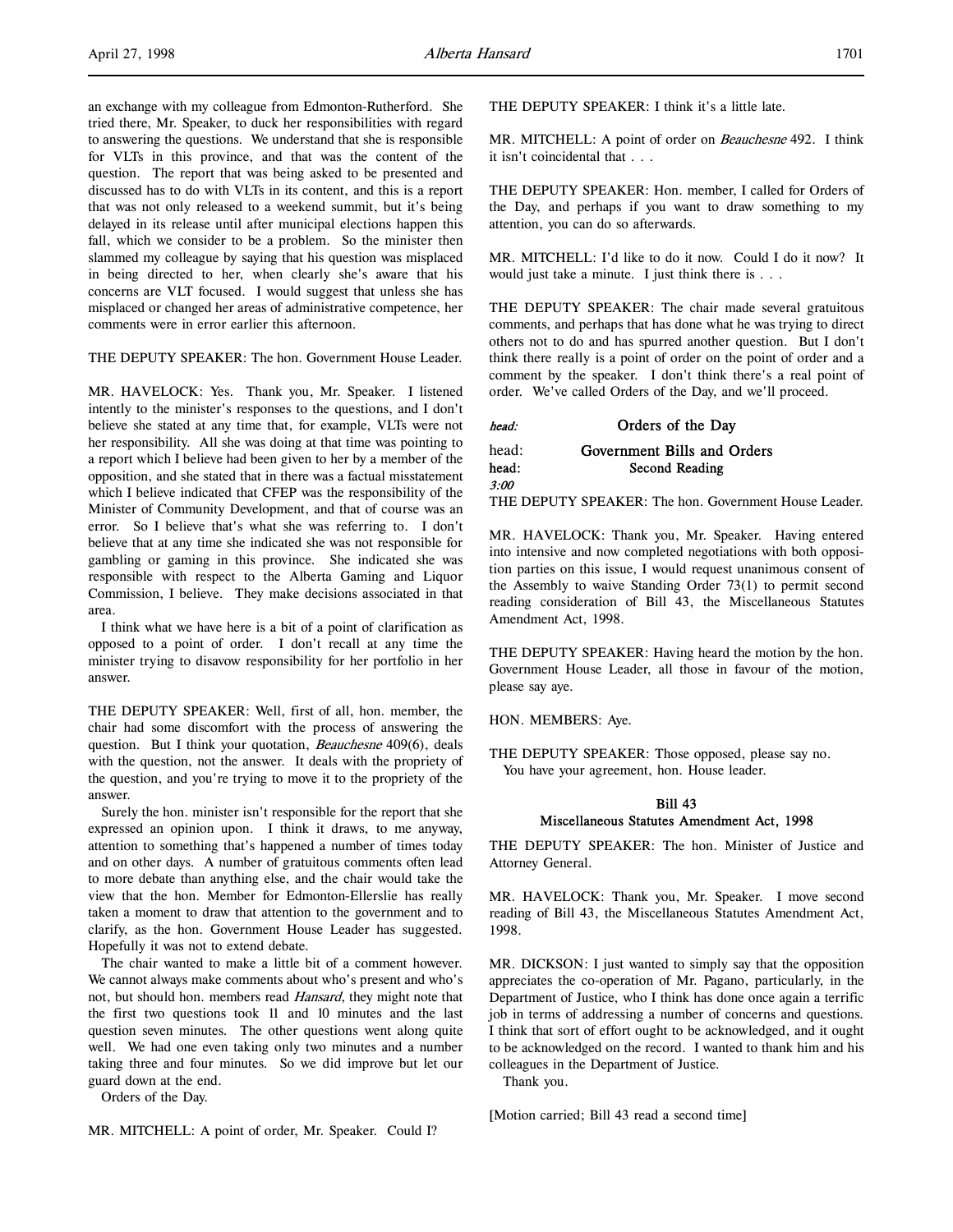#### Bill 38 Public Health Amendment Act, 1998

[Adjourned debate April 23: Mr. Hancock]

THE DEPUTY SPEAKER: The hon. Member for Edmonton-Ellerslie.

MS CARLSON: Thank you, Mr. Speaker. I'm happy to rise and speak to Bill 38, the Public Health Amendment Act, 1998. We have a couple of concerns about this, and I'm hoping they will be addressed. I read with interest the Minister of Health's comments on the last date this was debated, and he certainly didn't eliminate my concerns in this regard. In fact, I don't think he actually addressed many of the concerns that have been shared so far in this Legislature with him, and I do believe that almost everyone from our side of the House has spoken on this. He just talks about administrative efficiencies that have been addressed in this bill and those then improving the overall public health surveillance system.

I would say that there are some flaws in what he's proposed here, Mr. Speaker, and there are some significant flaws. I know that once this gets to committee, we will have a number of amendments to address those flaws, but knowing the way this House operates, I also know the amendments have little chance of being passed if they come from our side of the House. So I'm hoping that between now and the time this bill gets into committee, the Minister of Health will have a chance to review with some significant detail the concerns that have been brought forward by the members on this side of the House with regard to this, isolate two or three or four of the concerns we've had and address them with amendments of his own, which can be then brought into this Legislature, talked about, debated with a certainty of them being passed, and passed. We know as we get through them that there are going to be some problems with some major areas, some areas that will be very significant in terms of putting this bill in place and making it operational for the people of the province in a way that will better affect them.

I'll talk first about the Public Health Advisory and Appeal Board changes that are happening here. Section 5 really is where my concerns are. Here the bill deletes many of the duties, so the new public health appeal board will only have the duty of hearing appeals pursuant to section 4 of the act. Well, it's a little bit of a problem for us to address this change in this regard. What's really needed here in the province dealing with the health system, I believe, is a single body that can investigate problems in the health system in a more global context, Mr. Speaker. What we have right now is the Provincial Health Council, which does some of this but doesn't have any legislative power, any teeth to it so that changes can be made or enacted in a manner in which we can all address them.

We know there are lots of problems in health. It's one of the biggest problems I have in my own constituency. In fact, we just went through a session with one of my local constituents when we were on spring break here that added significant cost to the health care system. I would like to outline that as a kind of problem, as an example. If we had a universal reporting system for all flaws or problems in the process, if we could report them into that process, then surely what would happen is we would start to accumulate the kinds of numbers where we could get some kind of proactive action out of that. When you would see significant increases in cost, increases in patient frustration, illnesses, protracted stays in the hospital, or improper care after people are

let out of the hospital, if we saw a pattern developing there, Mr. Speaker, then even this government would do something about that, I'm sure. They would take some kinds of proactive measures to clean up the system in those areas, do more than just address pressure points that come to their attention, and really address the framework of the delivery of the system in a manner that would provide improved service and efficiency to the system.

This example is a very current one, and this is something that's happening all the time in the hospital. Certainly I'm at the Grey Nuns quite often visiting people who have exactly these kinds of circumstances. Here's a man who has some health concerns. He has high blood pressure, high cholesterol, and he's diabetic. He's managing those things very well with his diet and a very superb exercise regime. He is not overweight. He's taking really good care of himself. He's in his mid-50s, which is an age when problems of this nature often start to develop. He's exercising two or three days in a row in his normal pattern, Mr. Speaker, and he starts to get a tightness in his chest. No pains; just a slight shortage of breath.

So he goes to the doctor, which is what he is supposed to do. His GP says to him that because he thinks he's under stress, he's got to try and get him in to see a heart specialist and go through the normal process, but it's going to be three months before he can get in to see the specialist. What he suggests that this man do is go to the emergency department of the hospital. So off he goes to emergency, and they do the stress tests on him. They find out that there is some kind of a problem there, so they admit him.

This is a small businessman. He's the sole operator of his business. He has one assistant working for him. The day he goes into the hospital, everything stops in terms of money generating in his business. He goes in on a Tuesday morning, and they keep him in there. They decide that he needs an angiogram. He's at the Grey Nuns hospital. The only places that angiograms are done in this city are at the Royal Alex or the U, so he has to go on the list. So he goes on the list. Well, he's not in a serious threat, so he's low on the list in both hospitals, Mr. Speaker. He goes all Tuesday without being sent over to one of these other hospitals.

Let me tell you the process for sending him over to the hospital. Now he's taking up a high-risk bed in the heart section of the hospital. When he goes over for the tests to the other hospital, he's got to go in an ambulance and he has to go with an attendant. Now, I don't know how much it costs to send somebody by ambulance, but it's a lot more than what it would cost the taxpayer if he could go in his own vehicle. So it costs plenty: plenty for the transportation, plenty for the IV hookup, and plenty for the attendant that's got to go with him. [interjection] This is relating to why we need an expanded role, Mr. Minister. If you can't follow my train of thought, I'll remind you.

This deals with why we need an expanded role where we have one body where all health complaints can come to, so at the end of the day what we get out of there are improvements to the system that will save this government money in an efficient fashion. What we're going to be losing, just to remind you, are duties of the board. In section 3(1) the board "shall advise the Minister on matters pertaining to the public health." That's what we'll be losing if we don't have this. So this example is very important from a cost-saving perspective, Mr. Speaker, which is the only rationale I feel I've seen over the past five years that this government makes their decisions on.

So now this fellow has waited all of Tuesday in the hospital. Wednesday comes around. They don't want to feed him anything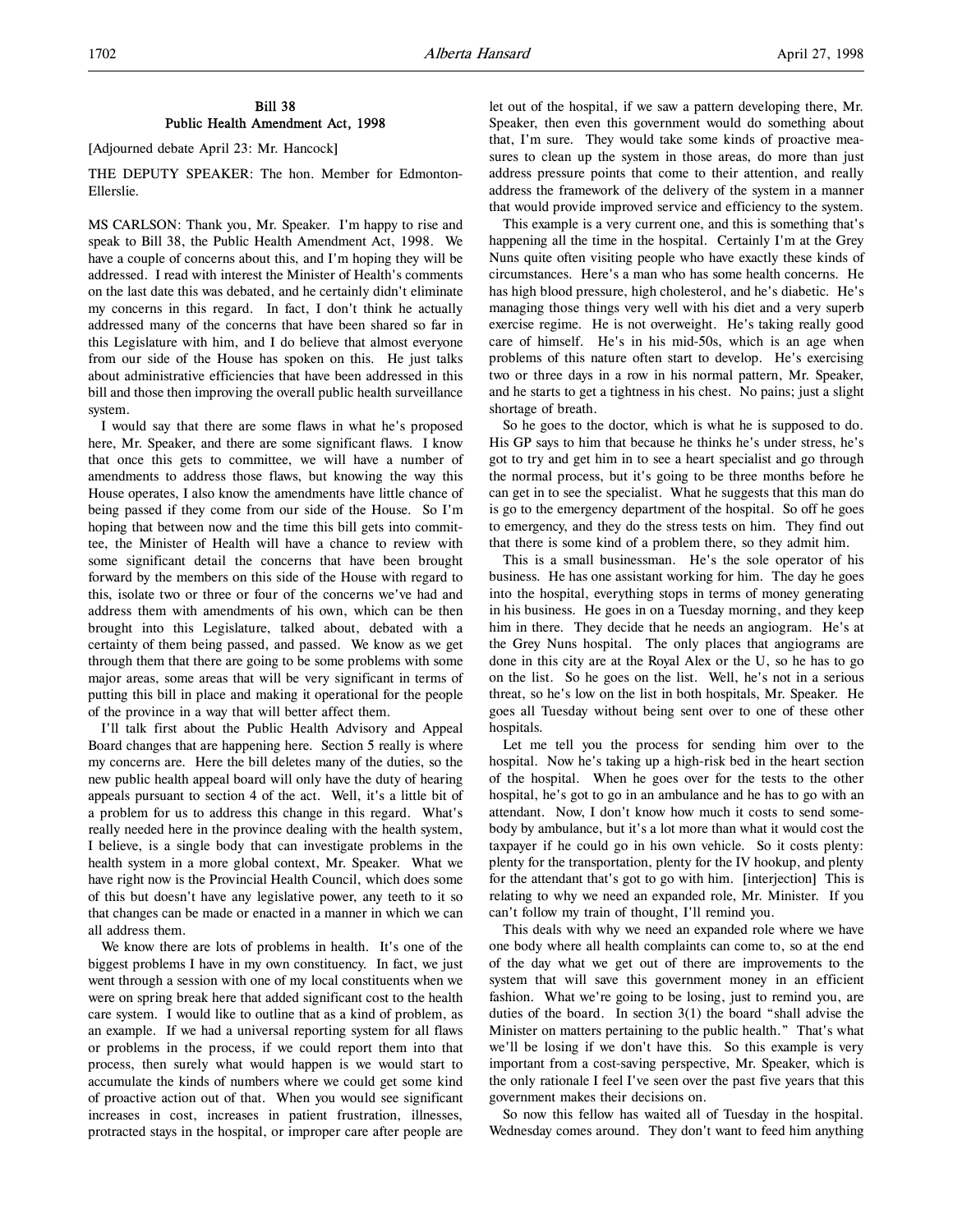in the morning because they're sure that he's going to get shipped off to one of the hospitals to have this test. Well, no; Wednesday he doesn't. Thursday comes around; the same thing doesn't happen. Now we're into Tuesday, Wednesday, Thursday where he's been off work. He's the only employer. The next day, Friday, is Good Friday, and all of the hospitals were running in a slowed down, holiday manner, so they were only doing emergency angiograms. Now the doctors tell him that it's probably going to be Monday before he gets in to have this procedure done. I'm there in the hospital when the doctors come in and talk to him, and he says: "I'm losing all of this business. It's a holiday weekend to spend with my family. Maybe I should go home." The doctors say: no, you should not go home because if you come off the list, you're not going to get the process done, and you are under some risk.

#### 3:10

Now, what's the hospital cost per day for one of those beds in the cardiac unit? It's high, Mr. Speaker. It's one of the highest cost beds in the whole hospital. Now he's taking up that bed Tuesday, Wednesday, Thursday, Friday, Saturday, Sunday, Monday. Monday afternoon he goes by ambulance, has the procedure done, and then comes back to the Grey Nuns by ambulance, again at a high cost. So now we have all of these days, nearly a week, where he has held up a bed when someone else who needed a bed couldn't get one and all the costs associated with doing that. What they find out is that he has two blocked arteries at 90 percent and many of them at 50 percent. Now he needs another procedure. So guess what? He goes on another waiting list. Who could believe this; right? So now he's been away from work for over a week, a small businessperson and the only breadwinner in the family, and he's off work for another two days before he can finally get in.

I phoned who we're supposed to phone for these kinds of problems. I phoned Capital health care and said to them: get this guy the tests, save some money in the system, and get him out of the hospital and back to work, where he'll be a producing member of society. They said: well, there are waiting lists; there are only so many doctors; there are only so many operating rooms. They said in essence, Mr. Speaker, that there was nothing we could do about this.

At the end of the time he was in the hospital for nine days for what really are two day-surgery procedures, when in the times before these hospital cutbacks came in, he would have been in two times for half a day each time, had the procedure done, and been back out. At that point in time they did the procedure when it was necessary. They had the adequate staff to do that.

Mr. Speaker, if we had a provincial board that we could put these kinds of complaints to and then that board could cost those complaints, we would see some major inefficiencies in this system. These guys don't like us to talk about this, but tomorrow it could be them who go on this long waiting list.

Now, his family was very upset during this process. They couldn't understand why he couldn't get the procedure that he needed when in fact it's only one hour to fix the problem that he had. That's all it would have taken, and instead we had nine days of hospital costs.

This is why I think in section 5 we need to see an amendment. We need to see an amendment that deals with two things. One would put in some kind of a collective umbrella board where all complaints and concerns can come to. So then what happens once you have all those complaints and concerns coming into one area? This board then needs the power to do the investigating of those

concerns. If they need follow-up information, they need to have the ability to do that, to see if there's a series of issues in the same area. Are there any patterns developing? What is it that needs to be processed and developed in this area that would improve the system, that would save us money in the long run and would provide more effective service to the people of this province within their health care mandate? That's what's needed in there.

Also what we need is an additional issue to be addressed, Mr. Speaker, and that's a time line for when issues come in for appeal. There needs to be some time there, maybe a month or six weeks or two months, where they can take a look at this and adjust it accordingly and discuss it so that hasty decisions aren't made, and they can see if there are any sorts of consistent patterns running throughout the concerns in the appeals that can be addressed in that regard.

So if the minister could specifically address section 5 in that regard and if we could hear from him if he is anticipating any kinds of amendments coming in, I think that would be a really good idea.

My second major concern with this bill has to do with section 8, where we're now allowing the chief medical officer to have expanded powers. Any time you give this government expanded powers, Mr. Speaker, I've got some concerns. I think we've seen some patterns that would establish why this is necessary.

We see a series of apparently unrelated items occurring this session in legislation, Mr. Speaker, that give powers to a person or a body that increase the control the government has over our lives. The one that quickly comes to mind for me in this one is that we're now combining power going to the medical officer, where in another bill that we just saw before us here in this House, we're giving power to the Minister of Health with regard to being able to dictate whether or not docs can opt out of the Alberta health care system. So we see what looks like a power grab there and now what looks like a power grab here with the chief medical officer, and the perception is that rather than having less government, which is what this government campaigns on all the time, we are into a system of where we're getting increasingly more government and where more decisions are controlled and directed by ministers or by appointees under their control. So that concerns me.

I have not seen in any of the comments that the minister has made with regard to this bill where we're going to see any sorts of reporting responsibilities or controls built into the chief medical officer's mandate, any checks and balances on the kinds of encroachments to privacy that we may see. I don't see any of that happening here. All I see is he's going to be getting more power. So for sure I think the minister needs to address that and tell us why it is they need that.

I know he just glossed over the comments here where he said that there'll be some efficiencies "administratively and logistically." Well, that doesn't answer it for me, Mr. Speaker. If we're taking away privacy from individuals and we're putting more power and control into any officer's hands, then I want to know that there are very tight responsibilities for that person in terms of reporting and in terms of checks and balances on the system to ensure that privacy is maintained at all times.

This is a huge issue out in the community. I think if people in the province knew that privacy may be a considerable concern with this section in the act, they would have a lot to say about that. I think this is enough of an issue to postpone this bill until the fall session, Mr. Speaker, when we have a chance to get out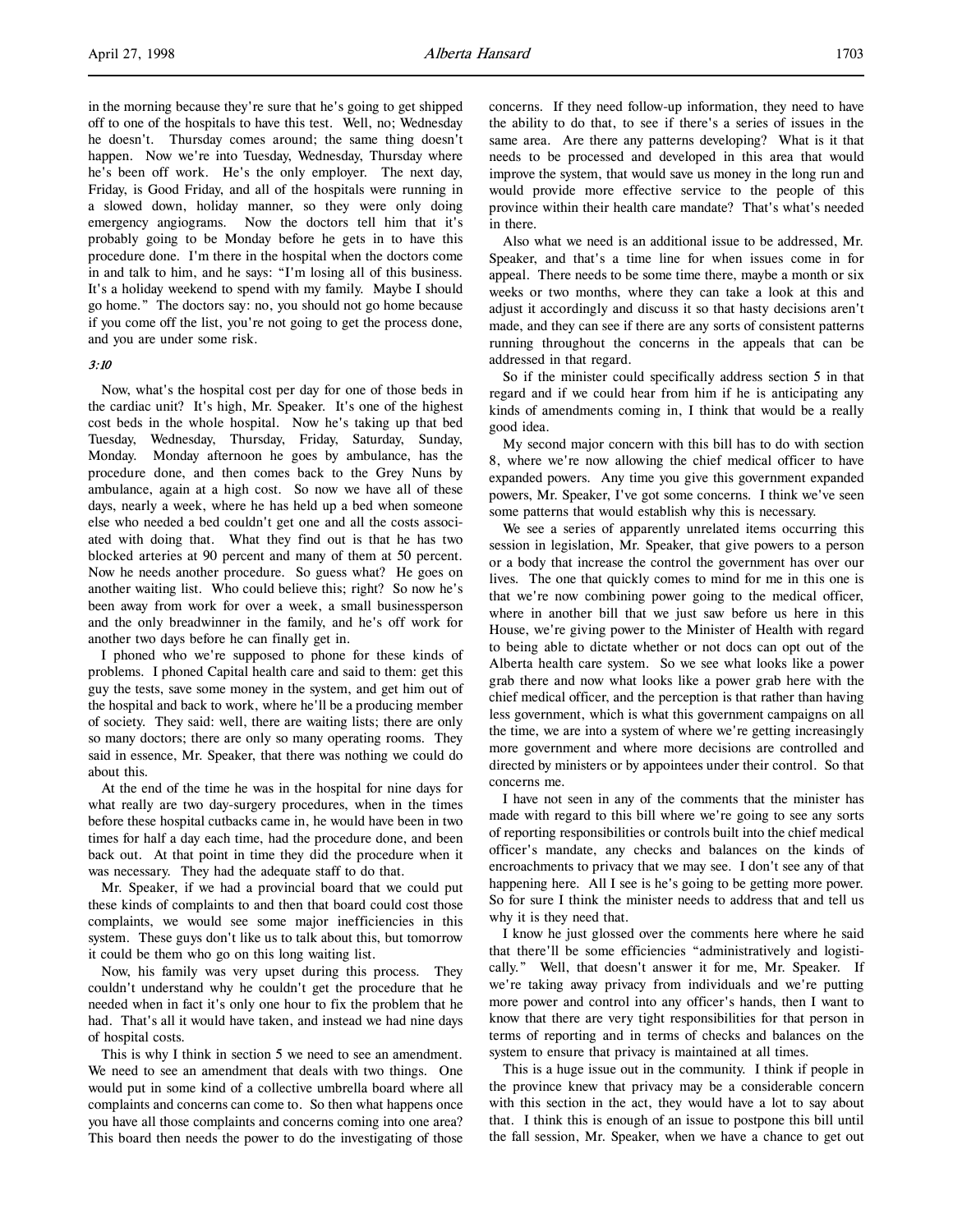and talk to people in the province and see how they specifically feel about a chief medical officer now having more control over information in their lives. I don't think they're going to be too happy about it. I would think that if we did a proper review, where they have the information, we would have coming back to the government, if not pulling this particular section, certainly some amendments that brought in some regulations dealing with roles and responsibilities. I know that at least if we don't see that happening with this bill now, when we come back in the spring next year we're going to be seeing regulation amendments in this regard, because the powers, as they're outlined here, seem to be far, far too wide without any checks and balances in them. So I'm wondering if he could tell us why he thought he would be doing that in the first instance and what he's going to do to put in some controls.

Once again here's a situation where we're seeing two new positions being appointed by the minister: the chief medical officer of health and the deputy chief medical officer of health. Once again here's a government that has campaigned for the last two elections on being cost efficient and cutting down and everybody has to tighten their belts and take their 5 percent and do more with less. We hear the comments ad nauseam every time someone speaks on an issue of cutbacks. On the other hand, every time we turn around, they seem to be appointing new positions here and there.

Mr. Speaker, I'd like to know why this is. Why do we need two new positions here when we're facing cutbacks everywhere else, when the government continually will not take responsibility for even giving back the 5 percent to those people whom they grabbed it away from back in '93? If the minister could address that, that would certainly help with my concerns about this bill. He had an opportunity. He was speaking about it, but he didn't address any of those concerns. So if he could do that, I would appreciate it.

I have a concern here in section 10. This section talks about how any medical officer of health who "reasonably believes that a person has engaged in or is engaging in" an activity that is or may be a health risk can require that the person must provide him with any information respecting the activity that the MOH asks for in his notice. Once again, why is this? Does this mean that the medical officer of health can require persons who have communicable diseases to report all the issues with regard to that in terms of partners? Do they have to report places that they've been? What about other kinds of communicable diseases like tuberculosis? Once again we've got privacy implications in and around this, Mr. Speaker, and I haven't seen them adequately addressed by the Minister of Health in this regard. So if he could do that for me, I would appreciate that. That would be certainly something that we need to take a look at.

#### 3:20

Section 13 I also have some concerns with. I have no problem with section 11 and no problem, I don't think, with section 12, except there are some privacy implications once again here. This whole privacy issue is an issue that is a theme throughout this bill. I haven't seen the concerns addressed there, and I'm wondering why that is. What is he going to be doing about that?

Section 13 talks about requiring a laboratory to notify the medical officer of health if they've found a communicable disease. Under this bill they now have to provide a specimen to the Provincial Laboratory of Public Health. Mr. Speaker, what's the reason for this? Why do we want these contaminated samples traveling across the province? Surely there must be some method

they're thinking about putting in place here that will not have contaminated samples at risk back and forth in the province. I wouldn't want to be driving one of those trucks.

I'm out of time. I guess I'll have to come back in committee. Thank you.

THE DEPUTY SPEAKER: The hon. leader of the ND opposition.

MS BARRETT: Thank you, Mr. Speaker. I'll be brief in my observations about this bill at this stage. [some applause] Aw, thanks for the government applause, but you know my speeches always conform to my height, unless it's on Bill 37. You know that.

Mr. Speaker, on principle I think this is a good bill. It gives a person or persons some authority that may be required under extreme or extraordinary conditions. I note that some people have actually talked about part of the real content of this bill, which is related to the deliberate infecting of persons with communicable diseases, particularly HIV. I mean, you don't need to turn on too many newscasts to hear some of the bizarre, bizarre incidents that have happened in this country, the one to the south in particular, where controls would have been necessary, and it is for that reason that I do support this bill in principle.

#### [Mrs. Gordon in the chair]

I, too, share the concern about protection of privacy though. I realize that the position being created here and the deputy position means that they have some accountability directly to the minister, which I believe is appropriate. However, I too would like to see some kind of mechanism invoked that would prevent such a person from getting trigger-happy in that job. [interjection] All right. The hon. Member for Calgary-Buffalo has already got his amendments ready to fly. Oh, in that case I suppose we should adjourn debate and go into committee; should we?

MS CARLSON: No, no, no. Carry on.

MS BARRETT: Not for too long. I think this bill would be really quite good with a couple of very minor amendments, which I think can allay people's concerns. I am curious as well, though, why the Public Health Advisory and Appeal Board would now just be the appeal board. I'm not sure that's healthy. On the other hand, I'm not sure, if that agency has been giving the minister any advice, that it's been very appropriate, particularly in terms of legalizing HRG, the legalize HRG bill, also known as Bill 37.

MR. DICKSON: Now, that's a really scary one.

MS BARRETT: Yeah, that's really scary. So who came up with that? My guess is the Fraser Institute. What do you think, Calgary-Buffalo?

#### MR. DICKSON: Yeah, you bet.

#### MS BARRETT: Yeah, he agrees. Good.

So that's the bill that's in front of this Assembly that's truly scary, Madam Speaker. This bill I think is generally developed to protect the public at large, and certainly that could be necessary under extreme or extraordinary conditions. It's for that reason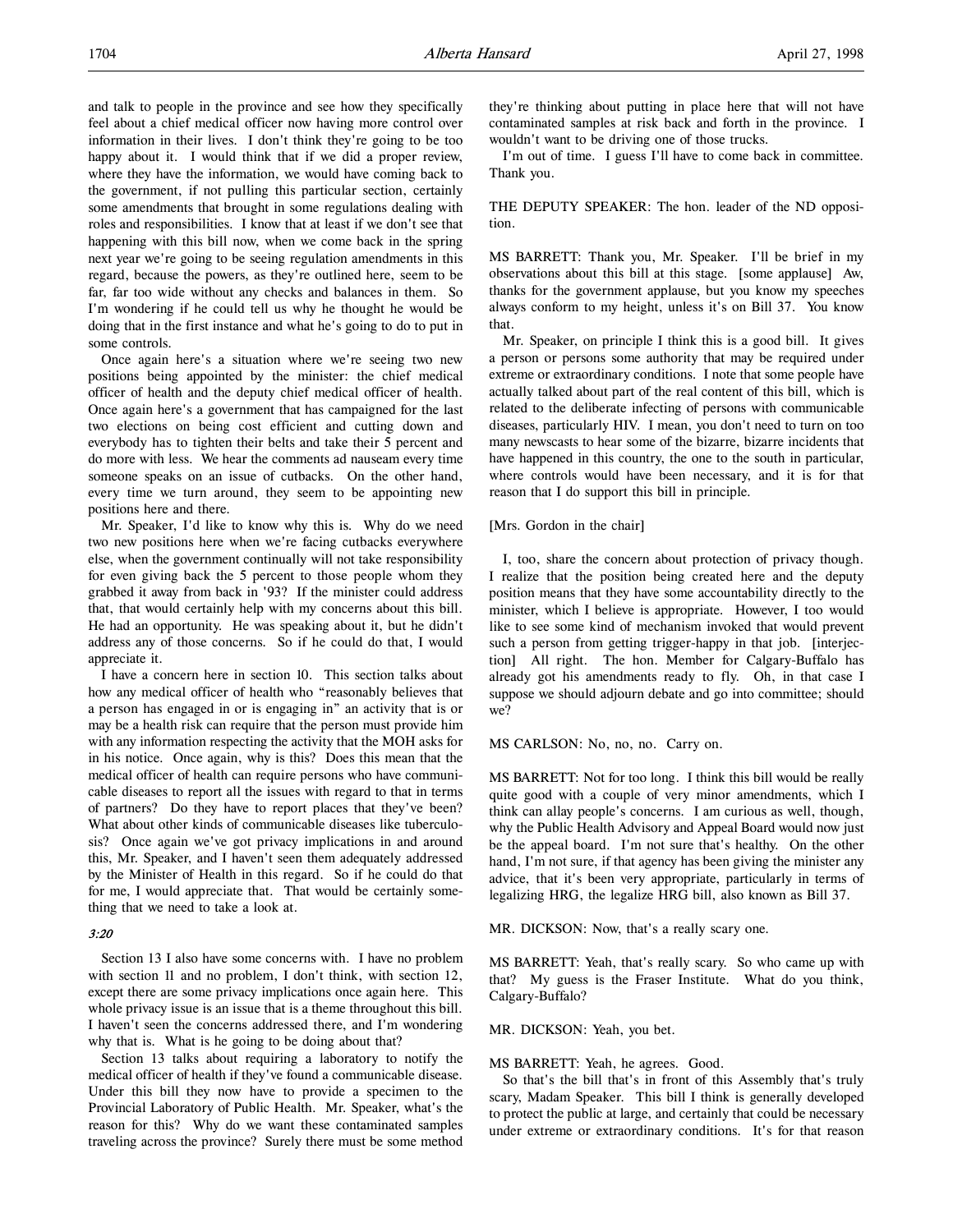that in principle I support it and hope that a couple of minor amendments can be adopted.

Thank you.

THE ACTING SPEAKER: The hon. Member for Edmonton-Meadowlark.

MS LEIBOVICI: Thank you, Madam Speaker. It's with great interest that I have looked through Bill 38, the Public Health Amendment Act, and also have glanced through the actual act itself, the Public Health Act, because I thought it was interesting to be able to compare the two to see what the differences were. What I thought was interesting was that there's no definition of public health in the Public Health Act. There are lots of definitions about particular bits and pieces – epidemic, infection, infectious agent, institution, community health nurse, communicable disease – but there really isn't a definition for public health. So when we look at amending an act that in fact doesn't have a definition of public health, it makes it questionable as to what is the purpose for the amendment and what is the end result of an amendment that occurs.

What we see here I believe are two things that will happen as a result of the Public Health Amendment Act. One is a costcutting measure, not necessarily one that will provide for better overview and better review of issues of public health. The other is a centralization of control within the Ministry of Health itself, because when you look at this particular bill, what ends up happening is that the minister is able to appoint a chief medical officer. That's a new individual that will oversee the Public Health Act, and I think you might almost want to call that chief medical officer, when you look at the controls that are put forward, the medical czar of the province.

What that medical czar actually will be doing is doing the bidding of the minister. The independence of the medical czar is gone. Because when you look at section 3, which was the section that had a board that advised the minister on matters pertaining to public health and also on request by the minister was able to do certain things – and that board was able to obtain payment of sums to obtain supplies and services in order to exercise any powers. That's all been deleted. What we have left is the chief medical officer who on behalf of the minister – so read: on direction of the minister – will monitor the health of Albertans. So we've gone from a board of, I believe, seven to 11 individuals to a board of no more than five members. We've gone from a board to one individual who will on the direction of the minister monitor the health of Albertans.

So what happens to the public health concept in the province of Alberta as a result of this particular bill? I believe what happens is that public health becomes defined by the minister and becomes defined in accordance with the finances of this province as opposed to what is best for Albertans and Albertans' health. What ends up happening when you look at some of the cost cutting that's occurred in the health care sector is that there are certain things that probably will not be investigated because the board no longer investigates. It becomes an appeal board that has lost its advisory function and its function to investigate.

In other words, when Albertans want to find out what the impact is of mothers who are let out of hospitals too early with their newborn babies, what the impact is of hospitals and hospital beds not being available across regions across Alberta, what the impact is of hospitals being shut down, what the impact is of seniors who are let out of hospital too soon and then come back

to hospital requiring emergency care, what the impact is of patients who are let out of hospital too soon, what the impact is of individuals having to wait for heart surgery too long so they become an emergency, what the impact is of the uncleanliness in the hospitals, in fact there's no one that can investigate that in this province, because this bill has taken away the ability for an independent board to in fact do that and to in fact have an appeal process as a result.

## 3:30

Now, is this because of the underlying philosophy of this government to privatize health care? Is it because of the underlying philosophy of this government to want to ensure that costs are kept to a minimum, keeping us as the lowest province with regard to per capita spending on health care? Is it because of this government's desire, as they have in education – and we see it in health care, and we see it in other parts of government services – to centralize and maintain control of the so-called decentralized functions throughout the province?

I don't have the answer to that, quite frankly. The only one who can answer that is the Minister of Health. I would hope that as we continue through the process of discussing the principles and reasons for this particular bill, we will in fact have some of those answers. That might make it easier to understand the reason for the Public Health Amendment Act. I know the minister has indicated that it's for administrative purposes, that again it's one of these innocuous bills that in fact has very little impact. But having watched this government work for the last five years, I tend to have a bit of trepidation when I hear about bills that are being put forward for administrative purposes only, when I don't understand the rationale for a particular bill, when a bill that's put forward in fact does not explain in its essence – there's no preamble; there's nothing here – what is meant by public health within this province.

Does public health, for instance, include smoking, the impact of smoking and secondhand smoke? Does it include drinking and the impact of drinking? Does it include the impact of gambling and the results of that on individuals, social and psychological and physical? Does it include speeding and stop lights, as the Member for Calgary-Buffalo has ventured to include, or bike helmets for that matter? If in fact we had this bill in place 10 or 15 years ago, would we have legislation in this province that deals with seat belts? Because what ends up happening is that if we cannot have an individual, separate advisory board that can advise the minister on issues of public health in the broad spectrum of the definition – and that's what I'm looking at, the broad spectrum of the definition, because there is no definition in the act that I can see – then what would the implications be?

We see and hear that the role with regard to investigation of health care complaints has been minimalized, and in fact when you look at the ability of this board to have dollars provided for investigations, that is no longer there. It's only there in terms of hearing appeals. But what would be interesting to know is: is that contingent still upon the minister providing for those dollars? So if the minister has decided that this is not an issue that requires the services of persons having technical, professional, and other knowledge to assist in the hearing of appeals, can in fact the minister say that he will not provide the dollars? What kind of budget is provided for this diminished board, diminished board in terms of its abilities?

The main questions that arise out of this particular bill are: who will investigate health care complaints, who has the ability to investigate those health care complaints, who has the power to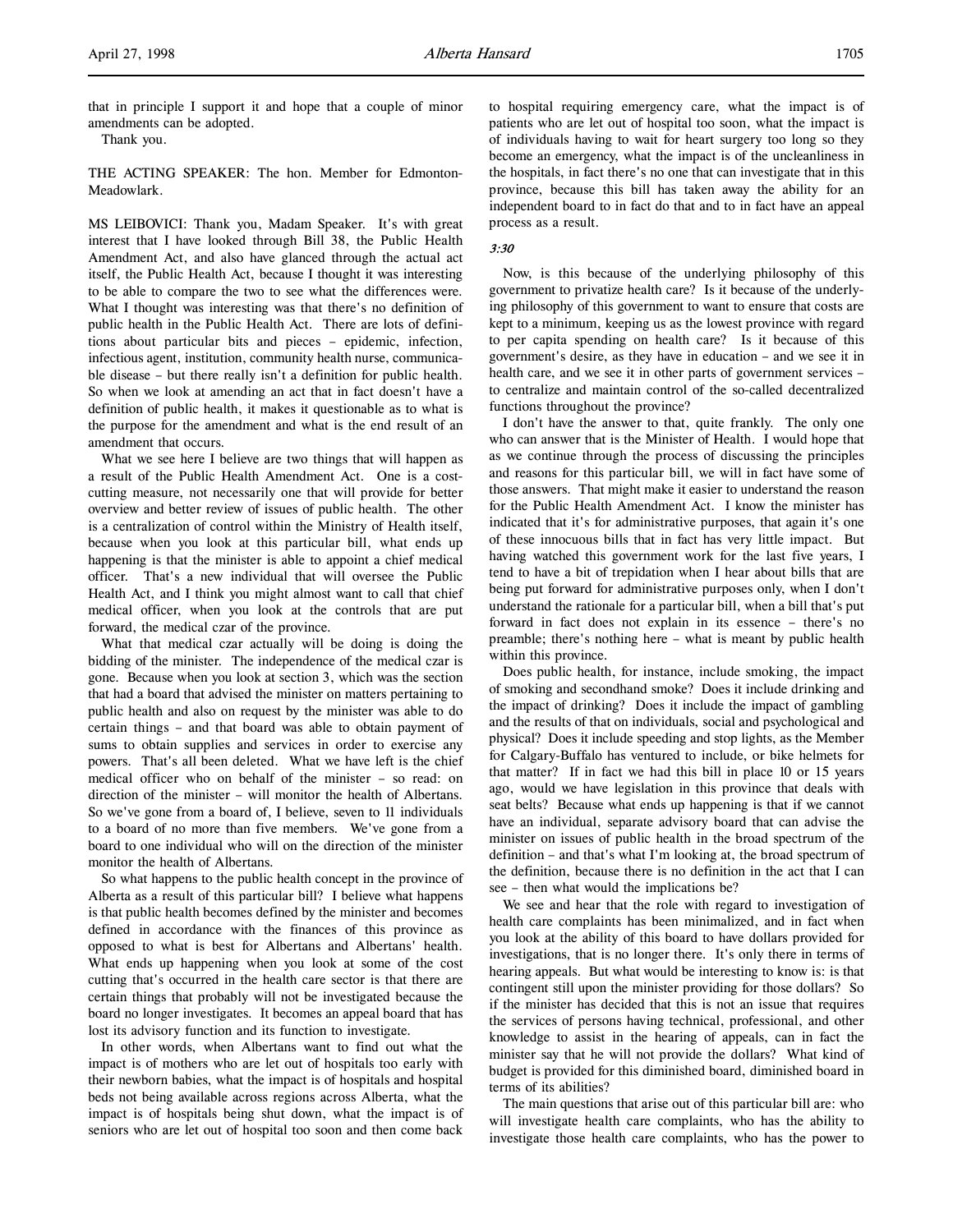change what is seen as a result of an investigation, and where is there the ability to appeal? When you look at the act itself, when the chief medical officer, the czar in other words, decides that he is going to assume the powers and duties of a medical officer of health or executive officer and replace that person, there doesn't seem to be any appeal process. Now, again that's no surprise given the fact that this government doesn't believe in democracy and having the ability to follow through on issues and actually questioning, which is a prime role of a democracy. But, in fact, when you see that the chief medical officer has this unilateral ability with no appeal whatsoever, again it begs the question: why is this occurring and on whose orders would it occur?

#### MR. DICKSON: More sloppy draftsmanship.

MS LEIBOVICI: Well, more sloppy draftsmanship; that's true.

When we look at the bits and pieces that are happening right now across the province within health care, what I believe needs to happen – and I believe my caucus colleagues have also expanded on this particular theme – is that we need to at least have the Ombudsman have the ability to investigate complaints and concerns.

Even in my own riding individuals have come to me over a number of years and indicated that they have questions with regard to the care they have received, with regard to the care loved ones have received. I can think of one particular case, at least one, where there was a distraught individual in my office whose husband had passed away, and she didn't know where to turn for answers. In fact, when I asked the Ombudsman if he was able to investigate, his reply to me was: no, he was not able to investigate. That is a huge, huge gap within our health care system right now.

Now, why would the government not want to have someone investigate the concerns of Albertans? Again, unless someone else has an idea, the only thing I can think of is that they're afraid of the truth. They're afraid that the shortfalls within the health care system will become apparent and will become public, that the shortfalls in terms of their legislative agenda will also become apparent, and that in fact the Premier and his Minister of Health have gone so far that it's now impossible, without major revamping, to change the direction of health care in Alberta.

Now, that is a depressing picture, but it is a reality that I hear over and over from constituents and from Albertans across the province. When we have an opportunity to speak out and to speak to bills with regard to health care, I think it incumbent on us as an opposition to ensure that everyone is aware of what the implications are of particular bills that come forward in this Legislative Assembly, especially given the concerns that Albertans have on health care in particular.

So if I can summarize what my concerns are with regard to this particular bill. What I see is a bill that in fact addresses some way of saving dollars in the administrative functions of the Public Health Advisory and Appeal Board, as it was formerly called but now will be renamed the public health appeal board if this bill is passed. What I see is a centralization of control by the minister as delegated to a chief medical officer of health. What I see is a lack of independence on behalf of the new chief medical officer. What I see is again a wish by this government to ensure that examples of their cost-cutting measures do not come to public light.

What I believe we would like to see in this particular piece of legislation is an expanded role, if it need be, for the Public Health

Advisory and Appeal Board but preferably for the Ombudsman to be able to investigate health care complaints, an expanded role of that Ombudsman to be able to look at all the concerns directly, not through the regional health authorities as it now stands but directly to investigate health care concerns.

#### 3:40

What I believe we need to have within this act is the ability, again, for the appeal board, for the advisory board to be able to advise the minister on matters pertaining to public health, not just be one that acts on behalf of the minister but someone who can be independent and advise the minister, that there are dollars that are allocated to this board so they can have their function be carried out in an efficient and effective manner, that the powers, as it were, are not resting solely within the chief medical officer but rest again within a board and a larger board than five members only.

I believe that the public health of Albertans needs to be represented by a cross section across the province and that five members may not be sufficient in order to ensure that public health is looked at adequately across the province, that the mandate be enlarged in order to make it clear that public health is not just communicable diseases, that public health is not just infection, that public health in order to be true preventative public health needs to look at some of the other issues I elaborated upon earlier in my debate, that public health needs to look at those issues that are of concern to most of us in this Legislative Assembly. I've seen that through the private members' bills that have been put forward in the past by members of the government benches. In fact, if this bill is passed, my concern is that there will be no body of government that will be able to investigate, advise, and look at the broader spectrum of public health that needs to be addressed in ensuring that health care moves more towards a preventative model than an after-the-fact model of health care.

Those are my concerns, those are my suggestions, and I look forward to the rest of the debate on this particular issue. Thank you.

THE ACTING SPEAKER: The hon. Minister of Health has moved second reading of Bill 38, Public Health Amendment Act, 1998. Does the Assembly agree to the motion for second reading?

SOME HON. MEMBERS: Agreed.

THE ACTING SPEAKER: Opposed?

SOME HON. MEMBERS: No.

THE ACTING SPEAKER: The motion is carried.

[Several members rose calling for a division. The division bell was rung at 3:44 p.m.]

[Ten minutes having elapsed, the Assembly divided]

[The Deputy Speaker in the chair]

| For the motion: |         |           |
|-----------------|---------|-----------|
| Amery           | Gordon  | McClellan |
| <b>Black</b>    | Hancock | McFarland |
| <b>Broda</b>    | Herard  | Melchin   |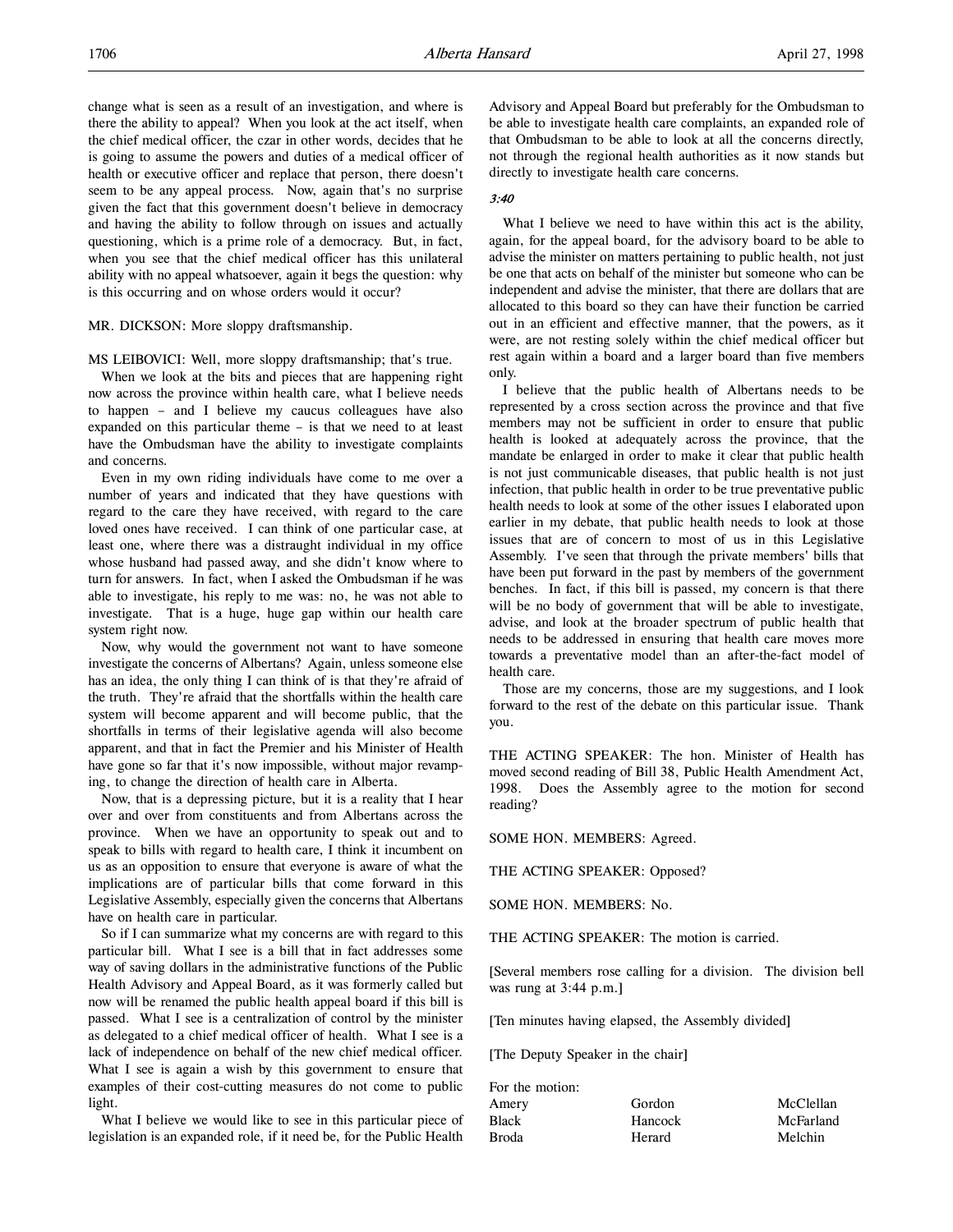| Calahasen<br>Cardinal<br>Clegg<br>Coutts<br>Day<br>Doerksen<br>Ducharme<br>Dunford<br>Forsyth<br>Friedel | Hierath<br>Hlady<br>Johnson<br>Kryczka<br>Laing<br>Langevin<br>Lougheed<br>Magnus<br>Mar<br>Marz | Renner<br>Shariff<br>Smith<br>Stelmach<br><b>Stevens</b><br>Strang<br>Tarchuk<br>Thurber<br>Woloshyn<br>Yankowsky |
|----------------------------------------------------------------------------------------------------------|--------------------------------------------------------------------------------------------------|-------------------------------------------------------------------------------------------------------------------|
| Fritz<br>Against the motion:<br><b>Blakeman</b><br>Carlson<br>Dickson<br>Gibbons                         | Leibovici<br>Massey<br>Mitchell<br>Olsen                                                         | Paul<br>Sapers<br>Sloan<br>Zwozdesky                                                                              |
| Totals                                                                                                   | For $-40$                                                                                        | Against - 12                                                                                                      |

[Motion carried; Bill 38 read a second time]

## Bill 40 Senatorial Selection Amendment Act, 1998

[Adjourned debate April 22: Mr. Day]

THE DEPUTY SPEAKER: The hon. Member for Edmonton-Castle Downs.

MS PAUL: Thank you, Mr. Speaker. Bill 40 is probably the bill that takes the cake in this House. This bill is something that does not even merit full discussion during this session. This bill addresses the need to have a Senator-in-waiting. Can you imagine? I mean, who in the world wouldn't want to have a job, have no place to go, get paid, sashay in, sashay out, and have absolutely no responsibility? [interjections]

THE DEPUTY SPEAKER: Order. That is unseemly noise when we're discussing something as important as the Senate.

The hon. Member for Edmonton-Castle Downs.

MS PAUL: Thank you, Mr. Speaker. I can't imagine the rude noises coming from the other side.

Mr. Speaker, when I read that this bill was going to be introduced during this session, I had to phone a lot of my friends and constituents and say: can you believe we're discussing something that is so ridiculous as electing people to a vacancy that doesn't exist? You know, it's like the lady-in-waiting. What does a Senator-in-waiting do? What do they wear? Where do they go? What are their responsibilities? Believe it or not, these people are going to get paid.

MR. DAY: A point of order.

MS PAUL: The taxpayers of Alberta are going to pay . . .

THE DEPUTY SPEAKER: Hon. member, we have a point of order.

Hon. Provincial Treasurer, your citation?

## Point of Order Imputing Motives

MR. DAY: Under 23(i), in terms of allegations. Is the member

aware that in fact there is not a reference in the bill to what the person will be paid? That is not part of the element under discussion.

THE DEPUTY SPEAKER: On the point of order.

MS PAUL: Yes. He makes a very good point, and that's part of the problem with the bill.

MR. SHARIFF: On the point of order. Mr. Speaker, this bill is setting the stage for an election to occur, and I'm giving my good time to listen to the debate. To be discussing a subject or an issue that's not part of the bill is wasting everybody's time, and I hope this doesn't continue here.

Thank you.

4:00

THE DEPUTY SPEAKER: Hon. members, parliamentary tradition holds that at the second reading stage one can enter into a broader scope. You can ask the kinds of questions that may arise from what is in the bill or what is not in the bill or what ought to be in the bill. There is a little more leeway, unlike third reading, where it's strictly related to the bill, or committee stage, where you're focusing on one particular section. So although we can hear the admonitions of various members, the hon. member is within the wide scope or limits of second reading.

Hon. Member for Edmonton-Castle Downs, continue.

MS PAUL: Thank you, Mr. Speaker. I hope the hon. member on the other side does take part in this debate. He doesn't stand up unless he's criticizing, so it would be rather unusual that he address some merits of a bill.

#### Debate Continued

MS PAUL: I know, Mr. Speaker, that talking about the Senate is serious business. If you're talking about the Senate, that's one thing. If you're talking about a vacancy that is not there, if you're talking about appointing somebody to a vacancy that has not occurred, I'm sorry, but this is way beyond any realm of possibility, any thought process on the merits of the bill. I mean, it just does not make any sense.

The current Senators are appointed by the Governor General on the advice of the Prime Minister, and this actually only occurs when there is a vacancy. Seats become available when a Senator dies or retires at the age of 75. The appointments are almost always done in conjunction with the input of the Governor General and the Prime Minister. Mr. Speaker, when you appoint somebody to a position that does not exist, I don't think it deserves a whole lot of discussion.

AN HON. MEMBER: Then sit down.

[Mrs. Gordon in the chair]

MS PAUL: No, I won't sit down, hon. member.

There are a number of problems with this legislation. First of all, it leaves too much decision-making to the discretion of cabinet through regulations. I mean, I don't understand the so-called, quote, unquote, job description of somebody who's waiting for a position, who's nominated, being paid by Alberta taxpayers. There is indication that expenses will be absorbed, and obviously somebody is not going to be sitting in Ottawa waiting to have a place in the Senate and not being paid.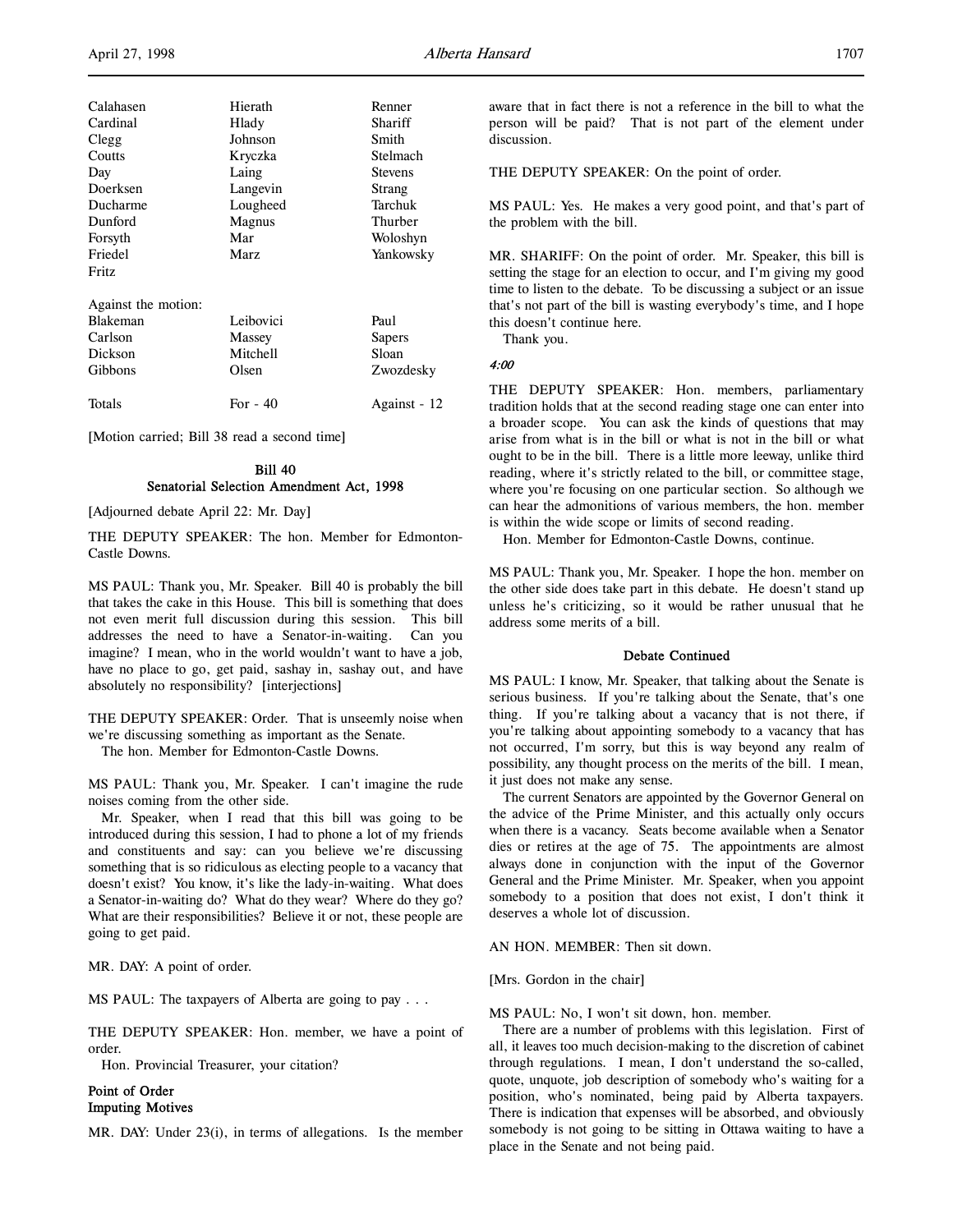The term also of a Senate nominee should be defined in this legislation, and it is not. We have absolutely no idea what the term might be. You appoint somebody-in-waiting who's perhaps in their 30s or 40s; they may not retire till they're 75. I mean, wow, what a cushy job. I think everybody in this Assembly wouldn't mind a job like that. I don't believe that a Senate nominee should be paid, and this part of the legislation should be eliminated totally.

The performance and accountability framework also needs to be spelled out in the legislation. When you look through the bill, it's something that leaves us all with more questions than we're getting answers to.

Madam Speaker, I am not in favour of a piece of legislation that, quite frankly, should not even have come through the front door. It's like having a job but not having a job. You're getting paid while you're waiting for the vacancy in the company. It absolutely does not make any sense. The concept seems sound, but it really doesn't have much value unless there's a commitment to Senate reform at the federal level. I mean, when you talk about Senators, you have to recognize, as I said before, that the appointment is with the Governor General and the Prime Minister. When you're appointed . . .

AN HON. MEMBER: You mean anointed.

MS PAUL: No, not anointed. When you're appointed a Senator, there are qualifiers of course. It is not partisan at all. We all recognize that.

Madam Speaker, it is astounding that anybody would legitimize this bill. It has absolutely no merit, no credence, no meat and potatoes. You're getting paid for something that is not transpiring. You're getting paid for sitting up in the bleachers and doing absolutely nothing. Even though it has not been stipulated in the bill exactly what the remuneration will be, I can't imagine anybody taking on a job, going to Ottawa, and not getting paid.

So I think that the question is: why are we discussing Bill 40 at this time? There are no vacancies. There is no vacancy in the near future. There are numerous bills that the Liberal Party has brought forward that need to be discussed. There are other bills that the government has brought forward that have merit, that have a lot of issues that need to be addressed for all taxpayers in this province. We do not need to have a nominee for a Senate position that doesn't exist being paid for by the taxpayers. It makes absolutely no sense.

Madam Speaker, with those comments I will conclude my discussion at this time. Thank you.

THE ACTING SPEAKER: The hon. Member for Edmonton-Norwood.

MS OLSEN: Thank you, Madam Speaker. I just want to make a few comments as well in relation to the elected Senate. The Alberta Liberals, the Official Opposition, have long been in favour of the triple E Senate and the reform that needs to come with that. In fact, I believe it was March 10, 1987, that we introduced a motion calling for a triple E Senate and overall reform. At that time 90 percent of Albertans supported an elected Senate. Let's say from the outset that the Official Opposition is on record as supporting the triple E Senate.

My concerns have been raised through the hon. Member for Edmonton-Castle Downs in many ways, but I just want to reflect a little bit on why the Senate was adopted at Confederation.

There are three reasons. Firstly, it was to follow the tradition of the British House of Lords. In the mid-1800s democracy as we know it was a fairly new concept, and some people were concerned about turning decision-making over to a group of popularly elected representatives. The second reason was that the smaller provinces agreed to join Confederation only if they were overrepresented by the Senate, and let's note also that from the beginning the Senate was intended to be a regional representative body. Thirdly, the Senate was to improve legislation from a technical point of view by carefully reviewing bills passed in the House of Commons. This function at this stage currently occupies the majority of the time of our Senators that are there now.

Given that the Senate does have a purpose and does serve a function – to ensure that legislation is passed – we know also that the debates in the Senate cannot hold up any money bills at all. But they can certainly discuss other legislation, and I think that there have been examples over the past few years where the Senate was very effective in halting bills or having reviews done. I believe one of those bills was the gun control legislation, where they asked a lot more questions, and as a result there was much more public input.

## 4:10

I'm concerned, though, that we now have before us the Senatorial Selection Amendment Act. We all agree that the triple E Senate, standing for equal, effective, and elected representatives, is a good notion, but this particular amendment will make it possible for the government to hold elections for a Senate nominee even when, as others have said and I repeat, no vacancy exists. I have a little difficulty with that because we have a number of these amendments, and I'm surprised that in bringing this amendment forward, the Provincial Treasurer would agree to this particular amendment, given that this government purports to be fiscally responsible. In their bill they talk about the Lieutenant Governor in Council making regulations, and this bill does talk about the regulations respecting remuneration and expenses to be paid to a Senate nominee. But the problem with that is that it goes through a regulations review only by the government side, you see.

That brings me to the other issue, the Law and Regulations Committee. When we start pursuing this avenue of democracy, if you would call it that, government by regulation, I get very concerned. I would like to see this government take seriously the Law and Regulations Committee and actually have that committee work and look at the bills and the regulations that exist in many bills. This is one that is very important, and I think it should not be determined by the government of the day. It should be determined by an all-party committee, if it was going to exist. However, that doesn't mean that I support the notion of having a government-in-waiting. It's very good to see the Treasurer putting stickies on his forehead. That's great. [interjection] I can't read that; sorry.

So the cost of this proposition for the Senator-in-waiting program will be high. The money that's going to be spent – there will be money attached to this, and it will be determined through government regulation – on having somebody sit around and wait to fill a position will be enormous. I think of some programs right now, such as the early intervention program, where that money could go. Hot-lunch programs, youth justice committees, women's shelters: there are innumerable programs that this money could be spent on. So I have some real problems with the accountability aspect and thinking that this is a fiscally responsible bill.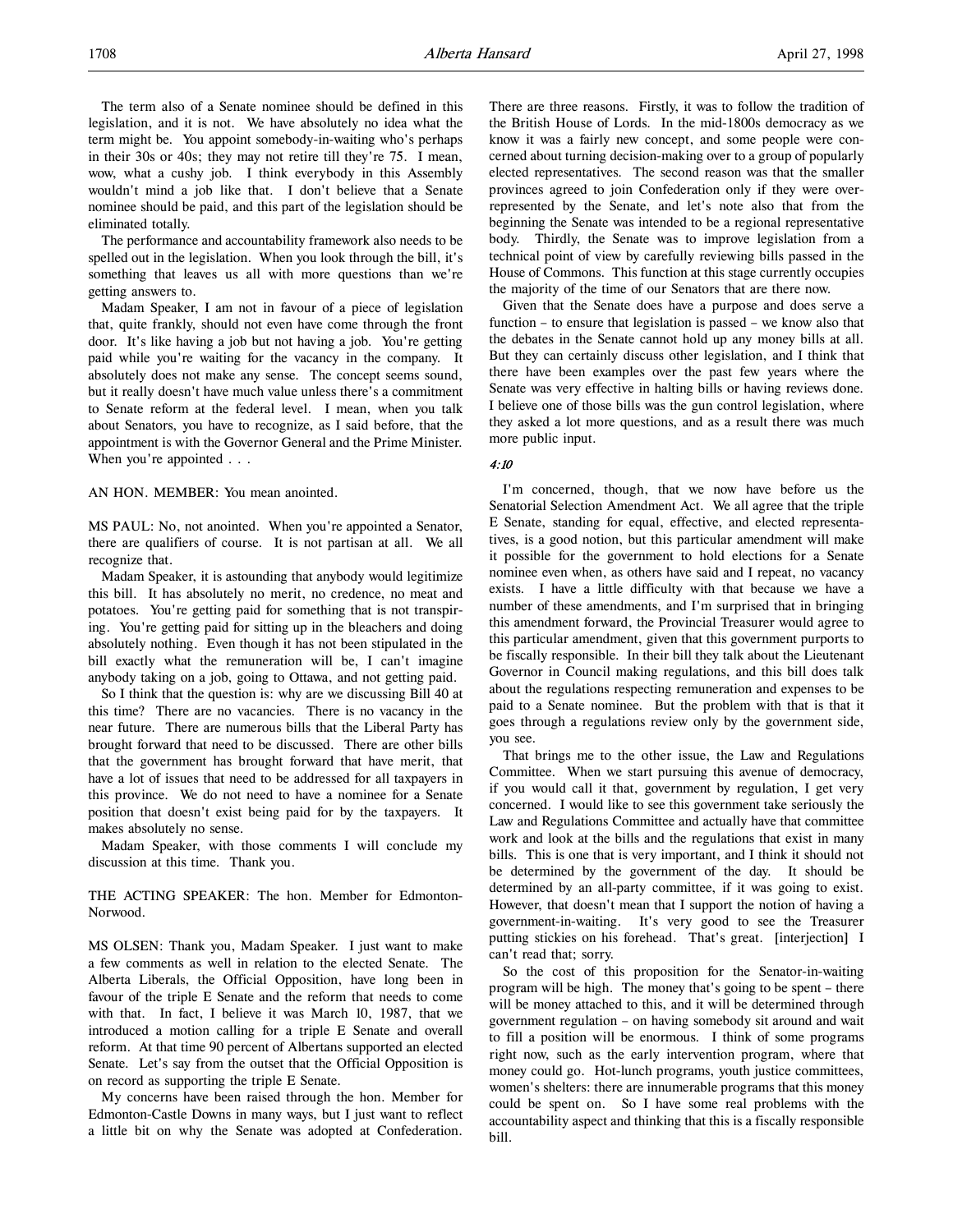The taxpayers carry the burden of Senators-in-waiting. If there's no vacant position, they sit around. We don't know how long they're going to sit around because that's not identified. We do know that they could sit around until they're appointed, but I think it's six years now before we get another appointment out of this province. By that time the Senator-in-waiting could have resigned, so then we have to go through another process to get another Senator-in-waiting. Or the term could expire. There appears to be a term limit that may be on here. So you could have a Senator-in-waiting who's never actually going to reach the Senate.

Let's not forget that at this stage the Prime Minister of the day along with the Governor General is responsible for appointing, and they're the ones that make the decision on who's going to get appointed to the Senate. So we may have somebody sitting here waiting to be appointed, but the decision of the day from the government of the day may be to ignore the selection in the province and move on to somebody else.

The notion of the provincial cabinet determining the duties through regulations and certainly the functions of the Senator-inwaiting does not take the politics out of the whole issue around the senatorial appointments. In order to do that at the provincial level, the all-party committee on Law and Regulations should sit, and that committee should help to determine what the function is going to be. I would wonder what the salary of the Senator-inwaiting would be if we had an ND Senator-in-waiting as opposed to a PC or Reform Senator-in-waiting or a Liberal Senator-inwaiting as opposed to a PC or Reform. I wonder what the duties and responsibilities would be, because let's not forget that these are going to be political regardless of what happens. It then leaves the government of the day still involved in the politics unless they appoint an all-party committee to determine what the role will be.

The other thing that I find very interesting is that the provincial government has taken onto itself an initiative to meet with Preston Manning, the Leader of the Official Opposition at the federal level. In his case for Senate reform – and I've only thumbed through this report – I still see no mention of a Senator-in-waiting program, that the particular Reform opposition supports the Senator-in-waiting program. So I'm just wondering. Maybe the Premier has some new information to offer us through his meetings with Preston Manning, and if he does, I would really like to know. I think it would be important for us to know whether that particular group – it seems that this government caucus is taking their direction from the Conservatives, so I would like to know whether or not they support that. At this point I don't think they do.

I also want to note a couple of Senators that are sitting right now. I'd just like to quote Senator Dan Hays from the report called the Senator Dan Hays Western Report, spring 1998. Senator Hays makes some comments on the whole issue of Senate reform. He says:

I am a strong believer in an elected Senate using the proportional representation model as I have stated many times. However, electing Senators for an indefinite term without accompanying institutional changes dealing with the distribution of Senate seats and ensuring appropriate Senate powers is not a good idea. We should not have elections just for the sake of having an election.

I think that that's something we need to think about. Are we going to, you know, have an election just to elect somebody with nobody there to take the position? I think those are some interesting words from Senator Hays.

The other issue of equal representation across this country is a

bigger issue. Maybe the proportional representation model isn't such a bad notion. We need to look at that, and we need to also make sure that we're going to get agreement, because in order to have true Senate reform, it just doesn't mean that we in this Legislature pass the Senatorial Selection Amendment Act. It means that there has to be agreement for constitutional change across this country, and that means that every province has to be aligned and has to be in agreement, which would then lead me to believe that the money we might be paying to a Senator-in-waiting may be even better spent trying to get all other provinces onside and pushing the federal government to have some substantive reform. So the resources that we're spending on a Senator-inwaiting program could be well used elsewhere.

The federal government needs to deal with reform. Like I said, it can't be just us. That means that our minister of federal and intergovernmental affairs should be pushing the issue with the Prime Minister and others. You know, I think that that's what has to happen, not these silly amendments here.

I'd like to turn to Senator Taylor, a highly respected Alberta Senator, whose wisdom should be heeded by all members of this Legislature. He's a very hardworking and fair Senator, and he thinks that the role of the Senate is a legitimate one. He talks about the Senate debates and debating the bills that come through the House of Commons. He stated that Senate

committees are usually more effective as Bills are studied after the House has clearly signalled their intention. This allows intervening groups and citizens to better focus their fire.

So anything that they're looking at they can focus through the Senate and ask questions of Senators in the Senate committees that are held around this country.

## 4:20

So, as I say, we'd like to see a regional balance, because that really was the intent of the Senate. Let's not forget that it is absolutely essential to reflect on the role, the history, and that not every Senator is like Andrew Thompson. Not every Senator has been that absent. We have to respect the people that are in those positions, and we have to respect the fact that there is a job to be done in the upper Chamber. It is a place to be respected. It is a place to have proportional representation, regional representation, but it's not going to be achieved through this bill.

The last comment that I would like to make. I find it quite interesting that this government would like to see this bill aligned with the municipal elections. Well, we know that the Edmonton city council has unanimously stated that they do not want senatorial elections at the same time as municipal elections, and I have to agree with them. That is their election. That is their time to reflect on what their agenda is for their cities and municipalities. It is not a time to go the way of California and have a million initiatives in a civic election.

So with that, I take my seat and leave it to somebody else to speak.

## Speaker's Ruling Decorum

THE ACTING SPEAKER: Before the chair recognizes the next speaker, I just would like to say that during this last debate it was fairly noisy in here. I have to say that it was coming from both sides of the House, so I can't point a finger at any one side. But I would remind everyone that we are in second reading. This is not Committee of the Whole. I would ask for some decorum. I realize it's 17-plus degrees outside, but I would ask that if that's how you feel, leave the Assembly and go outside and then come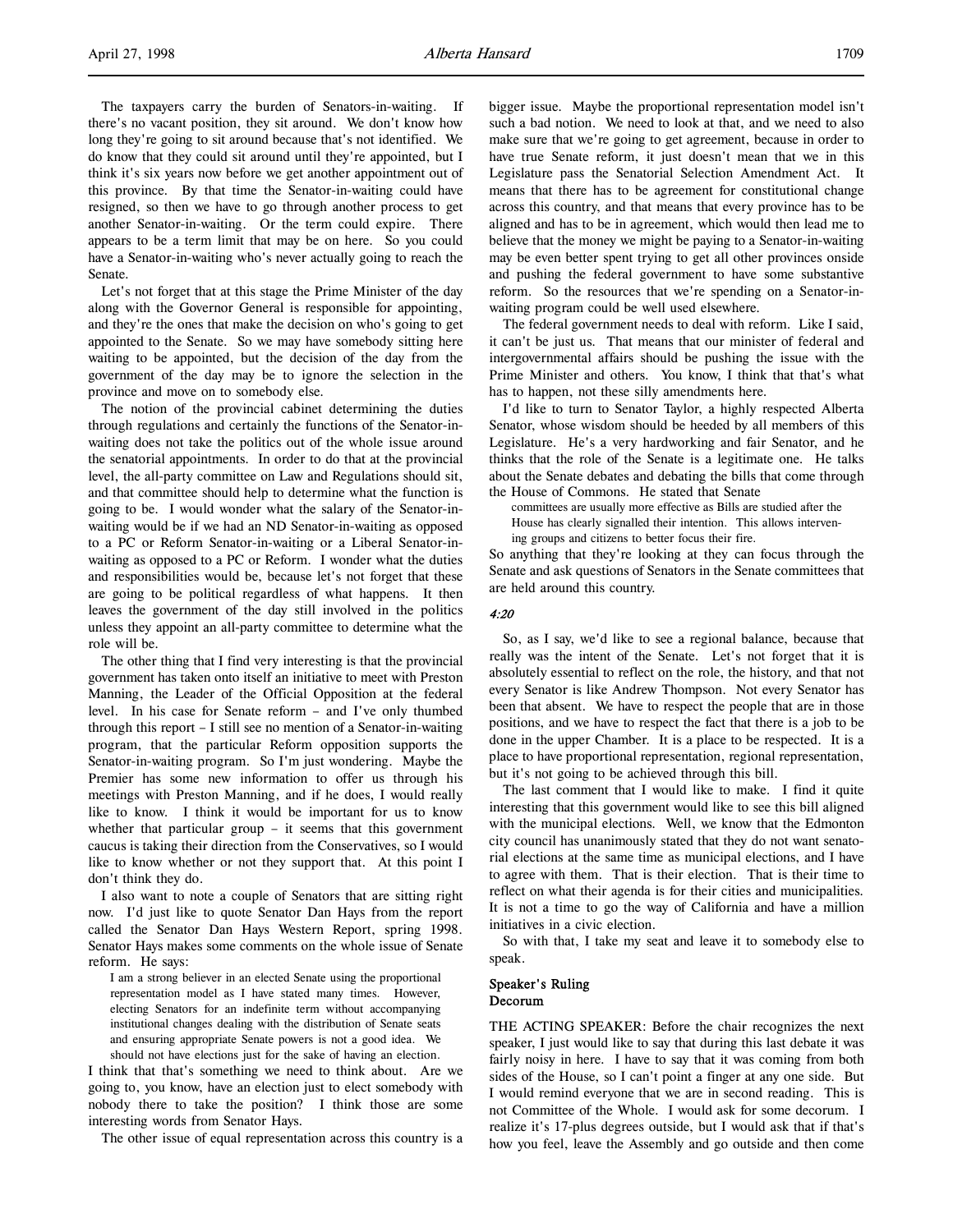back so that we can carry on with the debate and so that those that want to listen to the debate can hear it. Thank you.

I'm going to recognize the leader of the ND opposition, followed by the hon. Member for Edmonton-Mill Creek.

#### Debate Continued

MS BARRETT: Thank you, Madam Speaker. This has got to be the silliest bit of legislation I've ever seen. I mean, it's just flaky. You know, this government has been driven by an unprecedented zeal between 1993 and 1997 to race to the bottom in terms of supporting public programs that the public wants supported, like health care and education, because they said that they had to wrestle down the deficit and the debt. Now they want to waste Alberta taxpayers' dollars not only by conducting this silly election or set of elections, but they actually want to pay a shadow Senator to sit in the galleries, to be laughed at by the entire reporters . . .

AN HON. MEMBER: It's not in the bill.

MS BARRETT: Well, that's the implication.

Madam Speaker, it's clear that that's what they want to do. Do you think somebody is going to run for and maybe win this nominee position, not an actual position but a nominee position, and go voluntarily to Ottawa to hang around the Senate gallery for free? If they're saying that they think somebody's going to do it for free, then obviously only rich people need apply. Correct? I mean, it's got to be one way or the other.

Madam Speaker, these guys don't want to admit it, but the implication of this legislation is that they would use valued tax dollars to send somebody, all expenses paid, to Ottawa to hang around the galleries, to be the laughing stock of the nation. To do what? With no official duties, none whatsoever, do they think the reporters would be running to this person or those persons every day when the Senate sits to get his or her opinion on what the Senate did today? You know, the Senate doesn't actually make earth-shattering decisions. The last time it did, the Mulroney government paid the biggest price of all. It went from I don't know how many seats to two over the stacking of the Senate with the Queen's aid to get the GST through. Well, this person would be laughed at just as badly at taxpayers' expense. I cannot imagine how this bill could be defensible.

You know, Madam Speaker, I did two degrees – my undergraduate degree, four years, and my graduate degree, two years – in political science and economics. I'll tell you what. I would love the opportunity to be invited to a political science class to talk about Bill 40. Believe me, it would quickly turn into the Pam Barrett comedy hour, because that's all you can say about this legislation. No amendment can save this hopeless legislation. I would implore the government members who salivate at the thought of passing this legislation to get in writing former Premier Lougheed's position. Get it in writing. I challenge you. You know what? Former Premier Lougheed had some sense of dignity. He would never engage in these kinds of shenanigans, particularly at public expense.

I don't know about the government, but I would hope they would have a collective ego and would want to protect it against the massive embarrassment that it would face if this legislation were to pass. Honestly, I have been an active political observer since the 1960s, more accelerated since 1975, since the federal Liberal government brought in the very first monetarist budget in the entire developed world. Shame on them and John Turner.

Shame indeed. That is when I got really cranked up, Madam Speaker. That's when I started watching question period federally and provincially. That's when I started reading *Hansard*; yeah, 1975. John Turner is responsible for the Pam Barrett of today. Let's put it that way; okay?

Anyway, this legislation . . . [interjection] Yes. Yes, I did. But remember: I'm a student of political science, and I was not talking about going to Ottawa on my own dollar and sitting there without being able to go out to the dry cleaners, where I worked while I put myself through university. I wouldn't be able to go and work at the dry cleaners or do as I did later, teach at Grant MacEwan. I wouldn't be able to do that because I'd be stuck in the galleries. I'd obviously be a rich person, because the government wasn't paying, which proves again the irony. Of course the government intends to pay such a person, a nominee.

This is the most ridiculous legislation I have ever seen. I challenge the government to get former Premier Lougheed's endorsement of this goofy, goofy bill in writing. In a word, Madam Speaker, this bill is flaky.

THE ACTING SPEAKER: The hon. Member for Edmonton-Mill Creek.

MR. ZWOZDESKY: Well, thank you, Madam Speaker.

MR. DAY: We're withering after that last speaker.

THE ACTING SPEAKER: Hon. member, through me, please. Thank you.

MR. ZWOZDESKY: Yes. Perhaps I'll save the editorial comments that I was preparing there and move right on to speak to second reading of Bill 40, that being the Senatorial Selection Amendment Act, 1998. I might add, Madam Speaker, that as I read this through three or four times, I had some mixed feelings about what was really intended when it was crafted.

I know the sponsor of the bill, the hon. Minister of Intergovernmental and Aboriginal Affairs, to be a very intelligent and wellspoken and well-mannered individual. [interjections] In fact, while some of his colleagues may be disagreeing with my statements about him in that regard, I stand by my comments. I know this man somewhat, and I know him also as a well-educated, well-spoken lawyer who obviously knows a lot about legislation and how it applies and how it's to be interpreted and so on. So when I received this bill, I looked at it and said: probably here comes an intelligent document that will help reform the issue of senatorial selections.

## 4:30

Then I got into reading it. I realized that while there are some potentially good ideas here, I don't think that the bill captures the essence of what was intended with the triple E Senate, with the exception of the one point about being elected. However, that one point I stand very strongly on; I believe in an elected Senate. But I think there's a process that has to be followed, such as was followed earlier on with respect to the Hon. Stan Waters, who was elected and then eventually appointed, I believe, by the former Prime Minister, the Hon. Brian Mulroney. In this particular case I have so many questions that I don't know if I can get this all into 20 minutes, but I'm going to try to get it into even less time than that, if I can, because a lot of what I would say has already been covered by previous speakers.

Madam Speaker, I've had the pleasure of visiting the Red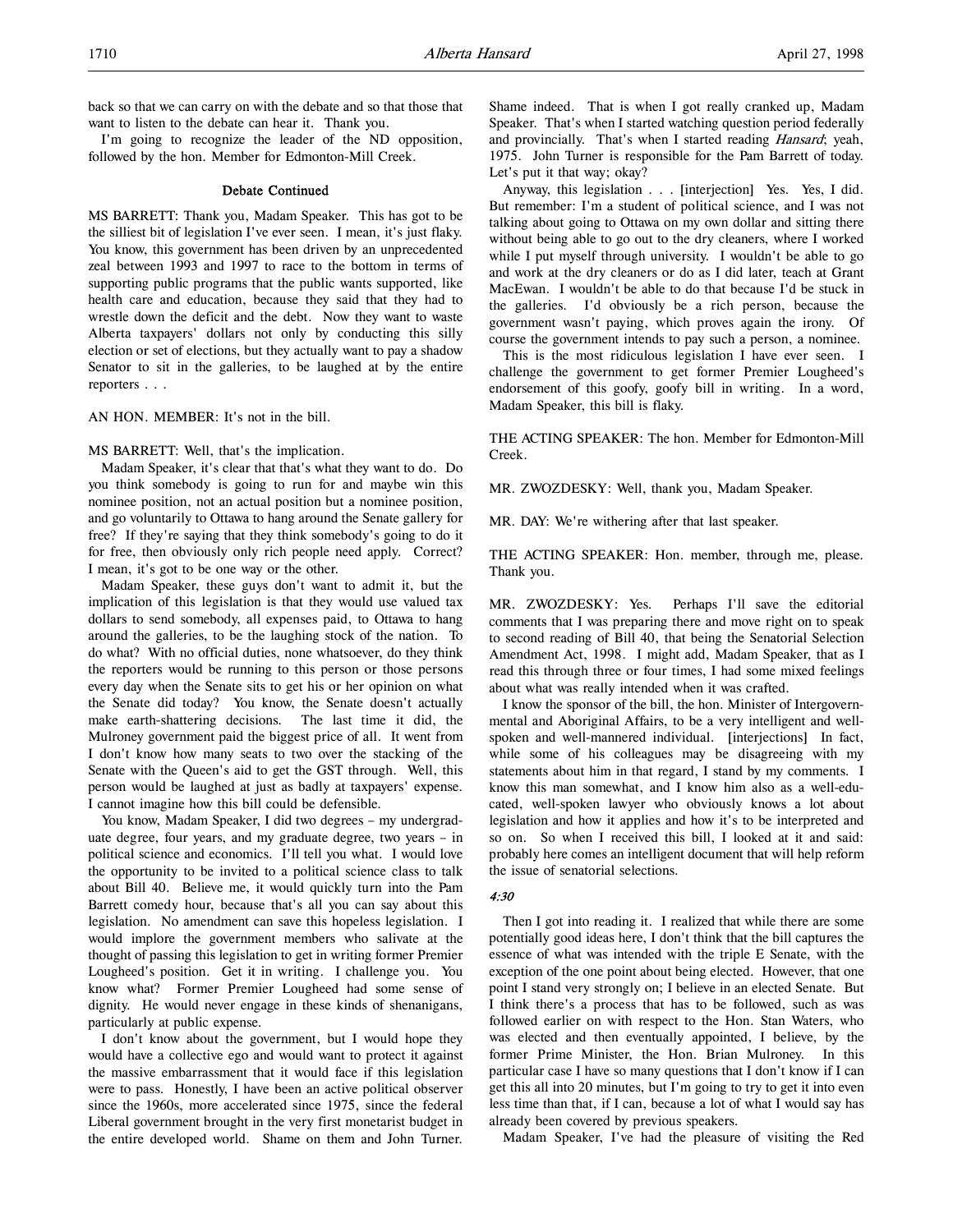Chamber in Ottawa, where the Senate sits, and I'm sure a number of other members have been there as well. I went through with my family in fact last August. We made a special trip to Ottawa just to see what the entire process was all about. Having been there a number of times before, I delighted in showing my young children and my wife what the Red Chamber was all about. That Chamber does have a very important role. I think we would agree on that. Whether it's being exercised to the maximum degree and whether or not it's being exercised the way that we here in Alberta would like it to be is a matter of opinion at best. In a general sense that idea of a Senate having the capability of sober second thought, as I've so often heard it referred to, is an important function, and I don't think we should ever treat lightly the appointment to that Senate or the election to that Senate.

Through a bill like this, while I support the gist of the elected part of it all, I just can't support the way that the descriptions or the lack of descriptions are enunciated in the bill. Now, I'm talking to a government that is extremely cost conscious. I know that. I'm talking to a government that has brought in significant programs of cost-effectiveness and streamlining and avoidance of duplication of effort and so on and so on, cutting out the fat and cutting through the red tape. Some of that I certainly agree with and can support, but here we are enunciating some points about an electoral Senate process that talks directly to the opposite end of what the government hitherto has stood for, and that is the issue of public expenditures for public good with public accountability attached to it. In this bill I see the lack of clarity being a major fault, an absolutely major fault. In fact, Madam Speaker, I think that if you wanted to heap even more cynicism on our Senators and the entire Senate process, then you have the instrument through Bill 40 that would help you accomplish that.

This bill has some major flaws, particularly with respect to the lack of definitive description on what it is that they intend to have happen here with these Senate nominees. I look, for example, at section 5 on page 2, where it says:

The Lieutenant Governor in Council may make regulations

(a) fixing the term of a Senate nominee.

Now, let me just talk about that. In other words, there is nothing specified in the bill, Madam Speaker, that would give me any level of comfort in knowing how long a nominee would have to stand on the sidelines and wait for consideration to be appointed to the Senate. As we all know, at the moment the process of ascension to the Senate is by appointment, not by election. I say that unfortunately because I do favour the election process. However, I don't favour the standby notion as it's described here, because the term of the Senate appointee is not fixed.

Now, that has tremendous ramifications when you look at the next subsection: "(c) respecting the remuneration and expenses." I'm concerned here that you could physically have a standby Senator being nominated and waiting on the sidelines for as many as five to six years, until this bill expires, which is in – what is it? – the year 2004 or something like that. Yes, December 31, 2004, is in fact the expiry date. So now we have a person standing on the sidelines waiting for that possible appointment or election to occur and in the meantime drawing a salary, which will be at some expense, I'm sure, to Alberta taxpayers, drawing personal expenses by way of travel to and from Ottawa, should that become necessary. Presumably, if they are standby nominees, they would require some additional firsthand knowledge of what goes on in the Senate, so they'd have to travel there. Then you have the expenses of accommodation and the expenses of meals and so on and so on. I'll tell you that for my money, as the financial watchdog on behalf of Her Majesty's Loyal Opposition,

that just doesn't bode well. I can't support something as vague as that.

So I thought: well, I'll just read on to see if there's something that'll give me a level of comfort to perhaps vote for this bill. I get to the bottom line and I see under section 5, subsection (d) of (2.1), where it says: "respecting the performance and accountability of a Senate nominee"; i.e., the job description part. You know what, Madam Speaker? There is no job description in here. Now, when was the last time you ever applied for a job or could endorse paying someone to perform a job that has no description to it? There's absolutely no detail, no information in here with respect to anything that would be required of the Senate nominees, other than to stand on the sidelines waiting patiently for an if-cummaybe situation to develop. That's not good accountability, that's not good governance, and that's not good bill writing in my view.

On the other hand, if it's the government's intention to simply focus attention on some of the shortcomings of the Senate process, including the appointment versus election model, including the accountability, the attendance, and other things that have been in the news media recently, then I think they've done a good job at focusing some attention on that. But this isn't how I would prefer to see that done, because it takes up very valuable time in this House to discuss these bills, and it takes enormous time away from other work that we could be doing not only in this House but also on behalf of our constituents in the constituencies that we represent.

Now, having said that, I'm very, very aware of some of the shortcomings of the current appointment style or the appointment process. I understand about political patronage. I understand about underrepresentation and so on. But there are also some benefits we have to understand. We can argue that those benefits perhaps would never outweigh the style of selection that is afforded by an election process for senatorial advancement. I would argue in fact that elections, as I've said now for the third time, are the way to go. If you take a look at the appointment process, there is something to be said for some of the current benefits that are enjoyed by the government of the day in that respect, and I think all governments from the two major parties that have been traditionally elected in this country would agree with that. However, I note that even the Prime Minister of Canada, the Hon. Jean Chrétien, on a few occasions prior to 1993 and in fact since, I think, has said – at least he's been quoted as saying in the press – that he, too, favours an election of Senate members as opposed to the appointment process. So I figure that we're on the right track with that aspect of it, but this bill doesn't quite capture the essence of how it could and should be done.

As I say, I can't believe that a bill would come forward asking me as a representative of the good people that live in this province in Edmonton-Mill Creek to support a bill that essentially requires the expenditure of what could amount to significant dollars without an adequate description. In short, Madam Speaker, I'm being asked through this bill to support a piece of legislation that is only half baked, because there are not sufficient explanations of what the job really would entail nor for how long that job would be entailed nor what the money that goes along with it would have to be. The costs and the descriptions are just simply absent, and therefore I cannot support it for those reasons.

#### 4:40

The final part about the Lieutenant Governor in Council's regulations as enunciated under section 5, in 29(2.1), deals with the duties and functions of a Senate nominee, which is sort of the compliance part of the performance and accountability portion of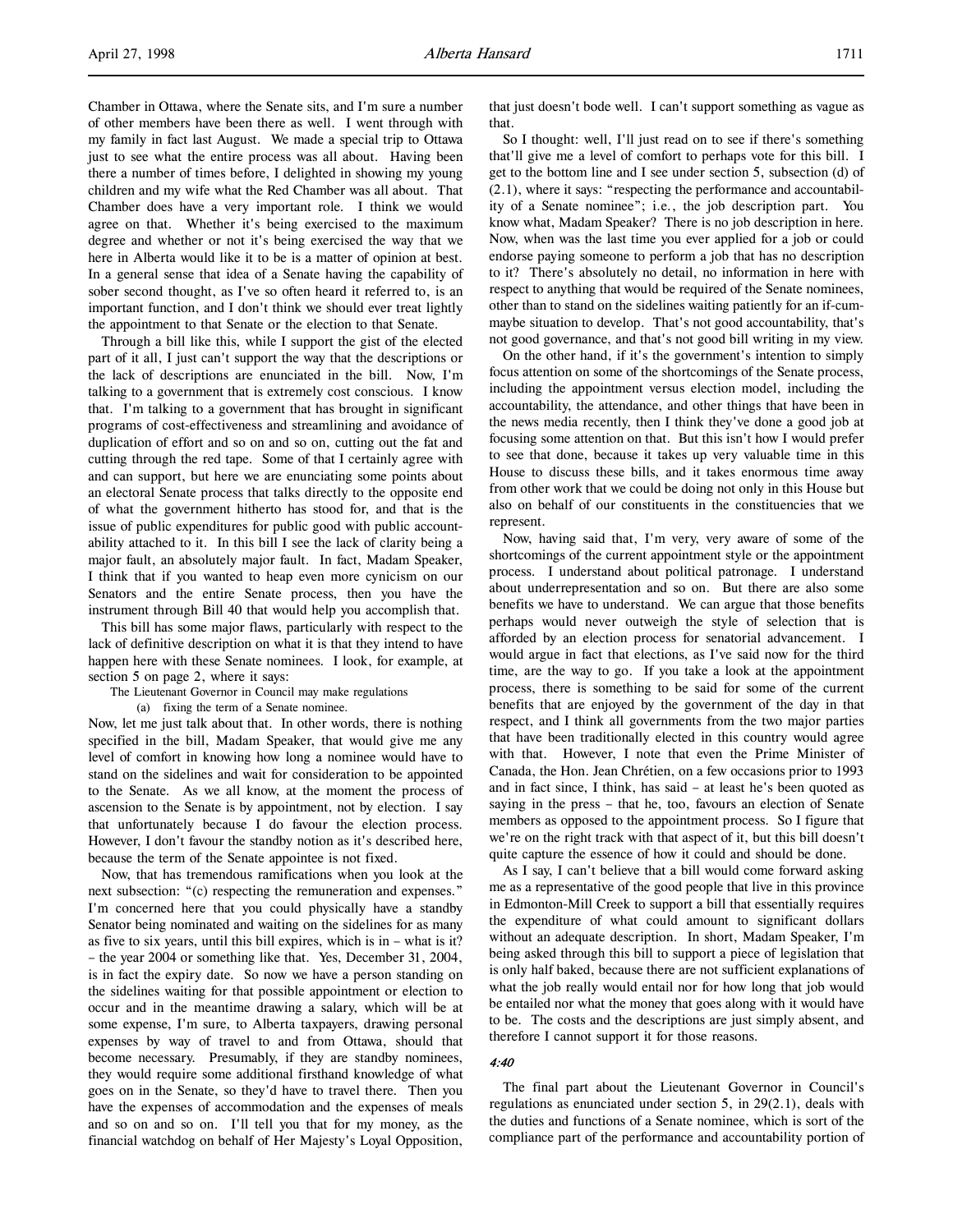the Senate nominee's description. Here again, it doesn't appear that there's any contemplation whatsoever that would deal specifically with what I could expect from this person by way of duties and functions. Ordinarily, Madam Speaker, when we talk about elections, we're talking about people who are put into a position of trust, who are put there by the people to accomplish a specific task, and those tasks are abundantly clear to you and to me and to all members of any elected official body.

Now, here we're talking about electing people to some kind of a body without any sense of what their duties or functions might be. Now, if the hon. sponsor has some descriptions that are being drafted in the regulations – and I'm sure he probably does – then simply bring those forward, hon. member. I'll have a look at those. Maybe you'll change my mind. Until I see what the regulations are that accompany this, I just think that it's too long a reach to expect me and anyone else with good conscience in this House to vote in favour of something that carries so much vagueness in it as to not be able to answer some of the very primary questions that have been raised by me and by other members.

As I say, Madam Speaker, when we talk about elected officials, we're talking about people who have put their life on the line, their career on the line in order to represent a cause, in order to represent a specific set of duties and functions and responsibilities. I take that very seriously, at times perhaps a little too seriously. Although I'm not having fun yet, I'm sort of building up to that. At one stage in my career I hope to eventually be enjoying this job a little bit more than is currently the case, because at the moment I'm simply finding that it's just a huge amount of work. I don't mind that work at the constituency level, but when we come here to the Legislature, it's work of a different kind. The work here is one of scrutiny, one of careful thought, one of the greatest type of evaluations that we could do on behalf of the taxpayers and on behalf of the people who have elected us to this position. They expect us to fulfill that diligently, and that's what I'm trying to do by getting the government to try to explain to me what it is that is contemplated here through section 5, in particular.

When we get into committee on this Bill, it'll be interesting, because I'm sure we'll have at least 29 amendments or so. I can't remember the total, but I'm told that there will likely be a number of amendments, unless the government is prepared to start answering some of those questions. At that stage we'll have a closer look at what is really intended.

Madam Speaker, let me close just by reiterating that I am all in favour of the so-called triple E Senate concept insofar as it has to be equal, elected, and effective. However, I don't find this particular bill to be the way to begin that process. Unfortunately, I think it takes away and distracts from the very, very serious nature of the triple E Senate that was advanced by a Premier of this province several years ago, one that eventually did culminate in the first ever elected Senator being sent to Ottawa. I look back on that period in our history as a very important one, one that I would like to see upheld through a process also, however, that I can support. Unfortunately, this process is not yet there.

So I would look forward to the hon. sponsor's comments or answers to some of those questions and, in particular, to the possibility of seeing what the regulations look like. In fact, I'd be happy to look at those regulations outside the normal course of this House, in a private session if he would wish, but I would like to see what is contemplated by those regulations. I truly would. Maybe you'll change my mind on it once I see what is drafted

there. I think that's something that the hon. sponsor, as I say, a man for whom I have great respect, would bring forward and show us, and then in good conscience we could make a much more intelligent and a much more informed decision. Without that, hon. member, I'm afraid I simply cannot support your bill at this stage. I look forward to some of those answers forthcoming shortly.

Thank you, Madam Speaker.

THE ACTING SPEAKER: The hon. Member for Edmonton-Meadowlark.

MS LEIBOVICI: Thank you, Madam Speaker. You know, as I sit here listening to the debate on this particular bill, I keep thinking that this is going to be a trial balloon that's going to explode in the government's face. I wonder: why should we stop that balloon from getting bigger and bigger until it gets to the point where it just explodes?

It will be wonderful to go door-knocking in the year 2001 and be able to say to the citizens of Alberta: "Nope, there's no elected regional health authorities. You've got piecemeal decisions being made across the province on VLTs. Nope, when you look at important issues like Bill 19, that was dragged on and waited and waited, no priority on violence in families. But you know what was one of the most pressing issues in the Legislative Assembly? To look at electing pseudo-Senators that are going to be paid out of your taxpayers' dollars, that are going to be paid for with your hard-earned, sweat-soaked loony," if I can use that expression from the Provincial Treasurer.

What have you got to show for it? One, two, three, four people who sit in the balcony in Ottawa, whose expenses can – for those members who say they will not be paid: read the bill. The regulations are there that deal with remuneration and with expenses. If there was no intent to pay those particular pseudo-Senators, it would not be in Bill 40. For those who haven't seen it, it's on page 3: "Section 29 is amended by adding the following after subsection (2)." [interjections] I'll read it for you, and I'll read it slowly:

(2.1) The Lieutenant Governor in Council may make regulations . . .

(c) respecting the remuneration and expenses to be paid.

THE ACTING SPEAKER: The hon. Member for Edmonton-Meadowlark has the floor. Can we please hear her out? Thank you.

MS LEIBOVICI: Given that I'm sure you didn't hear that over the din from the other side, I just want to make sure that you do hear this. From page 2 of Bill 40: "Section 29 is amended by adding the following after subsection  $(2)$ ." So if you want to look it up, you'll see it's there.

- (2.1) The Lieutenant Governor in Council may make regulations . . .
- (c) respecting the remuneration and expenses to be paid to a Senate nominee.

Now, that's clear. That's black and white. I know you can read that; otherwise you wouldn't be in the Legislative Assembly. We can read it. We know what the intent is. If there was no intent to pay for the expenses, do you think it would be here? I don't think so. So let's just go through some of this wonderful bill. As I said, the more I sit here and listen to it, the more fun I know we will have when we talk about this at the doors in the year 2001. It'll almost guarantee our election as government in this province.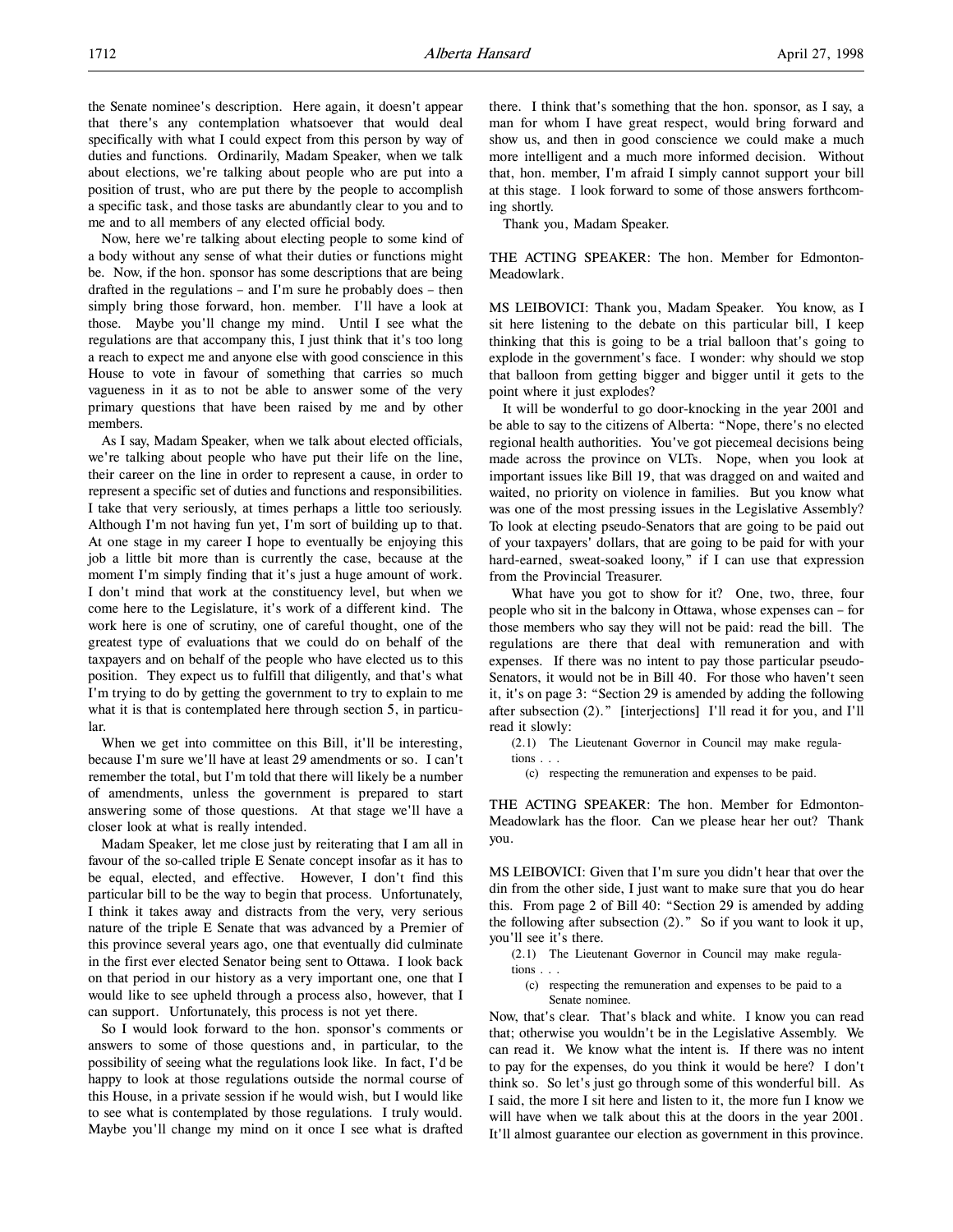What we're seeing here is another piecemeal approach to legislation. I'd like to know what guarantees you have from the Prime Minister. I'd like to know if the minister of federal and intergovernmental affairs has phoned up the Prime Minister and said: "This is the bill we're looking at. This is what the implications of the bill will be. Will you take those pseudo-Senators and appoint them after they're elected?" Has the minister, your minister, phoned the Prime Minister and asked him? That should be his job in terms of this particular bill. Otherwise, what you've got is piecemeal legislation.

## 4:50

What I'd also like to know – if there is the wish for true legislative reform in the Senate, you will have our help with that. We were the party that put forward the idea of the triple E Senate before the Conservatives did in this province. We have also in this Legislative Assembly put forward issues and ideas for reform of the provincial Legislative Assembly. We've put forward a bill that talked about recall. We've put forward a bill that talked about reduction of MLAs. We've put forward a motion – I did personally – that said: let's examine how we can make the legislative process and the electoral process better and more accountable to the electorate. So if there is a real desire for electoral reform at either the federal or the provincial level, somehow it's not coming across. That's why I wonder what this trial balloon is about, because it doesn't make sense, given this government's track record on reform in either of the venues, federal or provincial. But what's really delicious, if I can use that word about this bill . . .

## AN HON. MEMBER: Delicious?

MS LEIBOVICI: It is delicious. It is just wonderful. As I said, I can hardly wait to go out to my constituents and say to them: this is what this government has done.

Let's just look at sections 3(1) and 3(2). I'm not a lawyer, but I can pick this up, and the lawyers in the Legislative Assembly should have fun figuring out this one:

- (2) A person remains as a Senate nominee until
	- (a) the person is appointed to the Senate of Canada,
	- (b) the person resigns as a Senate nominee by submitting
	- a resignation in writing to the Minister . . .
	- (c) the person's term as a Senate nominee expires,

whichever occurs first.

Well, let me pose this question to the Legislative Assembly: what happens if the person dies? What happens if they die? For the lawyers: when you look at the Interpretation Act – and this is page 12, again if you want to look it up, and I know I've got the Minister of Justice's attention right now – (p) of section  $25(1)$  says that

"person" includes a corporation and the heirs, executors, administrators or other legal representatives of a person.

In other words, your Senate nominee lives forever through the corporation, through the executors, through the administrators. You know, the more I think of it, the more I think we should just pass this bill and then call an election. Because you know what? We've got it won on this side of the House. So that's one of the problems.

Now, we're going to be electing a Senate nominee. How many?

AN HON. MEMBER: How many do you want?

MS LEIBOVICI: Well, it's not a question of how many I want. It's a question of how many you want. This is your bill.

Where in here does it say how many Senators? Again, remember you're paying for this. You're paying for their salaries. You're paying for their expenses. Is it one? Is it two? Is it 10? How many do you want? Those Senators are going to be there until the year 2005; well, December 31, 2004. Again, there's no definition of term in this particular bill. So is the term to December 31, 2004? Is the term one year? Is the term two years? Is the term three years for these pseudo-Senators? It's not here.

So if I put all of the comments aside, I'd like to know how in good conscience you can vote for a bill that allows a dead person to stay on as a nominee, that allows for any number of Senators to be voted for, that allows for payment to occur to these Senators, that allows for no way to recall the Senators? I'd like to ask each and every one of you: is there any guarantee that that elected Senator will not turn out to be like Senator Thompson? Is there any guarantee? I'd look forward to your answers in the debate. If perchance a pseudo-Senator might get nominated and sit there and decide to spend his or her time in Mexico, there's no way to recall that individual, from this bill. Absolutely none. [interjections]

#### Speaker's Ruling Decorum

THE ACTING SPEAKER: I didn't know that we had come to where we're now going to have group debate. This is second reading. This is not Committee of the Whole. I will recognize any government member the next speaker. Edmonton-Meadowlark, please, through the chair. This is not group debate, nor is it group therapy.

Continue, Edmonton-Meadowlark.

MS LEIBOVICI: Well, Madam Speaker, it's therapeutic for me, especially when I look forward to bringing this to the doors. It almost leaves me speechless. What can I say? Almost but not quite.

## Debate Continued

MS LEIBOVICI: So what we've got is a bill that aims to provide for a democratic way of ensuring that Senators become elected. I don't have an issue with that. What I have an issue with is the fact that this is a piecemeal process. What I have an issue with is the amount of holes that are in this bill that, in essence, could provide the Alberta taxpayer with representation that does not serve their best interests by having pseudo-Senators sitting in Ottawa, and there is no method of ensuring that those pseudo-Senators are accountable to us as the taxpayers.

Is there anything in this particular piece of legislation that says that there will be an election in three years' time, in four years' time? There's absolutely nothing in here. There's no recall. Each one of us is accountable, as this government so likes to tell us, to our constituencies once every three and a half, four years. There's absolutely nothing in this particular bill that suggests that those Senate nominees are accountable to the province of Alberta, and there's no way of ensuring that accountability again in another election because it's not here. It's not even in the regulationmaking ability. What it talks about is the term of a Senate nominee. Well, we're going to have to have that really quick if we want the Senate elections to occur in October.

Duties and functions of a Senate nominee: I can't imagine what they would be. They have no legislative authority. They have no legislative budget. They have no research budget. They have no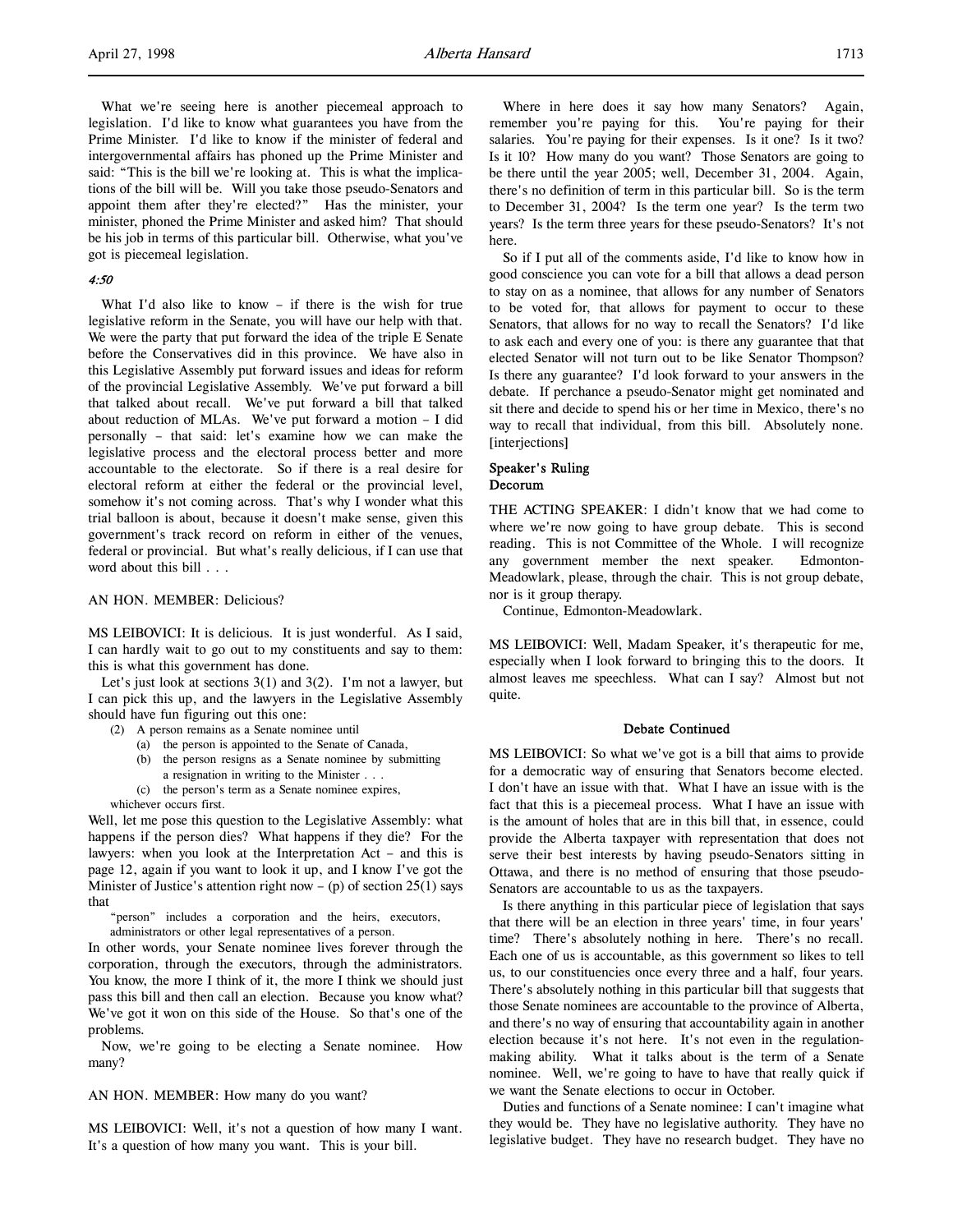office. There is nowhere that their constituents, Albertans, can get hold of them, unless of course the government is going to be providing them with a budget. I have heard some of the ministers on the front bench saying: oh, no, we're not going to do that. Well then, how are these people going to be accountable to their electorate, which are the people of Alberta?

How do they get chosen? What will the ballot look like? Are we going to have a multiple list of five or 10 and the first five with the most votes get elected? Do we have five different ballots with three names on each, and then one on one ballot is the winner, and one on the second ballot is a winner? If you want five individuals, then how does that happen? What happens if there are only two people that decide they're going to run for Senate election? My guess is that that's going to be very costly. If you're going to run an election provincewide sponsored by either a political party or as an independent, which is what is allowed for in the Election Act – and I'm sure each one of you has looked at it so that you know that that's what the conditions are. If that is, then, what's going to happen, what in fact is the method of voting? How is that going to occur? What happens if only two people decide but there are three vacancies? I guess they're acclaimed. Then do we have another Senate election because we need three filled?

Those are all questions that I believe are valid questions, Madam Speaker. Those are all questions that need to be addressed. We can't go blindly off and say: oh, we'll have a Senate election for pseudo-Senators because it sounds like a good idea. This is not what we as legislators are about. What we need to do is ensure that we are providing good government, that we are providing the ability for people to have their wishes represented and respected. By passing a shoddy piece of legislation like this – it is a joke.

Now, I know that the minister of federal and intergovernmental affairs, unless he wants to ensure a clear Liberal sweep in the next election here in Edmonton, could not have been responsible for this piece of legislation. I'm sure that after hearing what some of the problems are with this particular bill, he will be going back to the caucus and he will be going to back to his department and saying: "You know what? This doesn't work. This doesn't work. We're going to leave it. We'll leave it until the fall, and then maybe cooler heads will prevail." Maybe there won't be as much of a need to come up with an issue that deflects from some of the real issues that are in this province, some of the issues that deal with the RHAs, with the red alerts, with the use of the notwithstanding clause, VLTs. You know, the list goes on and on.

#### 5:00

This is not something that people are concerned about. This does not have at this point a direct effect on their lives. This is something that we can put aside, and in conjunction with the federal government and the other provincial governments across this country, the minister, who I know is able to because he's a leader – he was a leader when it came to the unity issue in dealing with his federal and provincial counterparts as was the Premier, and we have to give him a hand on that. They can use that as a springboard to say that Senate elections and Senate reform is a real issue here in Alberta, and it's one that needs to be dealt with in a planned, in a concerted fashion that will not entail cost to the taxpayers with no representation. That's taxation without representation, a fundamental principle in our democracy, and that's exactly what happens if you elect these pseudo-Senators. You have gone down that road of taxation without representation,

and that is something that Albertans will not stand for.

So, Mr. Minister, I urge you to pull this off the Order Paper for tonight and for tomorrow and just sit on it – Madam Speaker, I am talking through the chair to the minister – to ensure that this bill retains its rightful spot, and that is to sit there until some of those issues have been dealt with, the issues with regards to the shoddiness in terms of the drafting of the act and the issues in dealing with ensuring that it is not a piecemeal approach, and that in fact what ends up happening is a concerted effort of Canadians across Canada that deals with how we effectively reform the Senate.

Thank you very much.

[The Deputy Speaker in the chair]

THE DEPUTY SPEAKER: The hon. Member for Edmonton-Riverview.

MRS. SLOAN: Thank you, Mr. Speaker. Well, I must say that I share the respectful comments made by my colleagues previously with respect to this bill. It's absolutely amazing to me that this government – if the weather, if nothing else, could lure us from this Assembly, they have us at plus 17 degrees in this House debating Bill 40, which is unquestionably in my tenure as an MLA in this province and even in my professional tenure the worst excuse for a piece of legislation that I have ever, ever seen, very disappointing – very disappointing – particularly from a government that espouses that we should not have elections for integral governance structures like regional health authorities. Leave it aside that they are running institutions in a system that's worth \$4 billion a year: "We don't need to elect those individuals. It's quite fine for the government to appoint them." They have continued to do so despite a political promise during the last provincial election that they would elect them.

Be that as it may, now we have a bill before us that we should elect Senators that do not have seats. So I put my mind, Mr. Speaker, to exactly what these elected Senators-in-waiting would do. As has been indicated, they have no legislated authority. They have no budget. They have no job description. So what exactly would they do? Well, perhaps they might take Senate school. That would be another activity that this government would have to design. The hon. Minister of Education could design a program, a curriculum, textbooks. They could design a whole process and teach Senators how to be Senators-in-waiting. I mean, it's a wanna-be sort of process, but I'm sure there are people out there that this government could find who would be interested in doing that.

What else could a Senator-in-waiting do? Perhaps they might like to take a holiday at the taxpayers' expense. Why not? I mean, they'd be on a salary. They could just choose a destination.

MR. DICKSON: Do a little research in Cuba.

MRS. SLOAN: Do a little research in Cuba. Exactly.

Perhaps a Senator-in-waiting might want to learn to knit. There are many, many children in this province that don't have adequate clothing. They don't have winter clothing; they don't have mittens to wear. It would be a useful purpose for these people at their \$60,000 or \$70,000 a year income to set about making clothes and providing food for the homeless and the needy in this province. Now, that would perhaps require . . . [interjection] Well, I'm getting to that.

Perhaps another area that the Senators-in-waiting might want to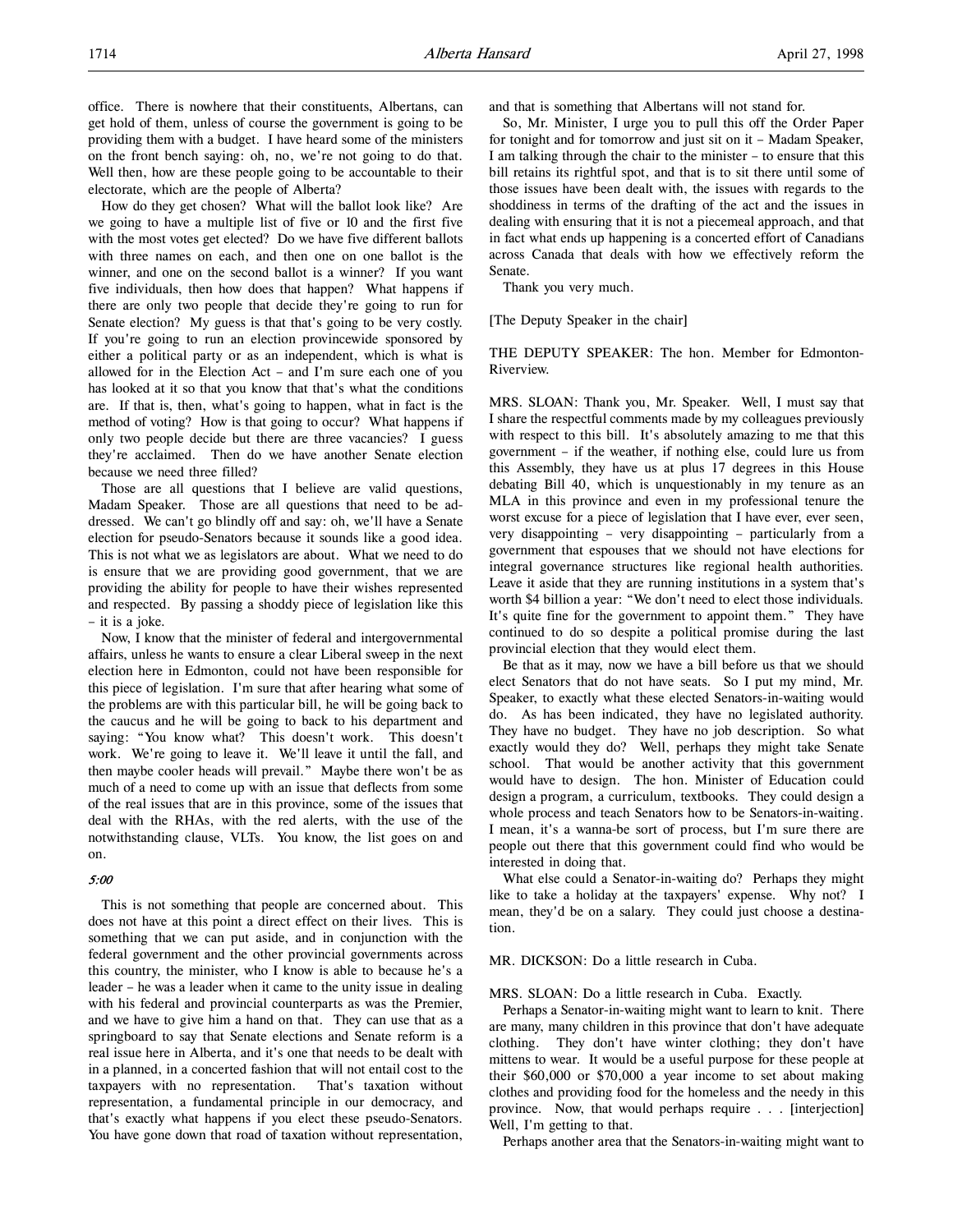expand their usefulness in is performing some type of community service. They might wish, perhaps, to volunteer at the food banks in this province. The need for that type of service – regrettably the harsh, cruel, rigid reforms of this government have put thousands and thousands of people in food bank lineups, so perhaps we could have the Senators-in-waiting manning the food banks, going out, getting food, providing it. Why not? They're being paid by the taxpayers, and they should earn their keep. Rightly so.

There may also be some partisan community service where this government might choose to want to put them to work. Perhaps they might need to volunteer for a political party that has been involved in creating this position for them. Perhaps they might need to serve or be a part of a pool for government committee panels or authority appointments.

MR. DICKSON: How about the standing policy committees?

MRS. SLOAN: Standing policy committees. Exactly. I mean, put them to a useful purpose. Granted, it's partisan. Granted, it's just to reinforce government's ill-conceived policy. If they're on a slate, if they're a Senator-in-waiting, why not?

The other question this bill poses that I have put my mind to, Mr. Speaker, is: where would these Senators-in-waiting work; where would their offices be? Well, the bill doesn't speak to that. They're just going to be floating around in some type of political la-la land, I suppose. Seriously, where would they work, and where would their offices be? Well, I suppose there are two immediate things that come to mind. There are a few, a declining number, of PC Party offices in the province. I suppose they could find a vacant space there and work. There might perhaps be some vacant space in a local Reform Party office that they could take up. Maybe this government, given its infatuation with building, might want to build a Senate tower, and we could have our Senators-in-waiting housed in a Senate tower, totally isolated from reality, and they could just go to Senate school, read their books, and knit in their spare time.

Seriously, there are thousands of vacant offices that have been left by public servants because their jobs have been deleted by this government, at least 600 in the Ministry of Health. There would be lots of space for these Senators-in-waiting to set up shop. Is that a prudent use of taxpayers' dollars? I think not.

AN HON. MEMBER: Neither is this.

## 5:10

MRS. SLOAN: Well, listen, you're the one that put the bill before the House, so don't criticize me for debating it.

The third important and relevant question to this pathetic bill is: what will Alberta Senators-in-waiting wear? Will their attire be the golf shirt, golf shorts, straw hat sort of attire? As they're waiting for this someday appointment, they can make prudent use of their time and golf. Or perhaps it might be the traditional western Senate attire, where they have the cowboy hat, boots, spurs. They can go around to all of the relevant western events and look . . . [interjection] That's true. If they dress like that, we would be confusing them with cabinet ministers, and I'm afraid that would not . . .

## Speaker's Ruling Decorum

THE DEPUTY SPEAKER: Hon. Minister of Labour and others engaged in lively conversations, we'll put your name down on the list if you wish to enter into the debate. We'd also like to remind the hon. Member for Edmonton-Riverview that when you start engaging others in the debate, then it only encourages them to do it at an inappropriate time. I would like to encourage them to put their name on the list or stand up when there's an opportunity and speak their piece, but right now the chair has recognized the hon. Member for Edmonton-Riverview.

MRS. SLOAN: Thank you, Mr. Speaker. I actually am flattered that my comments have inspired some desire in the hon. members across the way to debate this bill.

#### Debate Continued

MRS. SLOAN: All right. So where was I? I was talking about Senator-in-waiting attire and how we'd have to make sure that whatever they wore, we could differentiate them from the cabinet ministers of this province. So I'll have to think about that. Definitely I know one thing that they could take in Senate school. They could go to Harry Rosen, and they could be adequately instructed on the types of co-ordinated shirts and ties and such.

Now, the fourth question, Mr. Speaker . . . [interjections] I'm just dying to see the speaking list, and I know the hon. members want to debate this bill, so I will make my comments brief.

Where could the dollars used to elect Senators-in-waiting be more effectively used by this government? Well, perhaps we could adequately fund public health care in this province. Perhaps we could adequately fund public education. Perhaps we could fund social services in this province above the meagre pittance it is currently funded at. Perhaps we might want to be progressive and broad in our thinking and fund public day care. Perhaps we might want to use taxpayers' money, frivolously used to elect Senators-in-waiting, to provide for more public housing and address the growing need of the homeless in this province. Perhaps we might want to use this money to address the growing need for public seniors' programs and housing, which this government has to date done minimal to address.

With due respect to the Legislature, to the process of debating bills, and with the sincere expression of my desire and the Liberal caucus' desire to see true Senate reform in this country, this government would be much better served, Mr. Speaker, if they facilitated a process that would talk about reform of the Senate at a national level instead of trying to construct a process in the province to elect individuals. I have in good humour and with more than a small degree of jest demonstrated that they will be nothing more than Senators-in-waiting and that their election will be a very, very poor use of taxpayers' dollars.

As I indicated, I think the Premier, his cabinet, his caucus would be much better served to be spending the time and resources of the people of this province to achieve a national consensus on Senate reform. If they cannot put their minds to that, then I would respectfully submit that the money they would be using to elect Senators-in-waiting to do absolutely nothing would be better spent on adequately funding public health care, public education, public social services, housing, and seniors' programs in this province.

With those comments, Mr. Speaker, I conclude my comments on this bill.

Thank you.

THE DEPUTY SPEAKER: The hon. Member for Edmonton-Manning.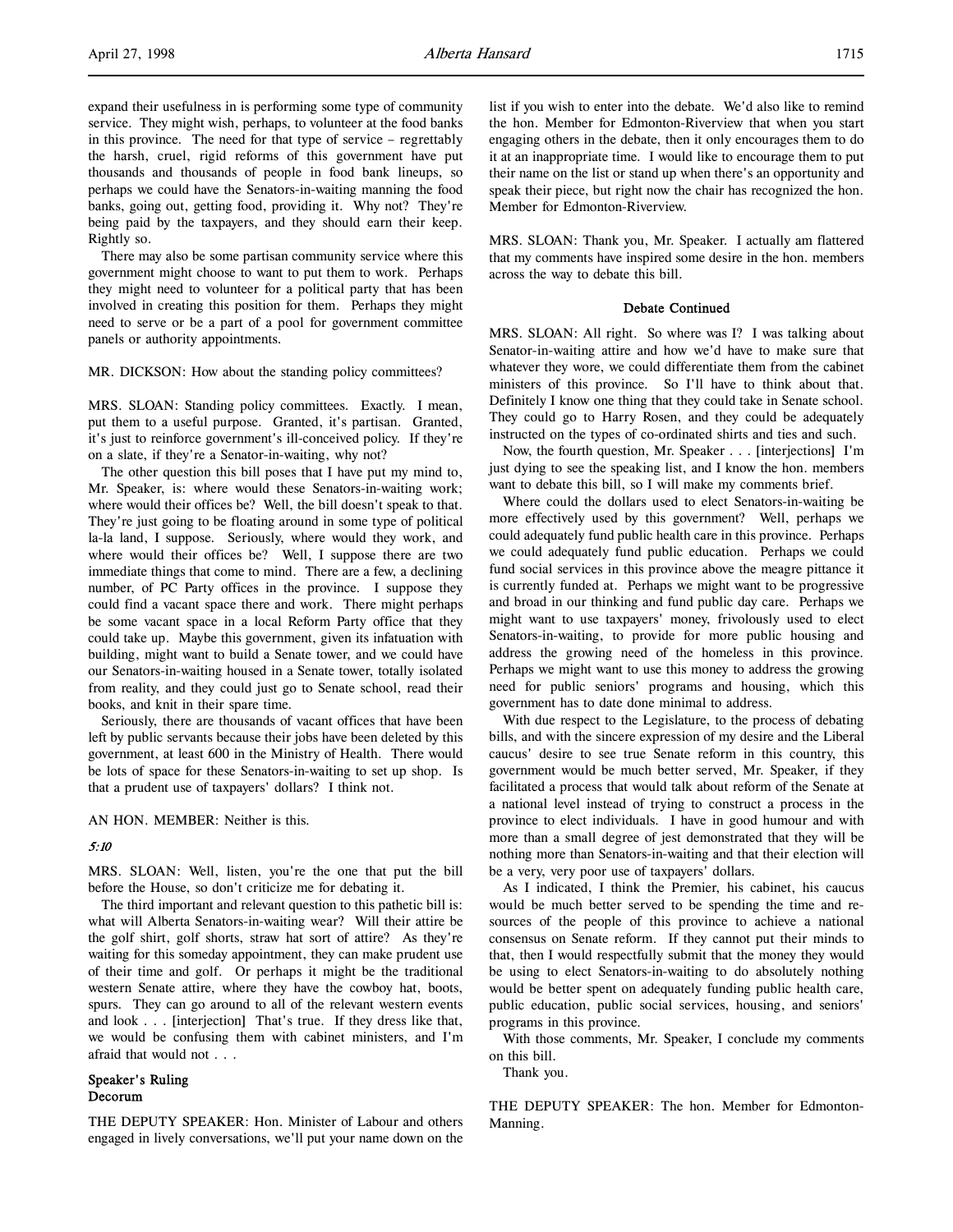MR. GIBBONS: Thank you, Mr. Speaker. I stand today to speak to Bill 40, the Senatorial Selection Amendment Act, 1998. I find this a waste of our time at this time of year when everyone seems to want to vacate the dome. Are we not wasting our time when health, education, and social services are a top priority? In the case that I keep talking about, I do hope that this government will start planning and producing a vision of this province's infrastructure with a plan with the municipal governments in Alberta. Is this bill not just a diversion to get away from other important items that are much more of a concern to Albertans? If you survey Albertans with a comparison with more than just this topic, not in isolation, you will probably hear a much different answer than just having an elected Senator.

Has anybody seen the cartoon that's been in the paper in the last while where there's a makeshift chair nailed to the back of the Senator's chair? Well, doesn't this cartoon say it all? This is just a true joke. Everyone that I've discussed this with believes that the election of a Senator – and do we forget that there has been support from both sides in the past? I personally don't believe in a political appointment, but what is to be gained by having a bill or even discussing it at this time? The last time we held such a Senator's vote, there was actually a position available.

I would like to say at this particular time that I'm in favour of an elected Senator, but I also want you to remember the triple E Senate concept, one of the E's being "elected." A reformed Senate, if designed properly, would give Alberta a greater voice in Canada. We believe that Albertans should have the right to elect a Senator, and it makes sense to hold elections concurrent with a municipal election but only when there's a seat available. I say that this is a smoke screen or a diversionary tactic to get beyond a provincewide vote on VLTs, health issues like Bill 21, Bill 37, Bill 38, or even the electrical bill, Bill 27.

Does everybody remember my question in the House on March 5, 1998? Mr. Speaker, page 708. [interjections]

## Speaker's Ruling Decorum

THE DEPUTY SPEAKER: Almost: beware of waking them up. When you ask a rhetorical question in this late hour of the day, you'll get answers, far too many. Hopefully, we can all remember our parliamentary manners and let the hon. Member for Edmonton-Manning conclude his debate as he will.

MR. GIBBONS: For a member on this side that doesn't speak very much, I did get a bit of a reaction.

#### Debate Continued

MR. GIBBONS: On page 708, if you want to go through to it, I asked a question, Mr. Speaker: "At the drop of a hat the government is ready to hold a vote." When I said this, there was a whole audience up there of Reform MPs. I did ask them afterwards if they took light of my question and so on, and my MP was quite behind what I said. At the same time,

At the drop of a hat the government is ready to hold a vote on the Senate seat, but the problems that directly impact families and communities are ignored. The Election Act clearly says that we can have a [municipal] provincewide plebiscite on VLTs anytime.

The minister at that time said, "I would have to research that information." She didn't have it at that particular time.

My next question was:

Why [do we] not have a VLT vote this year when it's clearly needed and wait to have a Senate vote when the seat actually becomes available?

Well, we had a long answer from the minister:

In this House the Premier has discussed and announced the summit on VLTs, on the whole of gambling. There has been discussion in the past from [our] ministers. There has been discussion from the municipalities that they have provided me, documented evidence that they prefer to have [a vote] taken at a local, municipal level. I think that is the way the whole thrust of the Municipal Government Act directs. I don't think municipalities want our direction on when they should hold a vote on [the issues] in this province. I think they [actually] would like to think that they had some kind of opportunity to be a part of the process and consultation.

#### 5:20

THE DEPUTY SPEAKER: The hon. Minister of Labour on a point of order.

#### Point of Order Relevance

MR. SMITH: Mr. Speaker, Beauchesne 459, relevance. Painfully, we all remember in this House where we were when the hon. member asked this question. We were present, and the question was duly read into the record. I would ask the relevance of rereading a question from Hansard that was already noted.

THE DEPUTY SPEAKER: The hon. Member for Edmonton-Manning on the point of order.

MR. GIBBONS: On the point of order. Thank you, Mr. Speaker. The point of order comes to my next question, when the Speaker of the House shot me down on my next question. The relevance behind that was the fact that there should be some correlation between the VLT vote and the Senators' vote.

Thank you.

THE DEPUTY SPEAKER: The chair is rather uneasy with the response to the assertion of relevance. The question was whether your questions that you were referring to some days and weeks ago were relevant to this particular debate. When you begin to reflect upon how the Speaker ruled in some fashion, then that becomes a little more awkward for the Speaker to rule on it in that it sounds like you're raising this as a means by which you can address an issue with the chair's ruling. I'm sure that's not your point, but if it is, then we have a problem. The chair has some problems with the relevance of the comments. So hopefully we can get back to the bill.

The hon. Member for Edmonton-Manning.

## Debate Continued

MR. GIBBONS: Thank you, Mr. Speaker. Thank you, hon. member. I suppose the members opposite will just keep ramrodding this bill through, which they have on lots of other bad bills. If the government doesn't take any suggestions by the members opposite, like myself, I would really suggest that this time you should. This is just another case of someone dreaming up another bill at the time of year that we keep thinking there are too many bills in each one of the sessions.

Mr. Speaker, in closing my remarks, this bill is not worth the attention we're paying it today.

THE DEPUTY SPEAKER: The hon. Member for Edmonton-Ellerslie.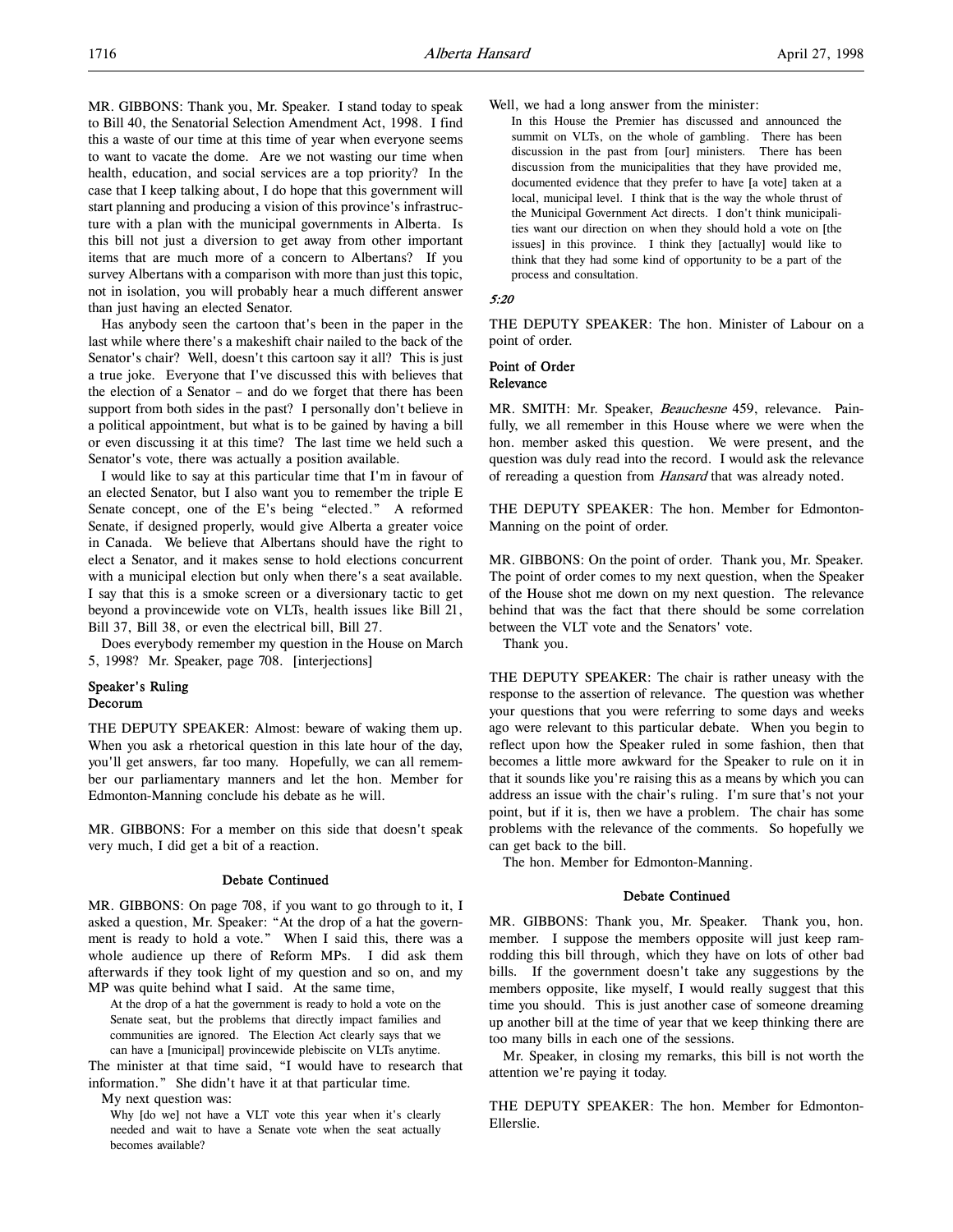Having said that, Mr. Speaker, given the hour, I would like to adjourn debate.

THE DEPUTY SPEAKER: The hon. Member for Edmonton-Ellerslie has moved that we adjourn debate on Bill 40. All those in support of this motion, please say aye.

SOME HON. MEMBERS: Aye.

THE DEPUTY SPEAKER: Those opposed, please say no.

SOME HON. MEMBERS: No.

THE DEPUTY SPEAKER: The hon. Member for Edmonton-Ellerslie.

MS CARLSON: My colleague and I were having a discussion about how dumb this bill is, and he thought that maybe the previous bill that we had in here . . . What was that, 213? The property rights bill.

MR. DICKSON: Thirteen.

MS CARLSON: Bill 13.

MR. DICKSON: That's a government bill.

MS CARLSON: Yes, the government bill that gave rights to property and not to people in this province fit that criterion quite well. But I would have to argue that this one is worse.

MR. DICKSON: And there was 26.

MS CARLSON: Well, 26 was really bad, because it had 34 amendments in it. I mean it was completely flawed.

MR. DICKSON: That was 25. Twenty-six was a notwithstanding one.

MS CARLSON: Oh, yeah, 26 was the notwithstanding.

Mr. Speaker, I have to say that Bill 40 is one in a very long series of incredibly poorly crafted, poorly presented bills that we have seen this spring session.

Mr. Speaker, in the five years that I've been here, most of these members have been here too. You would think they would have learned something in that time, that they would have learned how to properly craft a bill. But, no, couldn't be. These guys couldn't. They just come in here with absolute arrogance and try to ramrod all of these kinds of pieces of legislation through the Legislature that are very flawed and in fact do not in any shape or imagination represent the needs or wants of people in this province. Who would want a bill like this to come through that would cost people extra money for people to sit around and do absolutely nothing? It's beyond belief.

We have people in the galleries here today. I am sure they do not realize that when this bill gets passed – and it will get passed because they have the majority here – what will happen is if this

is actually proclaimed, this is going to cost each and every taxpayer in this province a lot of money. You're going to pay it through your taxes to have a bunch of Senators-in-waiting sitting like a bunch of blobs doing absolutely nothing, waiting for somebody to either die or retire. Now, what could be more foolish than that? Nothing. We've had lots of people in this Legislature give good ideas about what these people could be doing to fill up their time. Mr. Speaker, it's an absolute joke.

I am sure that the minister who introduced this, the Minister of Intergovernmental and Aboriginal Affairs, has some serious, pressing issues that he could have dealt with. Bill 40 means 40 in order. He had a long time to think about it and to prepare something and to bring something to this floor.

MR. DICKSON: He will forever be embarrassed by this.

MS CARLSON: I believe that's true. He's going to be forever embarrassed for having brought this forward. It's like my colleague said: when I take this to the doors in the summer, I tell you, it's votes in my pocket, I have to say. They're going to look at this and say: "These are the same guys who cut 5 percent out of our wages? These are the same guys who say they can't properly fund health care or education?"

MR. DAY: There are girls over here too. Don't just blame the guys.

MS CARLSON: When I say guys, it's generic. It includes all of you.

What they're going to say, Mr. Speaker, is: "These are the same people who cannot properly fund people on social assistance who need enough money just to buy groceries? These people are going to elect, not a proper sense, but elect in-waiting Senators to sit around and do just nothing?" I tell you, I don't want to be that kind of a vulture who has the kind of job who sits and waits for someone to die. It's absolutely incredible that we could see this here.

What's going to happen when this passes here? This is what I bet's going to happen. The minister, his department, his staff have spent a lot of time drafting this bill. They've done this much research on it, but this much time in terms of doing the research, and then it gets brought into here, and we debate it. We debate the foolishness of it until hopefully they can see the light in some regard. Then we're going to bring in amendments, probably a lot more than you had on your bill. We're going to probably need more than 34 amendments to try and correct this bill in any regard. So there's more time, more energy, all for a bill that isn't worth the paper it's written on. All this time and all this energy is going to be spent here debating a bill that will probably never be proclaimed.

I would like the minister to stand and tell the Assembly if, when this passes third reading, which it will – because we can stand here and say everything we want to say and bring in all the amendments, and they're going to vote every single amendment down, and then at the end of the day, this is going to pass third reading. But the question is: is it ever going to be proclaimed? Are they ever going to take such a foolish piece of legislation . . .

MR. DICKSON: No, of course not.

MS CARLSON: No, of course not, my colleague says, and I think that's true. Such a foolish piece of legislation that has just